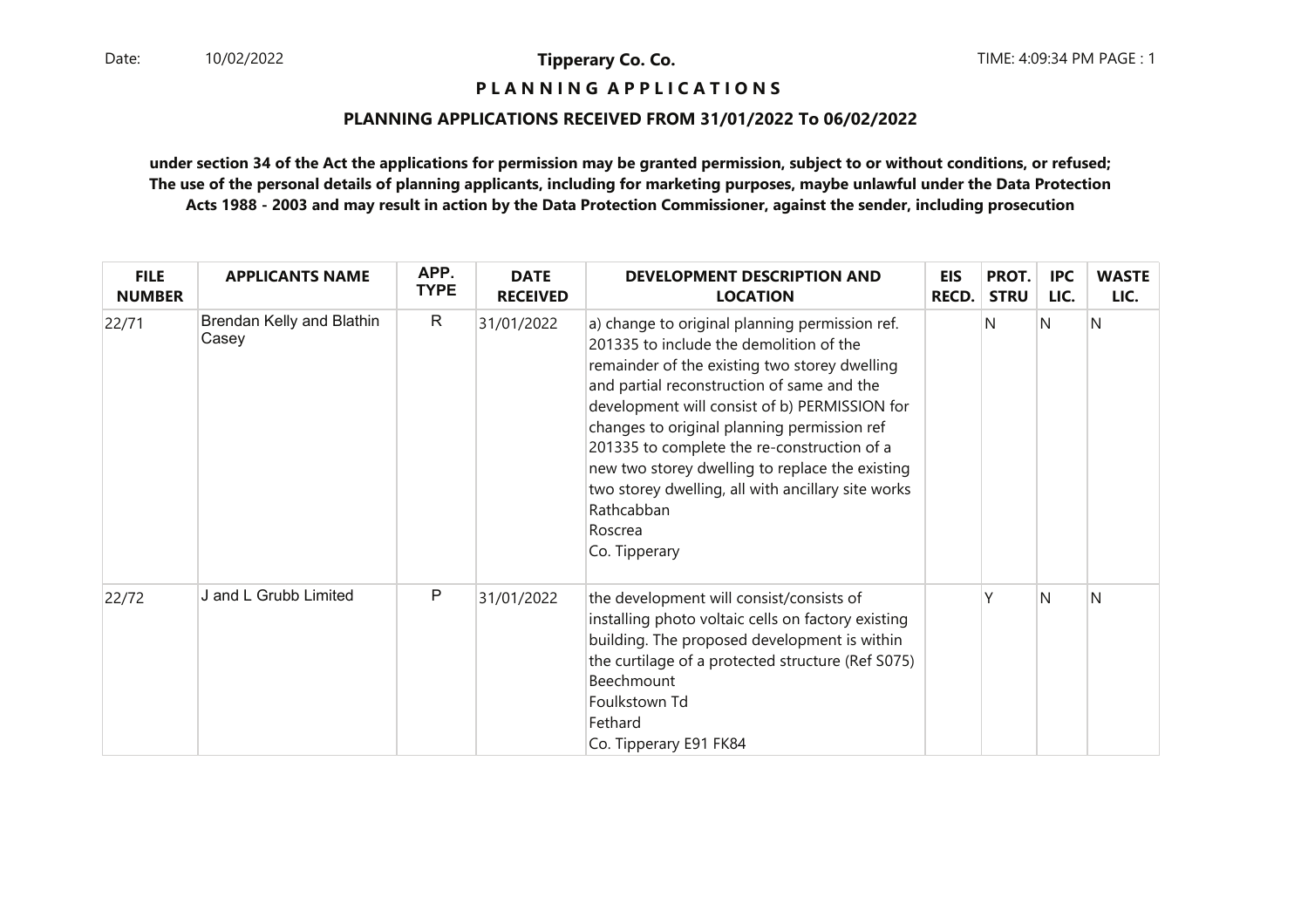## **P L A N N I N G A P P L I C A T I O N S**

#### **PLANNING APPLICATIONS RECEIVED FROM 31/01/2022 To 06/02/2022**

| <b>FILE</b><br><b>NUMBER</b> | <b>APPLICANTS NAME</b>               | APP.<br><b>TYPE</b> | <b>DATE</b><br><b>RECEIVED</b> | DEVELOPMENT DESCRIPTION AND<br><b>LOCATION</b>                                                                                                                                                                                                                                                                                                                                                                                                                                                 | <b>EIS</b><br><b>RECD.</b> | PROT.<br><b>STRU</b> | <b>IPC</b><br>LIC. | <b>WASTE</b><br>LIC. |
|------------------------------|--------------------------------------|---------------------|--------------------------------|------------------------------------------------------------------------------------------------------------------------------------------------------------------------------------------------------------------------------------------------------------------------------------------------------------------------------------------------------------------------------------------------------------------------------------------------------------------------------------------------|----------------------------|----------------------|--------------------|----------------------|
| 22/73                        | Alan and Adrian Cummins              | $\mathsf{R}$        | 31/01/2022                     | the existing agricultural roadway and Permission<br>to construct 2 no. two-storey dwellings with<br>entrances, driveways, domestic garages,<br>wastewater treatment systems, and all<br>associated site development works<br>Kilconnell<br>Cashel<br>Co. Tipperary                                                                                                                                                                                                                             |                            | N                    | IN.                | N                    |
| 22/74                        | Aoife MacMahon and<br>Kieran Gallery | P                   | 31/01/2022                     | demolition of the existing garage, the<br>construction of a new single storey pitched roof<br>extension to the north of the existing dwelling,<br>the construction of a garage to the south-<br>eastern corner of the site, a new dormer window<br>at roof level, internal alterations to the floor<br>layouts and associated fenestration and door<br>reconfigurations, all along with associated<br>landscaping, ancillary and site works<br>Lakeview<br>Cullenagh<br>Ballina, Co. Tipperary |                            | N                    | N                  | N                    |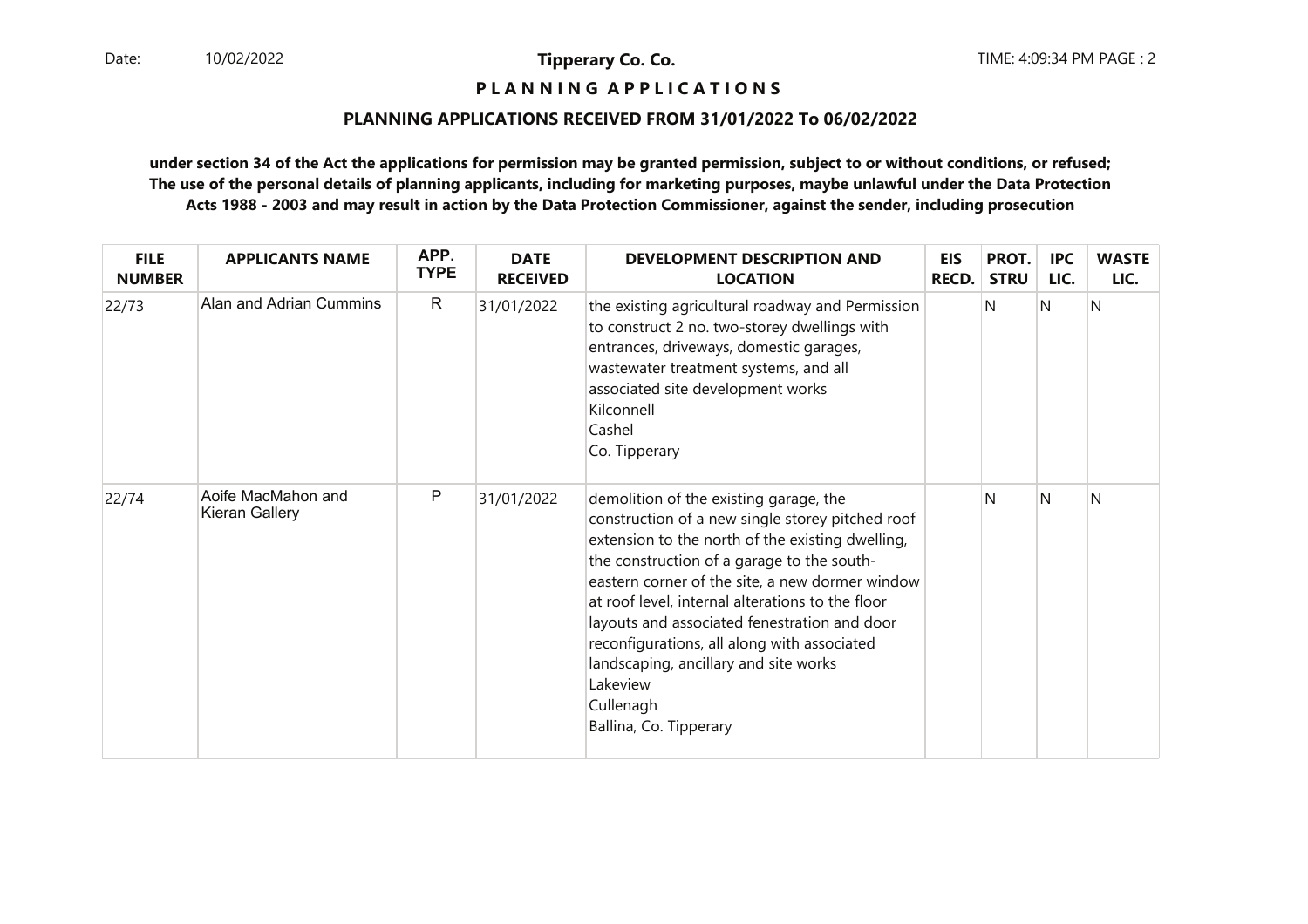**P L A N N I N G A P P L I C A T I O N S** 

#### **PLANNING APPLICATIONS RECEIVED FROM 31/01/2022 To 06/02/2022**

| <b>FILE</b><br><b>NUMBER</b> | <b>APPLICANTS NAME</b>       | APP.<br><b>TYPE</b> | <b>DATE</b><br><b>RECEIVED</b> | <b>DEVELOPMENT DESCRIPTION AND</b><br><b>LOCATION</b>                                                                                                                                                                                                                                                                                                                                                                                                                                                    | EIS<br><b>RECD.</b> | PROT.<br><b>STRU</b> | <b>IPC</b><br>LIC. | <b>WASTE</b><br>LIC. |
|------------------------------|------------------------------|---------------------|--------------------------------|----------------------------------------------------------------------------------------------------------------------------------------------------------------------------------------------------------------------------------------------------------------------------------------------------------------------------------------------------------------------------------------------------------------------------------------------------------------------------------------------------------|---------------------|----------------------|--------------------|----------------------|
| 22/75                        | <b>B.O.M CBS High School</b> | $\mathsf{R}$        | 01/02/2022                     | indefinite Retention Permission for an existing<br>all weather playing pitch with fencing and ball<br>stop nets including all associated site works<br>Kickham Street<br>Clonmel<br>Co. Tipperary                                                                                                                                                                                                                                                                                                        |                     | N                    | N                  | N                    |
| 22/76                        | Orla Kennedy                 | $\mathsf{R}$        | 01/02/2022                     | to retain indefinitely the change of use into 2<br>dwellings from retail to residential comprising of<br>alterations to the building elevations associated<br>with the above material change of use<br>consisting of the removal of the building<br>shopfront and alterations to the building<br>ground floor elevations, alterations to the<br>building finishes and installation of new<br>windows and doors and associated site works<br>41 and 42 Upper Gladstone Street<br>Clonmel<br>Co. Tipperary |                     | N                    | N                  | N                    |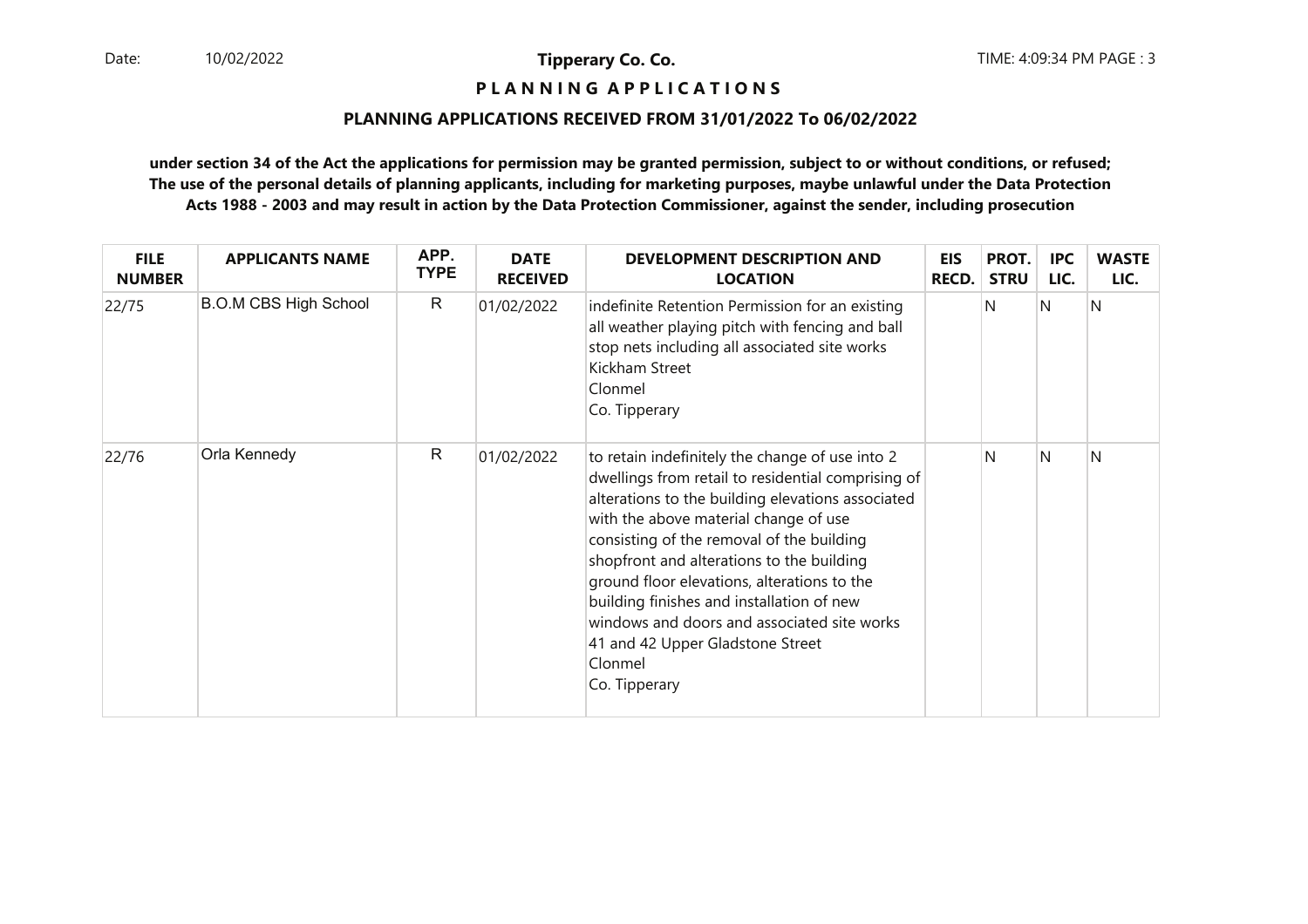## **P L A N N I N G A P P L I C A T I O N S**

#### **PLANNING APPLICATIONS RECEIVED FROM 31/01/2022 To 06/02/2022**

| <b>FILE</b><br><b>NUMBER</b> | <b>APPLICANTS NAME</b>        | APP.<br><b>TYPE</b> | <b>DATE</b><br><b>RECEIVED</b> | DEVELOPMENT DESCRIPTION AND<br><b>LOCATION</b>                                                                                                                                                                                 | <b>EIS</b><br>RECD. | PROT.<br><b>STRU</b> | <b>IPC</b><br>LIC. | <b>WASTE</b><br>LIC. |
|------------------------------|-------------------------------|---------------------|--------------------------------|--------------------------------------------------------------------------------------------------------------------------------------------------------------------------------------------------------------------------------|---------------------|----------------------|--------------------|----------------------|
| 22/77                        | Stephen Foran                 | P                   | 01/02/2022                     | demolish existing dwelling and construct a new<br>replacement dwelling, garage, effluent<br>treatment system and relocation of existing<br>entrance along with all associated site works<br>Edenmore<br>Cahir<br>Co. Tipperary |                     | N                    | N                  | N                    |
| 22/78                        | John Halpin                   | $\mathsf{R}$        | 01/02/2022                     | (i) domestic garage/store (ii) hipped roof to rear<br>extension of dwelling and (iii) existing boundary<br>walls<br>Cashel Road<br>Cahir<br>Co. Tipperary                                                                      |                     | N                    | N                  | N                    |
| 22/79                        | Kevin and Elizabeth<br>Dooley | $\mathsf{R}$        | 01/02/2022                     | (i) two no. detached domestic garages/stores,<br>(ii) storage container; (iii) timber garden shed<br>and (iv) glasshouse structure<br>Woodinstown<br>Cahir<br>Co. Tipperary                                                    |                     | N                    | N                  | N                    |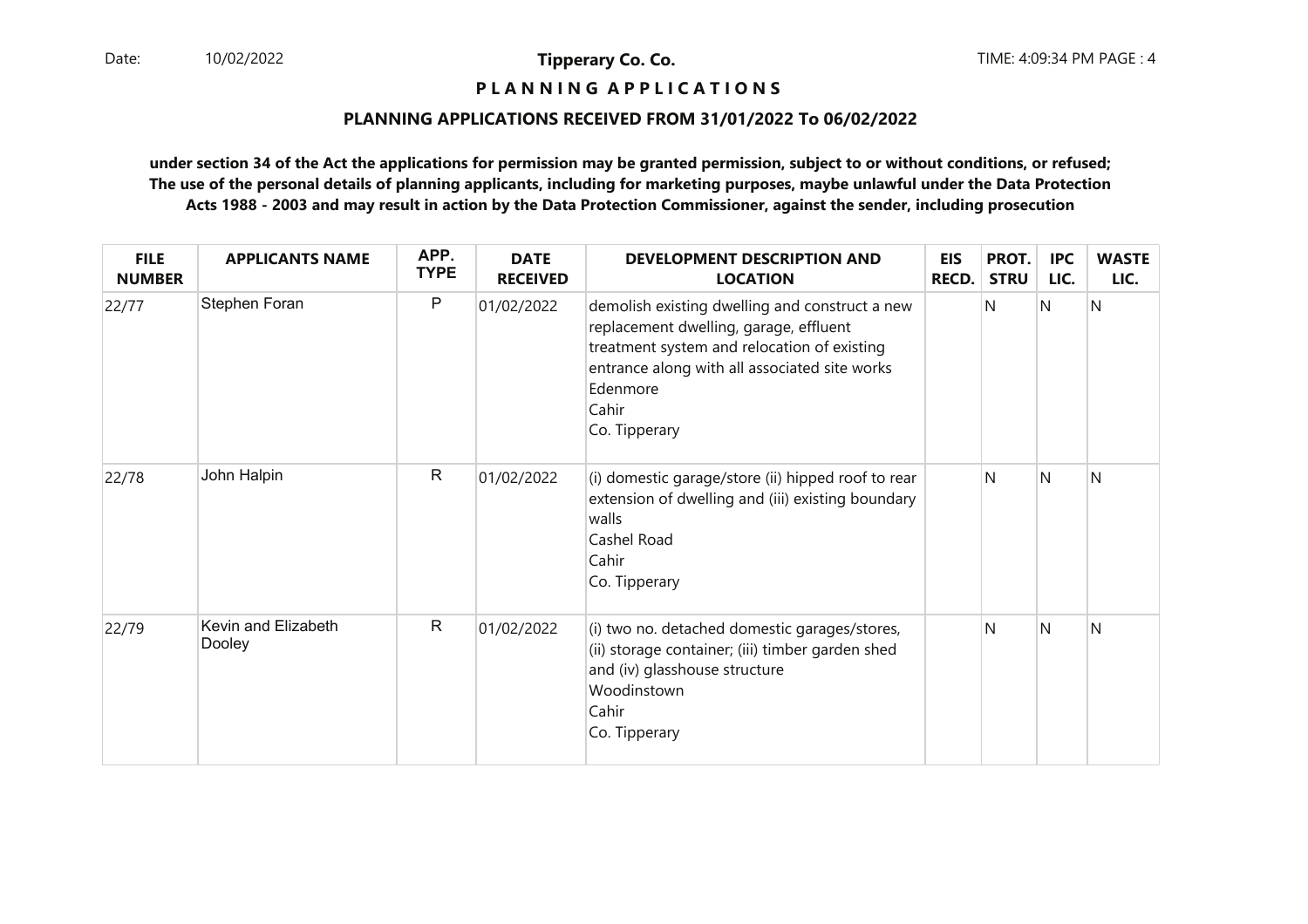## **P L A N N I N G A P P L I C A T I O N S**

#### **PLANNING APPLICATIONS RECEIVED FROM 31/01/2022 To 06/02/2022**

| <b>FILE</b><br><b>NUMBER</b> | <b>APPLICANTS NAME</b> | APP.<br><b>TYPE</b> | <b>DATE</b><br><b>RECEIVED</b> | <b>DEVELOPMENT DESCRIPTION AND</b><br><b>LOCATION</b>                                                                                                                                                                                                                          | <b>EIS</b><br><b>RECD.</b> | PROT.<br><b>STRU</b> | <b>IPC</b><br>LIC. | <b>WASTE</b><br>LIC. |
|------------------------------|------------------------|---------------------|--------------------------------|--------------------------------------------------------------------------------------------------------------------------------------------------------------------------------------------------------------------------------------------------------------------------------|----------------------------|----------------------|--------------------|----------------------|
| 22/80                        | David Young            | P                   | 02/02/2022                     | (A) part 2 storey (loweaves)/part single storey<br>dwelling (b) single storey garage (c) new<br>treatment system and percolation area (d) new<br>entrance from public road and (e) all associated<br>site works and ancillary services<br>Carrick<br>Maunsell<br>Co. Tipperary |                            | N                    | $\mathsf{N}$       | N                    |
| 22/81                        | <b>Tony Sayers</b>     | P                   | 02/02/2022                     | construct a one and a half storey dwelling,<br>relocate existing vehicular entrance, driveway,<br>connection to underground services and all<br>associated site developmen works<br>Jesuit's Walk<br>Fethard<br>Co. Tipperary                                                  |                            | N                    | N                  | Ν                    |
| 22/82                        | Shane and Andrea Molan | $\mathsf{R}$        | 02/02/2022                     | to retain the location of site boundareis and<br>location of dwelling and garage all from that as<br>previously granted Planning Permission under<br>Planning Reference Number 18600683<br>Carrigmore<br>Clogheen<br>Co. Tipperary                                             |                            | N                    | <sup>N</sup>       | N                    |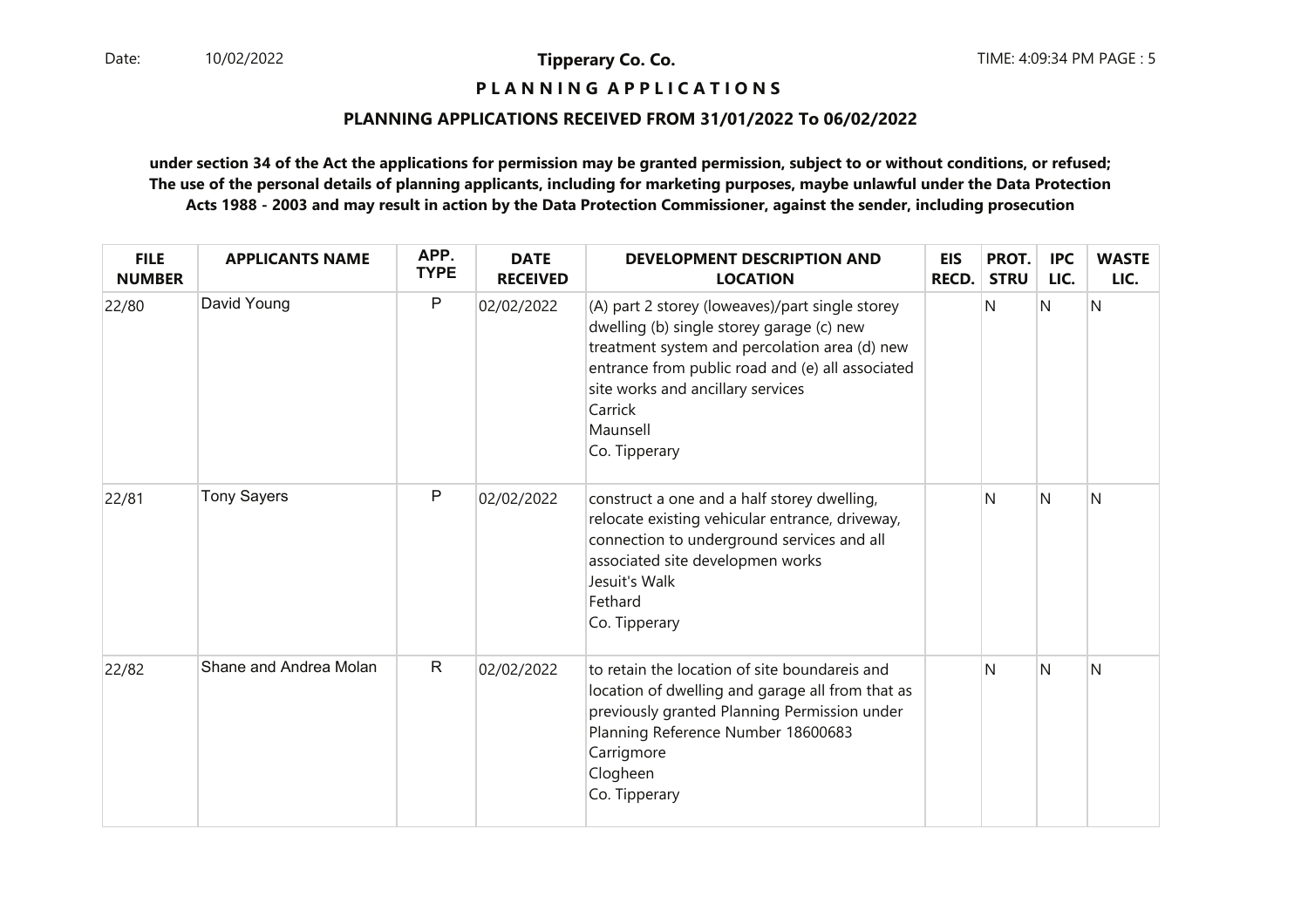**P L A N N I N G A P P L I C A T I O N S** 

#### **PLANNING APPLICATIONS RECEIVED FROM 31/01/2022 To 06/02/2022**

| <b>FILE</b><br><b>NUMBER</b> | <b>APPLICANTS NAME</b>                          | APP.<br><b>TYPE</b> | <b>DATE</b><br><b>RECEIVED</b> | DEVELOPMENT DESCRIPTION AND<br><b>LOCATION</b>                                                                                                                                                                                                                          | <b>EIS</b><br><b>RECD.</b> | PROT.<br><b>STRU</b> | <b>IPC</b><br>LIC. | <b>WASTE</b><br>LIC. |
|------------------------------|-------------------------------------------------|---------------------|--------------------------------|-------------------------------------------------------------------------------------------------------------------------------------------------------------------------------------------------------------------------------------------------------------------------|----------------------------|----------------------|--------------------|----------------------|
| 22/83                        | <b>Brendan Heney</b>                            | P                   | 02/02/2022                     | construct a dwelling house, domestic garage,<br>effluent treatment system and percolation area,<br>entrance and all other associated site works<br>Ballinahinch<br>Cashel<br>Co. Tipperary                                                                              |                            | N                    | N                  | N                    |
| 22/84                        | South Eastern Cattle<br><b>Breeding Society</b> | P                   | 03/02/2022                     | demolition of existing sheds and construction of<br>a bovine semen collection facility building<br>(within the curtilage of a protected structure<br>NIAH Reg No 22403503) and including all<br>associated site works<br>Dovea Lower<br>Dovea<br>Thurles, Co. Tipperary |                            |                      | N                  | N                    |
| 22/85                        | Jamie Mulvey & Cian Doyle                       | $\mathsf P$         | 03/02/2022                     | construction of a proposed two-storey dwelling,<br>domestic garage, a proposed wastewater<br>treatment system with percolation area and all<br>associated siteworks including a site entrance<br>Pintown and Irby<br>Roscrea<br>Co Tipperary                            |                            | N                    | N                  | Ν                    |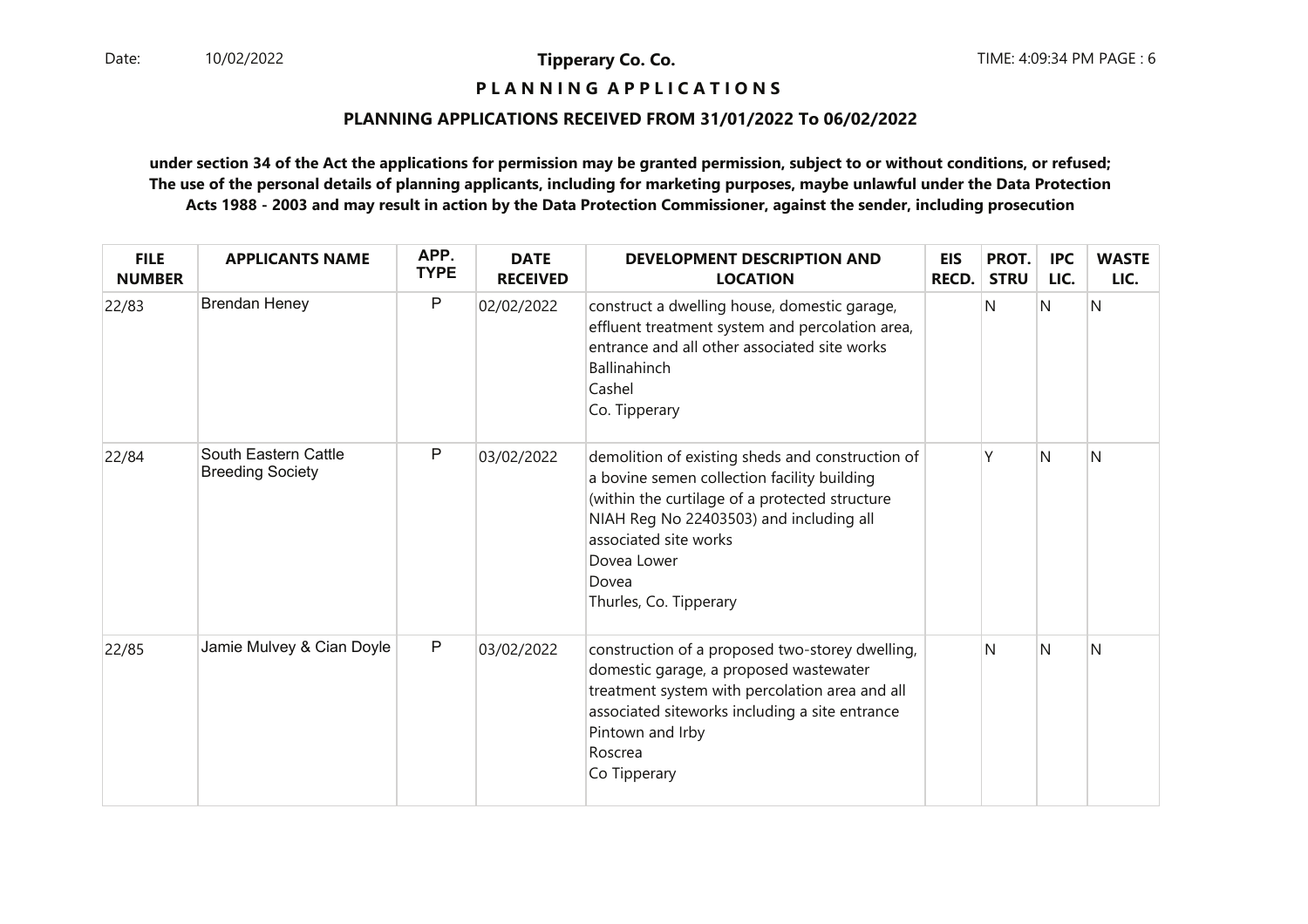# **P L A N N I N G A P P L I C A T I O N S**

#### **PLANNING APPLICATIONS RECEIVED FROM 31/01/2022 To 06/02/2022**

| 22/86 | Sarah Quirke and Clive<br>McNamara | P | 03/02/2022 | to construct entrance, dwelling house, domestic<br>garage, septic tank, percolation area and<br>associated site works<br>Ballymacady<br>Kilfeakle<br>Co. Tipperary                                                                                                                                                                                                                                                                                                                                                                                                                                                                                                                          | N | N            | N |
|-------|------------------------------------|---|------------|---------------------------------------------------------------------------------------------------------------------------------------------------------------------------------------------------------------------------------------------------------------------------------------------------------------------------------------------------------------------------------------------------------------------------------------------------------------------------------------------------------------------------------------------------------------------------------------------------------------------------------------------------------------------------------------------|---|--------------|---|
| 22/87 | <b>Martin Nolan</b>                | P | 03/02/2022 | build a house, the proposed development<br>includes re-opening the access and<br>reconnecting the water and waste water services<br>to that of the former house<br>Kilsheelan<br>Co. Tipperary                                                                                                                                                                                                                                                                                                                                                                                                                                                                                              | N | $\mathsf{N}$ | N |
| 22/88 | Applegreen Service Areas<br>Ltd.   | P | 04/02/2022 | the upgrade of an existing off-line motorway<br>service area in order to provide a fast charge<br>electric vehicle hub, compressed natural gas<br>compound and dispenser, drive-thru coffee<br>facility, new signage and all associated site<br>works 1) the fast-charge electric vehicle hub<br>involves the conversion of 14 no. existing car<br>park spaces into fast-charging electric vehicle<br>spaces, 2) the compressed natural gas<br>compound is a single storey development<br>consisting of a compressor building (19 sq.m),<br>covered shelter (29 sq.m), cooler, 3m high<br>lighting column and associated ground works all<br>contained with 65m of 2.4m high palisade fence | N | N            | N |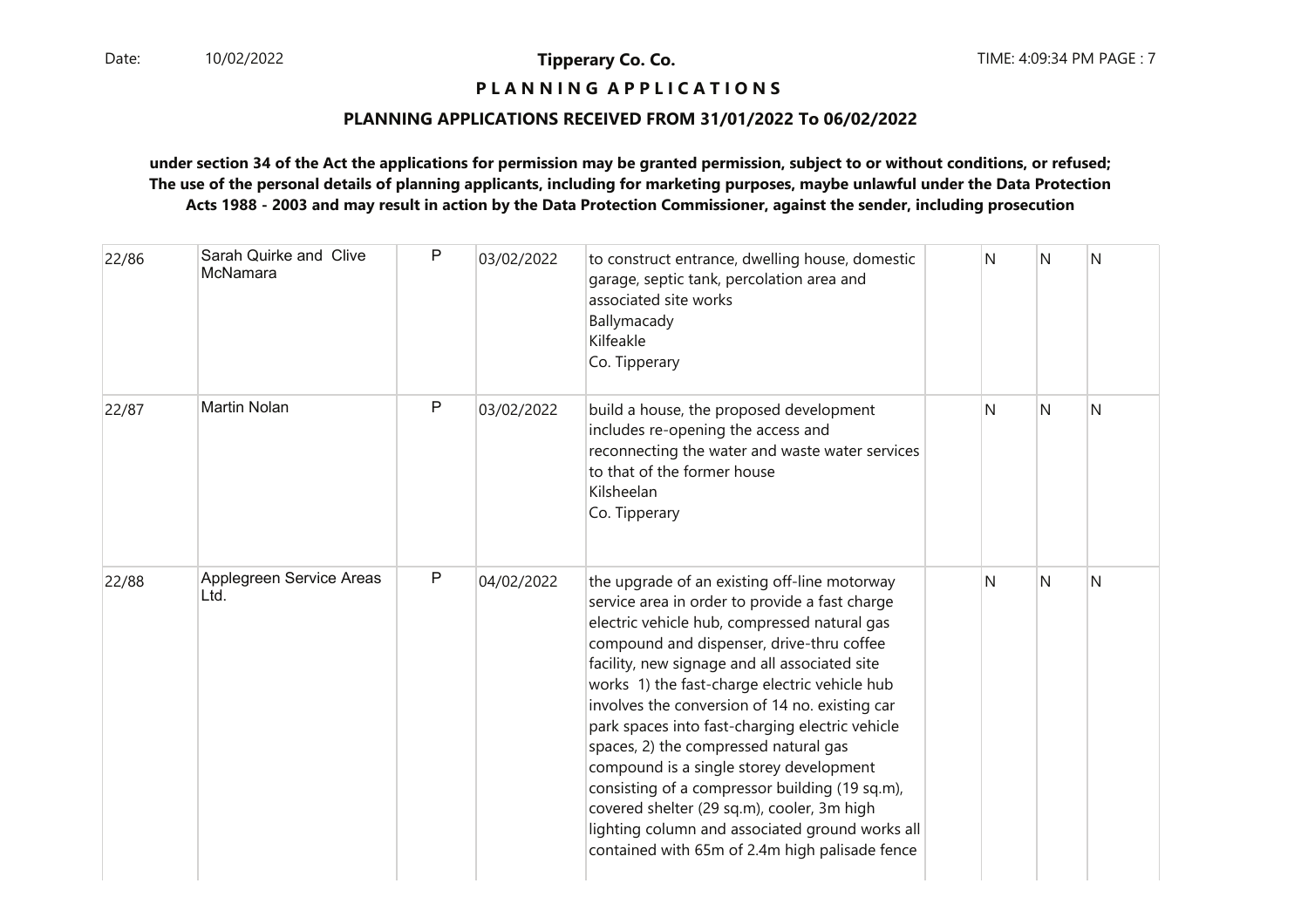# **P L A N N I N G A P P L I C A T I O N S**

#### **PLANNING APPLICATIONS RECEIVED FROM 31/01/2022 To 06/02/2022**

|       |              |   |            | with pedestrian and vehicular entrance points, a<br>new access road to the compound is also<br>proposed, 3) the drive-thru coffee facility is a<br>single storey building (204 sq.m) containing a<br>beverage area, seating area, toilets and back-of-<br>house area, along with an external enclosed<br>refuse compound, car parking spaces, footpath,<br>drive-thru lane, circulation area, landscaping<br>and entry/exit point, 4) the proposed new<br>signage consists of signage relating to the<br>proposed drive-thru coffee facility and includes<br>a combination of free-standing signage and<br>signage on the building and height restriction<br>barrier (total area of 30.24 sq.m of signage), 5)<br>all associated site development works, including<br>new lighting<br><b>Birdhill Service Area</b><br>Junction 7 (M7)<br>Lackanavea, Birdhill, Co. Tipperary |   |   |   |
|-------|--------------|---|------------|------------------------------------------------------------------------------------------------------------------------------------------------------------------------------------------------------------------------------------------------------------------------------------------------------------------------------------------------------------------------------------------------------------------------------------------------------------------------------------------------------------------------------------------------------------------------------------------------------------------------------------------------------------------------------------------------------------------------------------------------------------------------------------------------------------------------------------------------------------------------------|---|---|---|
| 22/89 | Darren Britt | P | 04/02/2022 | the demolition of 3 existing 2 storey attached<br>dwellings to be replaced with 4 new 65sqm two<br>storey attached dwellings with overall height of<br>8.256m, associated works to the rear gardens<br>with connections to the public water supply and<br>sewer along with associated site services<br>Kiltillane<br>Church Street<br>Templemore<br>Co Tipperary                                                                                                                                                                                                                                                                                                                                                                                                                                                                                                             | N | N | N |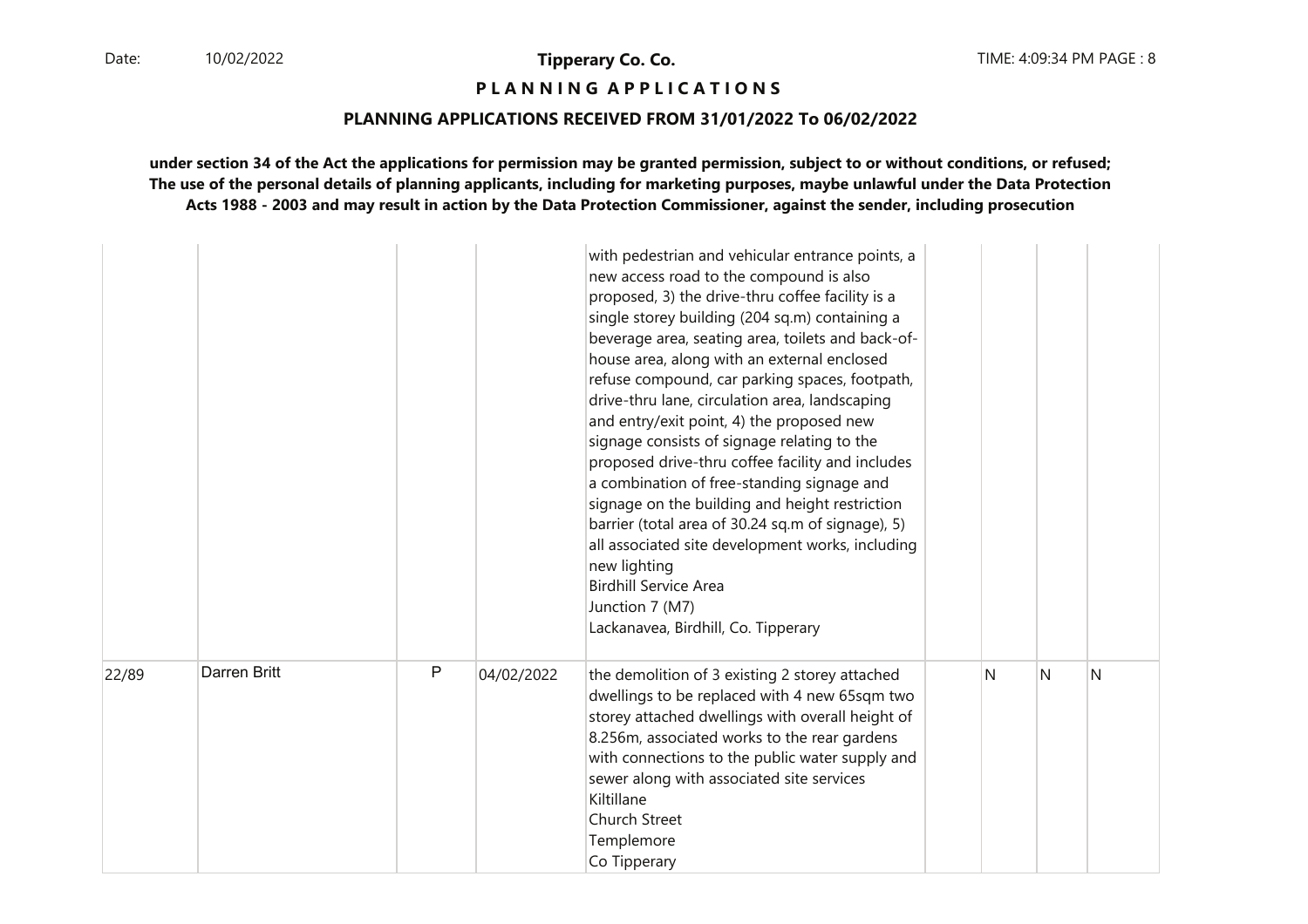**P L A N N I N G A P P L I C A T I O N S** 

#### **PLANNING APPLICATIONS RECEIVED FROM 31/01/2022 To 06/02/2022**

| <b>FILE</b><br><b>NUMBER</b> | <b>APPLICANTS NAME</b>           | APP.<br><b>TYPE</b> | <b>DATE</b><br><b>RECEIVED</b> | <b>DEVELOPMENT DESCRIPTION AND</b><br><b>LOCATION</b>                                                                                                                                                                                                                                                                                                        | <b>EIS</b><br><b>RECD.</b> | PROT.<br><b>STRU</b> | <b>IPC</b><br>LIC. | <b>WASTE</b><br>LIC. |
|------------------------------|----------------------------------|---------------------|--------------------------------|--------------------------------------------------------------------------------------------------------------------------------------------------------------------------------------------------------------------------------------------------------------------------------------------------------------------------------------------------------------|----------------------------|----------------------|--------------------|----------------------|
| 22/90                        | Will McLellan                    | $\mathsf{R}$        | 04/02/2022                     | to retain indefinitely (a) extension to side of my<br>dwelling, (b) modifications to existing garage, (c)<br>storage shed and all associated site<br>development works. This property is a named<br>Protected structure RPS reference number S649<br><b>Ballinlough and Ballincor</b><br>Lisronagh<br>Clonmel<br>Co. Tipperary                               |                            | Υ                    | N                  | N                    |
| 22/60037                     | Liam Butler and Linda<br>Sweeney | P                   | 31/01/2022                     | the following works: a) construction of a new,<br>part two-storey, part single-storey detached<br>dwelling; b) new detached garage; c) new site<br>entrance; d) new connections to existing<br>utilities; e) new waste-water treatment system &<br>percolation area; f) all associated site works<br>Barnalisheen<br>Templetuohy<br>Thurles<br>Co. Tipperary |                            | N                    | N                  | N                    |
| 22/60038                     | Niamh & Eoghan Franks            | $\mathsf{R}$        | 31/01/2022                     | a ground floor extension to the rear of our<br>existing dwelling and all associated site works<br>1 The Paddocks<br>Stradavoher<br>Thurles<br>E41R9C6                                                                                                                                                                                                        |                            | N                    | N                  | N                    |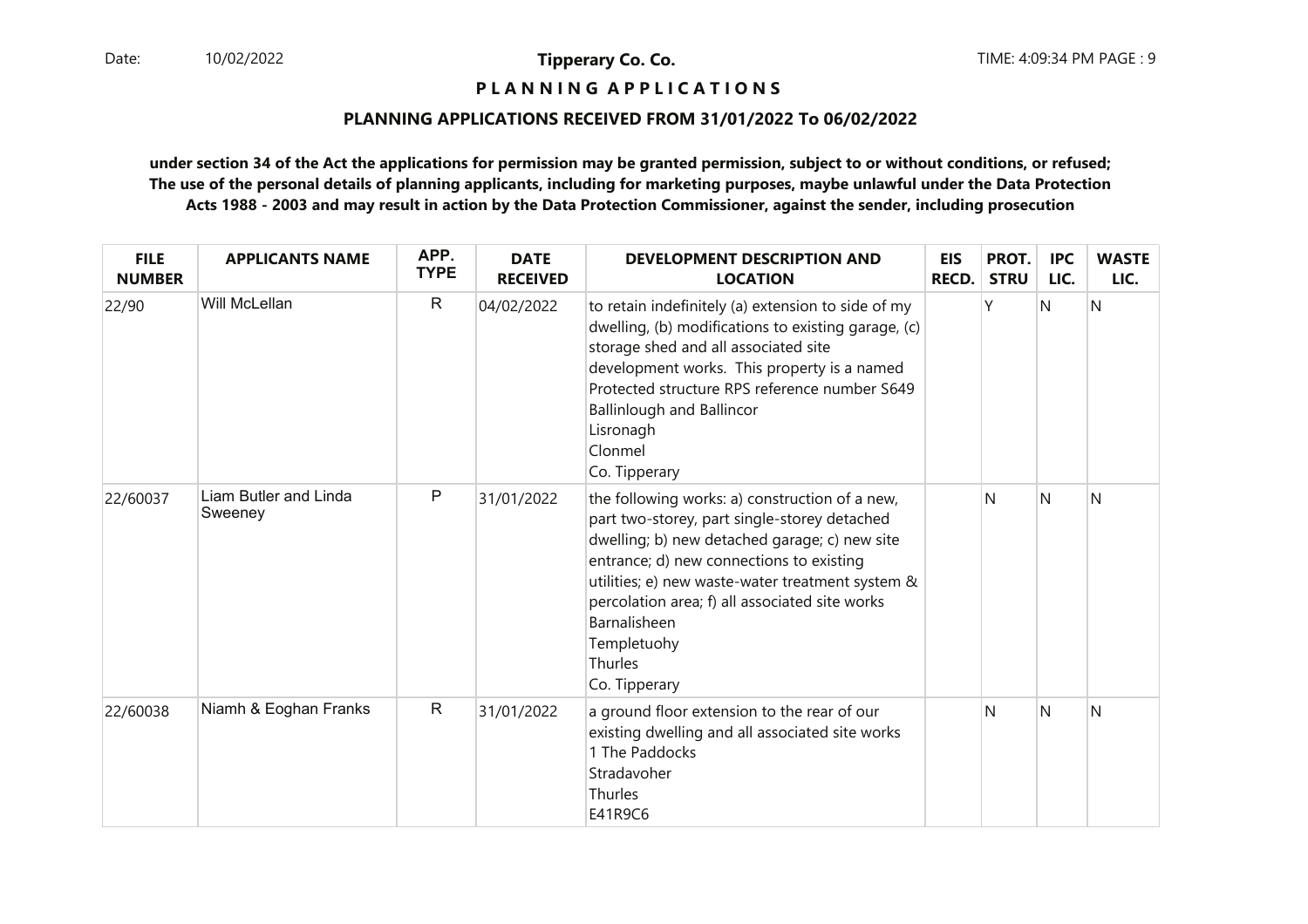## **P L A N N I N G A P P L I C A T I O N S**

#### **PLANNING APPLICATIONS RECEIVED FROM 31/01/2022 To 06/02/2022**

| <b>FILE</b><br><b>NUMBER</b> | <b>APPLICANTS NAME</b>                  | APP.<br><b>TYPE</b> | <b>DATE</b><br><b>RECEIVED</b> | <b>DEVELOPMENT DESCRIPTION AND</b><br><b>LOCATION</b>                                                                                                                                                                              | <b>EIS</b><br><b>RECD.</b> | PROT.<br><b>STRU</b> | <b>IPC</b><br>LIC. | <b>WASTE</b><br>LIC. |
|------------------------------|-----------------------------------------|---------------------|--------------------------------|------------------------------------------------------------------------------------------------------------------------------------------------------------------------------------------------------------------------------------|----------------------------|----------------------|--------------------|----------------------|
| 22/60039                     | Dermot Lanigan                          | P                   | 31/01/2022                     | erect Permastore Slurry Storage Tank and all<br>associated works<br>Ballinurra,<br>Carrick-on-Suir,<br>County Tipperary<br>E32E621                                                                                                 |                            | N                    | N                  | Ν                    |
| 22/60040                     | Niamh Marks and Darragh<br>Sheedy       | $\mathsf{P}$        | 02/02/2022                     | construct a storey and a half dwelling house,<br>domestic garage, waste water treatment system,<br>entrance and all associated site works<br>Ballinock, Couraguneen<br>Roscrea<br>Co. Tipperary                                    |                            | N                    | N                  | N                    |
| 22/60041                     | Norah Cantwell and<br>Michael Tobin Jnr | P                   | 02/02/2022                     | build new two storey dwelling, detached garage,<br>new entrance, waste water treatment tank,<br>packaged tertiary unit and associated siteworks<br>and drainage<br>Bellevue Park, Boytonrath<br>New Inn<br>Cashel<br>Co. Tipperary |                            | N                    | N                  | N                    |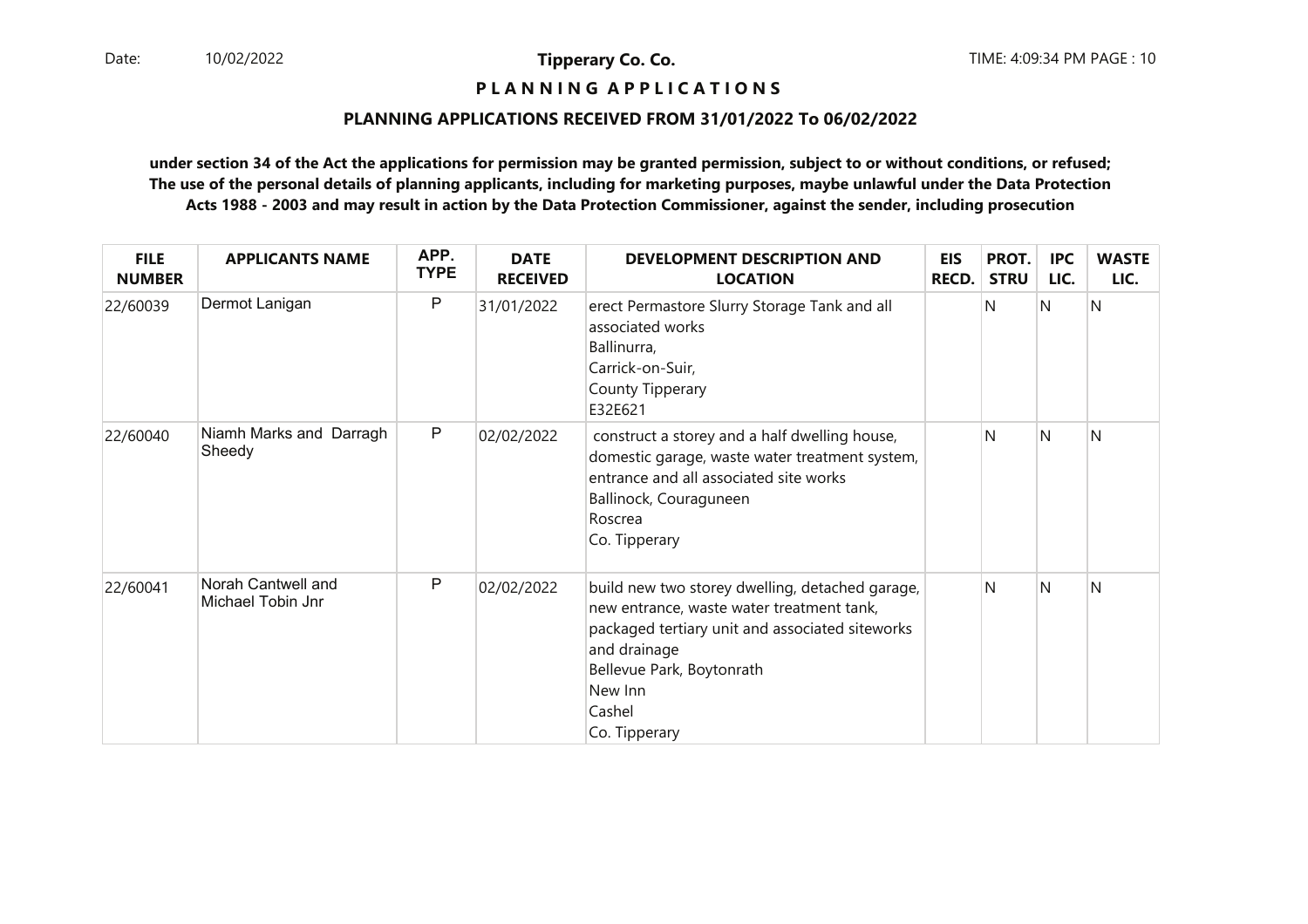## **P L A N N I N G A P P L I C A T I O N S**

#### **PLANNING APPLICATIONS RECEIVED FROM 31/01/2022 To 06/02/2022**

| <b>FILE</b><br><b>NUMBER</b> | <b>APPLICANTS NAME</b>                                         | APP.<br><b>TYPE</b> | <b>DATE</b><br><b>RECEIVED</b> | DEVELOPMENT DESCRIPTION AND<br><b>LOCATION</b>                                                                                                                                                                                                                                                                                                                        | <b>EIS</b><br><b>RECD.</b> | PROT.<br><b>STRU</b> | <b>IPC</b><br>LIC. | <b>WASTE</b><br>LIC. |
|------------------------------|----------------------------------------------------------------|---------------------|--------------------------------|-----------------------------------------------------------------------------------------------------------------------------------------------------------------------------------------------------------------------------------------------------------------------------------------------------------------------------------------------------------------------|----------------------------|----------------------|--------------------|----------------------|
| 22/60042                     | The Board of Management<br>Scoil Mochaomhóg Naofa<br><b>NS</b> | $\mathsf P$         | 02/02/2022                     | the following works: (a) construction of a new<br>single storey prefabricated portacabin<br>classroom structure complete with<br>ramped/stepped access routes; (b) new play<br>area complete with perimeter fencing; c)<br>connection to existing on site services; d) all<br>associated site works<br><b>Borris</b><br>Two-Mile-Borris<br><b>Thurles</b><br>E41 T868 |                            | N                    | N                  | N                    |
| 22/60043                     | Dermot Lanigan                                                 | P                   | 03/02/2022                     | erect Permastore Slurry Storage Tank and all<br>associated works<br>Ballinurra,<br>Carrick-on-Suir,<br>County Tipperary<br>E32E621                                                                                                                                                                                                                                    |                            | N                    | N                  | N                    |
| 22/60044                     | Martina O'Dwyer and<br>Michael Breen                           | $\mathsf{P}$        | 03/02/2022                     | to erect a bungalow, domestic garage, effluent<br>treatment tank and percolation system, entrance<br>and all associated ancillary works<br>Cloonmalonga<br>Donohill<br>Co. Tipperary                                                                                                                                                                                  |                            | N                    | N                  | Ν                    |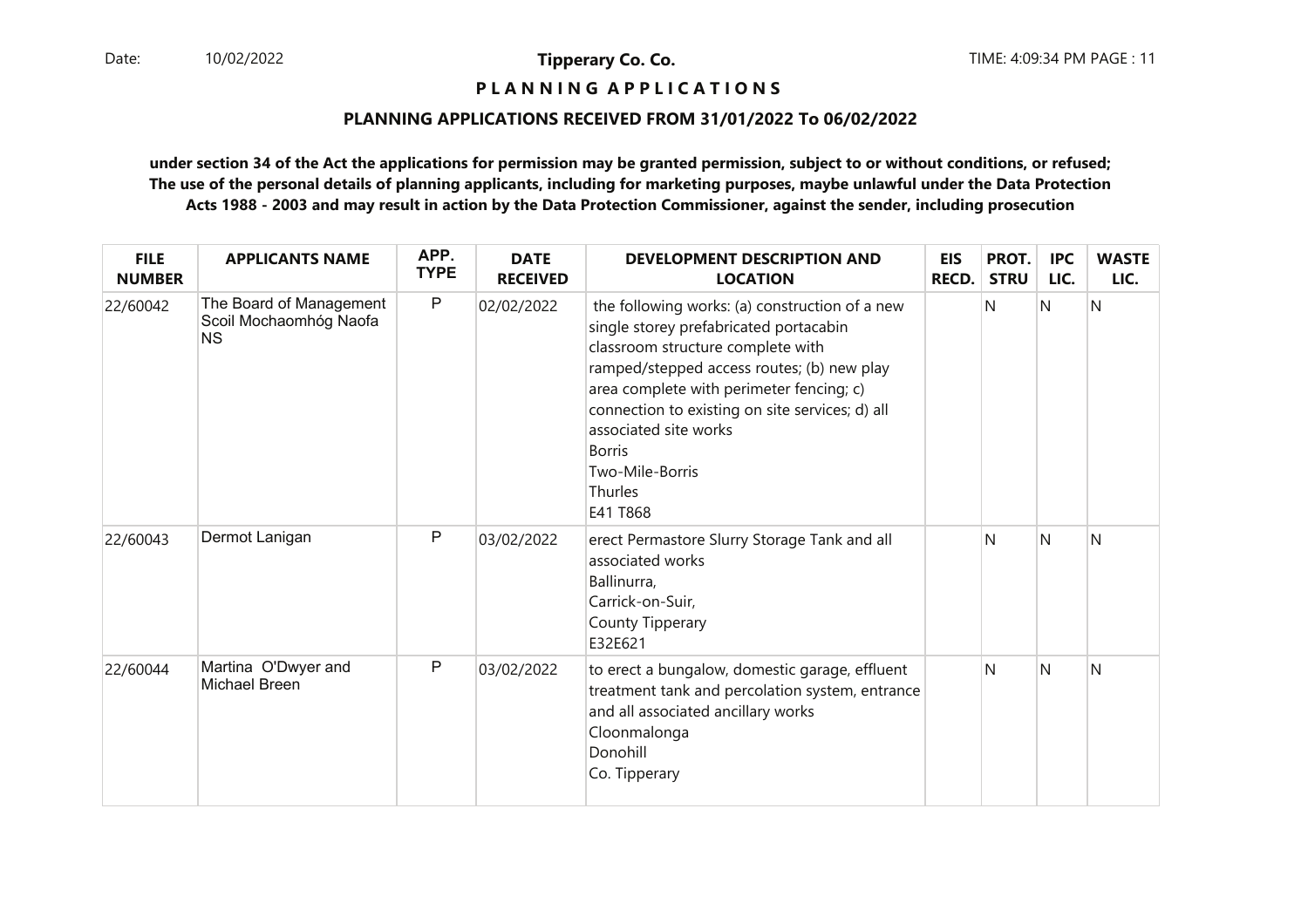## **P L A N N I N G A P P L I C A T I O N S**

#### **PLANNING APPLICATIONS RECEIVED FROM 31/01/2022 To 06/02/2022**

| <b>FILE</b><br><b>NUMBER</b> | <b>APPLICANTS NAME</b>  | APP.<br><b>TYPE</b> | <b>DATE</b><br><b>RECEIVED</b> | <b>DEVELOPMENT DESCRIPTION AND</b><br><b>LOCATION</b>                                                                                                                                                                                                                                                                            | <b>EIS</b><br><b>RECD.</b> | PROT.<br><b>STRU</b> | <b>IPC</b><br>LIC. | <b>WASTE</b><br>LIC. |
|------------------------------|-------------------------|---------------------|--------------------------------|----------------------------------------------------------------------------------------------------------------------------------------------------------------------------------------------------------------------------------------------------------------------------------------------------------------------------------|----------------------------|----------------------|--------------------|----------------------|
| 22/60045                     | Anthony & Karen Freeman | $\mathsf{P}$        | 03/02/2022                     | To renovate and extend existing dwelling,<br>demolish a portion of existing storage shed<br>along with ancillary site works<br>No.25 Ardarra, Portroe<br>Nenagh, Co Tipperary<br>T.L.D - Garrykennedy<br>E45A337                                                                                                                 |                            | N                    | N                  | N                    |
| 22/60046                     | Gerard Ryan             | R                   | 03/02/2022                     | for the following: Single storey extension to the<br>side and rear of the original house;<br>Second floor storage area above the original<br>house, including a dormer window in the rear<br>facing roof slope; And all associated site and<br>ancillary works.<br>48 Canon Hayes Park<br>Tipperary<br>Co. Tipperary<br>E34 Y586 |                            | N                    | <sup>N</sup>       | N                    |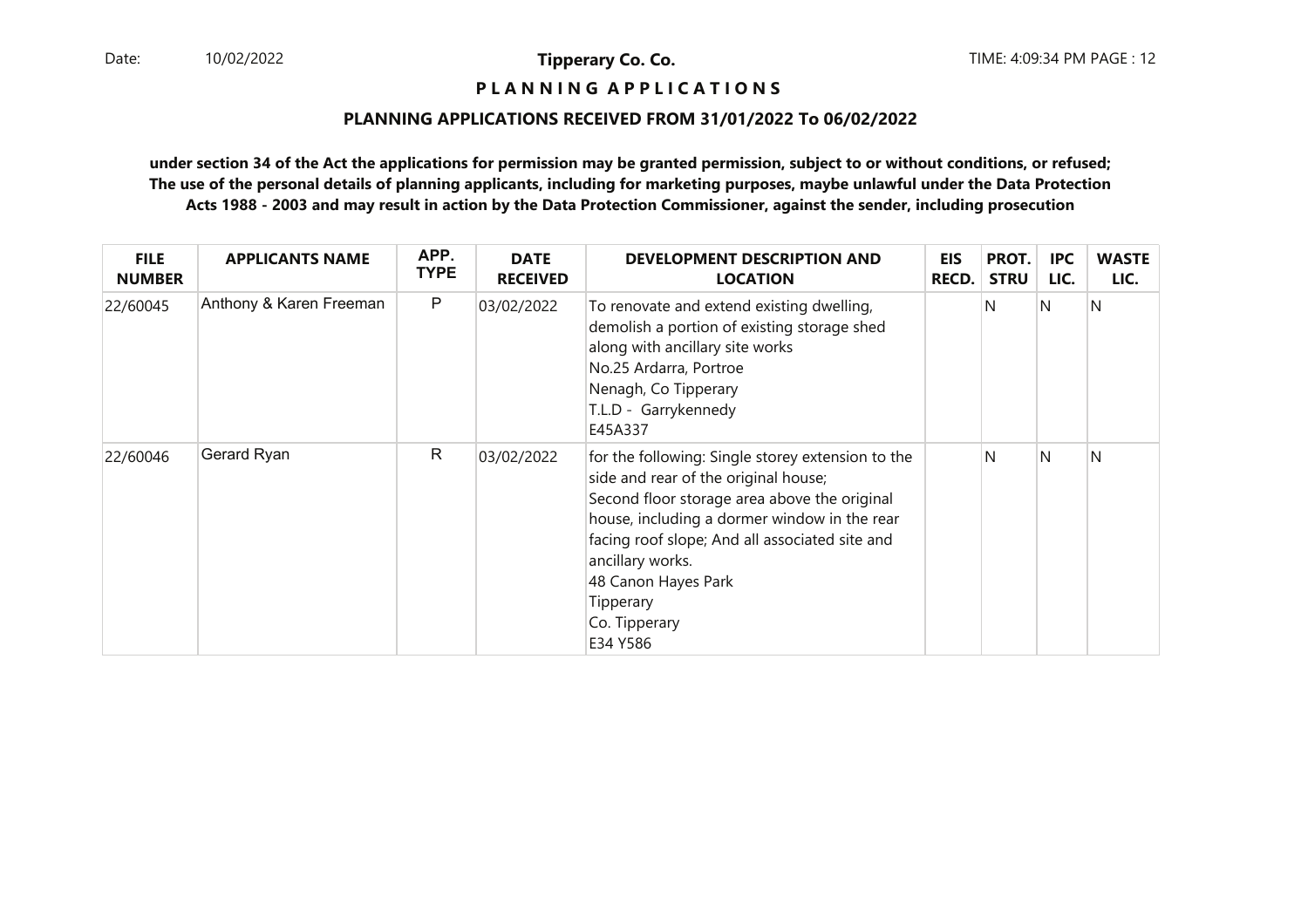## **P L A N N I N G A P P L I C A T I O N S**

#### **PLANNING APPLICATIONS RECEIVED FROM 31/01/2022 To 06/02/2022**

| <b>FILE</b><br><b>NUMBER</b> | <b>APPLICANTS NAME</b> | APP.<br><b>TYPE</b> | <b>DATE</b><br><b>RECEIVED</b> | <b>DEVELOPMENT DESCRIPTION AND</b><br><b>LOCATION</b>                                                                                                                                                                                                                                                                                                                                                                                               | <b>EIS</b><br><b>RECD.</b> | PROT.<br><b>STRU</b> | <b>IPC</b><br>LIC. | <b>WASTE</b><br>LIC. |
|------------------------------|------------------------|---------------------|--------------------------------|-----------------------------------------------------------------------------------------------------------------------------------------------------------------------------------------------------------------------------------------------------------------------------------------------------------------------------------------------------------------------------------------------------------------------------------------------------|----------------------------|----------------------|--------------------|----------------------|
| 22/60047                     | Donal Corcoran         | $\mathsf{R}$        | 03/02/2022                     | relates to a). milking parlour, associated yard<br>area and fencing, b) three underground slatted<br>storage tanks to north east of milking parlour<br>yard area, c) one underground tank inside the<br>yard area, d). meal silo to north of milking<br>parlour yard area and permission relates to e).<br>three additional underground slatted storage<br>tanks and shed and all associated works<br><b>Tinock Upper</b><br>Ballingarry<br>Thurles |                            | N                    | N                  | Ν                    |
| 22/60048                     | Margaret Cahill        | $\mathsf{R}$        | 04/02/2022                     | (a) extension to the side of the existing cottage,<br>(b) extension to the rear of the existing cottage,<br>(c) existing shed to the rear of the cottage and<br>(d) existing septic tank and percolation area.<br>Retention of extension to one cottage (height =<br>5.9m), retention of one shed (height = 3.2m)<br>Woodhouse<br>Fethard<br>Tipperary<br>E91VY09                                                                                   |                            | N                    | N                  | N                    |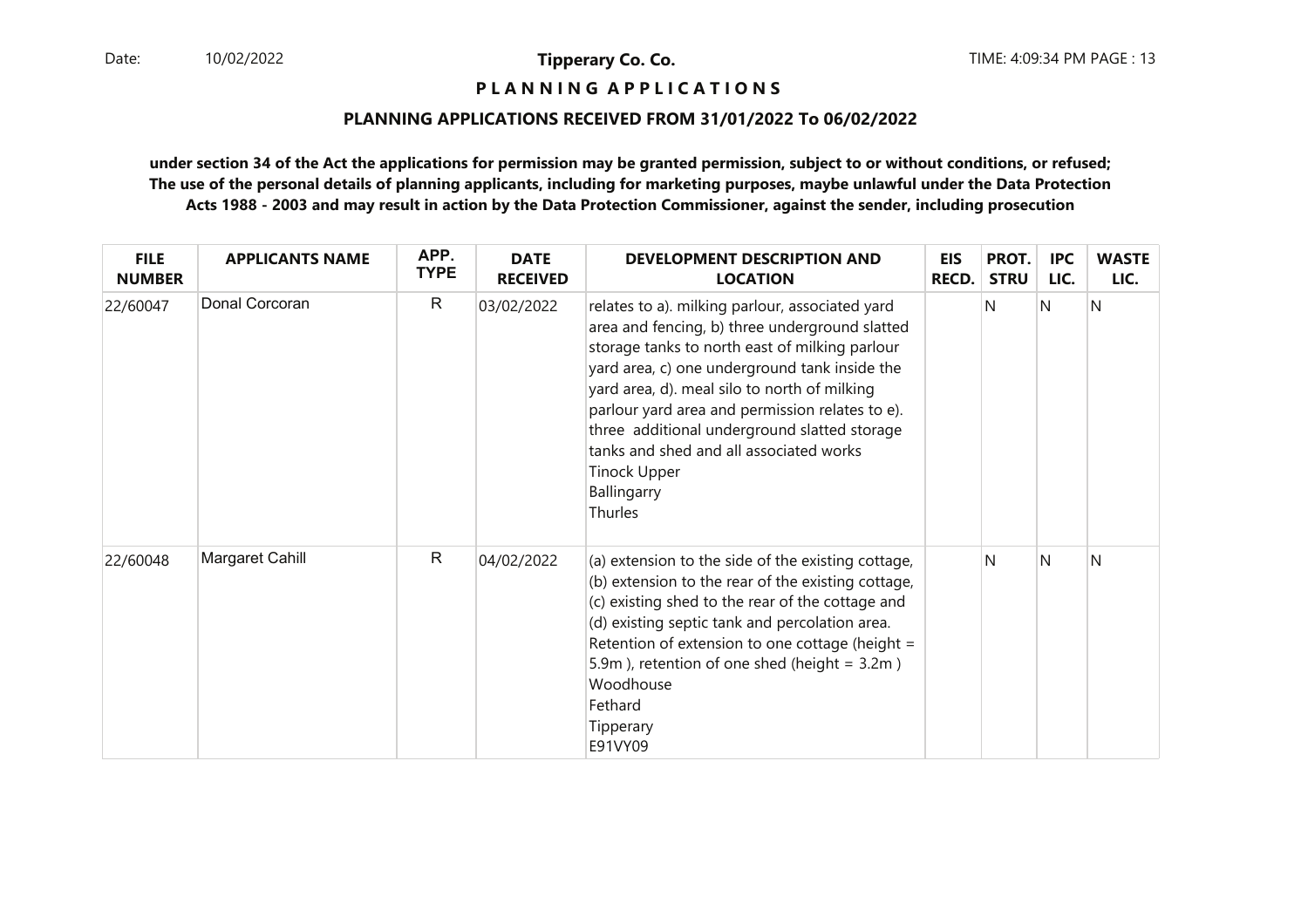#### **P L A N N I N G A P P L I C A T I O N S**

#### **PLANNING APPLICATIONS RECEIVED FROM 31/01/2022 To 06/02/2022**

| <b>FILE</b><br><b>NUMBER</b> | <b>APPLICANTS NAME</b>                 | APP.<br><b>TYPE</b> | <b>DATE</b><br><b>RECEIVED</b> | <b>DEVELOPMENT DESCRIPTION AND</b><br><b>LOCATION</b>                                                                                                                                                                                                                                                                                                   | <b>EIS</b><br><b>RECD.</b> | PROT.<br><b>STRU</b> | <b>IPC</b><br>LIC. | <b>WASTE</b><br>LIC. |
|------------------------------|----------------------------------------|---------------------|--------------------------------|---------------------------------------------------------------------------------------------------------------------------------------------------------------------------------------------------------------------------------------------------------------------------------------------------------------------------------------------------------|----------------------------|----------------------|--------------------|----------------------|
| 22/60049                     | Kieran Dooley                          | P                   | 04/02/2022                     | To block up existing combined agricultural /<br>residential entrance and replace with a new<br>combined agricultural / residential entrance<br>along with all ancillary site works<br>Lisnageenly<br>Silvermines<br>Nenagh, Co Tipperary<br>E45 ND99                                                                                                    |                            | N                    | N.                 | N                    |
| 22/60050                     | Padraic Hennessy and<br>Aideen Russell | P                   | 04/02/2022                     | the following works: a) construction of a new,<br>part two-storey, part single-storey detached<br>dwelling; b) new detached garage; c) new site<br>entrance; d) new connections to existing<br>utilities; e) new waste-water treatment system &<br>percolation area; f) all associated site works<br>Skeagh<br>Loughmore<br>Templemore<br>Co. Tipperary |                            | N                    | <sup>N</sup>       | N                    |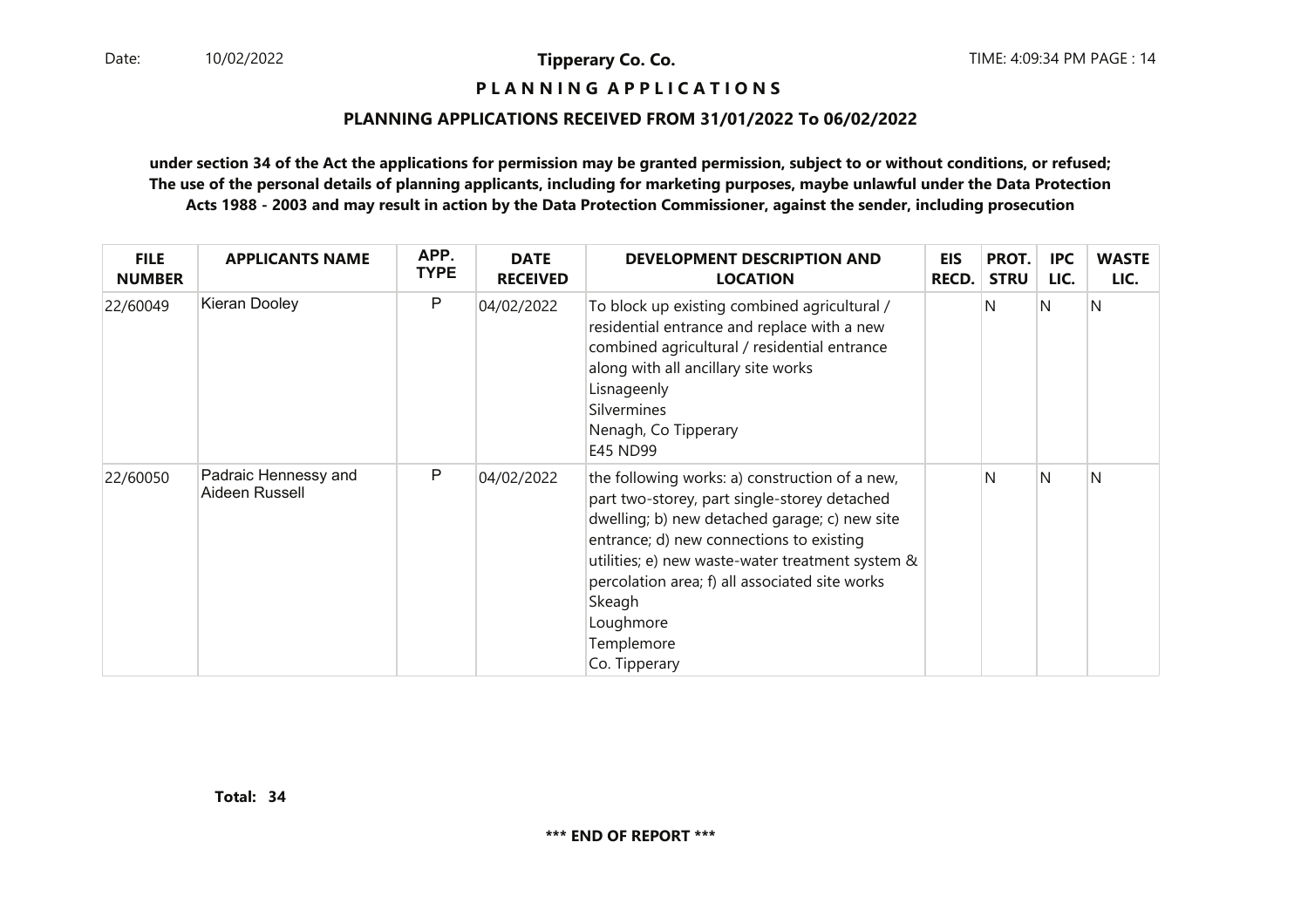#### **P L A N N I N G A P P L I C A T I O N S**

#### **PLANNING APPLICATIONS GRANTED FROM 31/01/2022 To 06/02/2022**

**in deciding a planning application the planning authority, in accordance with section 34(3) of the Act, has had regard to submissionsor observations recieved in accordance with these Regulations;**

| <b>FILE</b>   | <b>APPLICANTS NAME</b>                    | APP. | <b>DATE</b>     | <b>DEVELOPMENT DESCRIPTION</b>                                                                                                                                                                                                                                                                                                                                                                                                                                                                                                                                                          | <b>M.O.</b> | <b>M.O.</b>   |
|---------------|-------------------------------------------|------|-----------------|-----------------------------------------------------------------------------------------------------------------------------------------------------------------------------------------------------------------------------------------------------------------------------------------------------------------------------------------------------------------------------------------------------------------------------------------------------------------------------------------------------------------------------------------------------------------------------------------|-------------|---------------|
| <b>NUMBER</b> |                                           | TYPE | <b>RECEIVED</b> | <b>AND LOCATION</b>                                                                                                                                                                                                                                                                                                                                                                                                                                                                                                                                                                     | <b>DATE</b> | <b>NUMBER</b> |
| 21/24         | Seamus Ryan Sand and<br><b>Gravel Ltd</b> | P    | 13/01/2021      | extension of sand and gravel quarry - the<br>development will consist of extension of the<br>existing sand and gravel quarry and for<br>continued use of the site entrance, access<br>laneway, weighbridge, maintenance shed,<br>settlement lagoons, site office, toilet, plant<br>and machinery and ancillary works. The<br>extension area will be 13.818ha in lands to<br>the north-west of the existing quarry. An<br>Environmental Impact Assessment Report<br>has been prepared and is submitted with the<br>application<br>Ballybeg and Aghnameadle<br>Toomevara<br>Co. Tipperary | 31/01/2022  |               |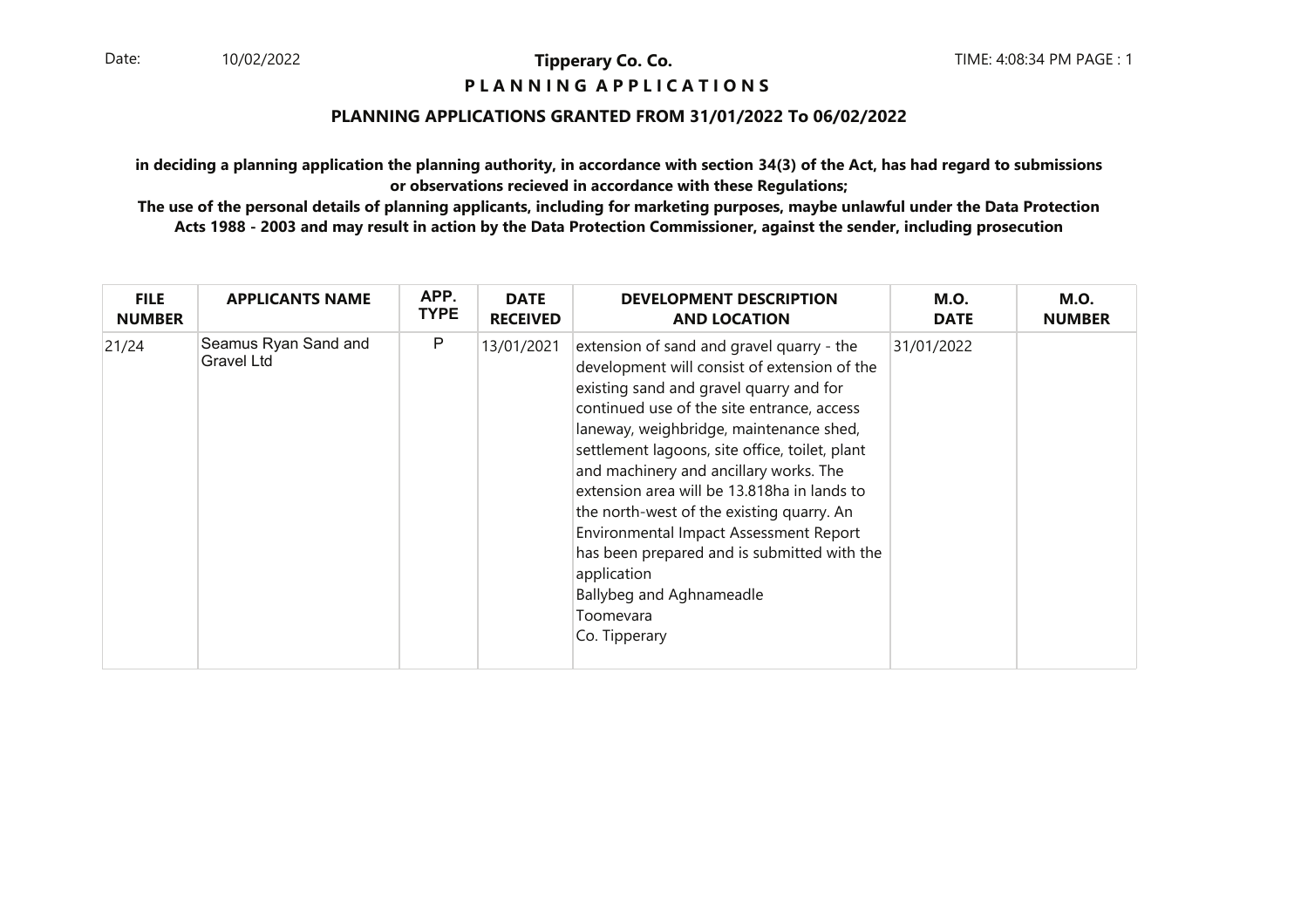## **P L A N N I N G A P P L I C A T I O N S**

#### **PLANNING APPLICATIONS GRANTED FROM 31/01/2022 To 06/02/2022**

**in deciding a planning application the planning authority, in accordance with section 34(3) of the Act, has had regard to submissionsor observations recieved in accordance with these Regulations;**

| <b>FILE</b><br><b>NUMBER</b> | <b>APPLICANTS NAME</b>  | APP.<br><b>TYPE</b> | <b>DATE</b><br><b>RECEIVED</b> | <b>DEVELOPMENT DESCRIPTION</b><br><b>AND LOCATION</b>                                                                                                                                                                                                                                                                                                                                                                                                                                                               | <b>M.O.</b><br><b>DATE</b> | <b>M.O.</b><br><b>NUMBER</b> |
|------------------------------|-------------------------|---------------------|--------------------------------|---------------------------------------------------------------------------------------------------------------------------------------------------------------------------------------------------------------------------------------------------------------------------------------------------------------------------------------------------------------------------------------------------------------------------------------------------------------------------------------------------------------------|----------------------------|------------------------------|
| 21/719                       | John and Bridget Martin | $\mathsf{P}$        | 20/05/2021                     | construction of 7 no. houses, complete with<br>external works and site development works<br>on their site. The proposed house types will<br>include: 1 no. 2 bedroom single storey end of<br>terrace house, 1 no. 1 bedroom single storey<br>mid-terrace house, 1 no. 3 bedroom dormer<br>type end of terrace house, 2 no. 3 bedroom<br>dormer type semi-detached houses, 1 no. 3<br>bedroom dormer type house and 1 no. 4<br>bedroom dormer type house in pair<br>Loughmore Village<br>Templemore<br>Co. Tipperary | 03/02/2022                 |                              |
| 21/813                       | Tom Ryan                | P                   | 04/06/2021                     | extension to farmyard consisting of cattle<br>shed with underground slurry storage and a<br>fodder store<br>Seskin<br>Monard<br>Co. Tipperary                                                                                                                                                                                                                                                                                                                                                                       | 04/02/2022                 |                              |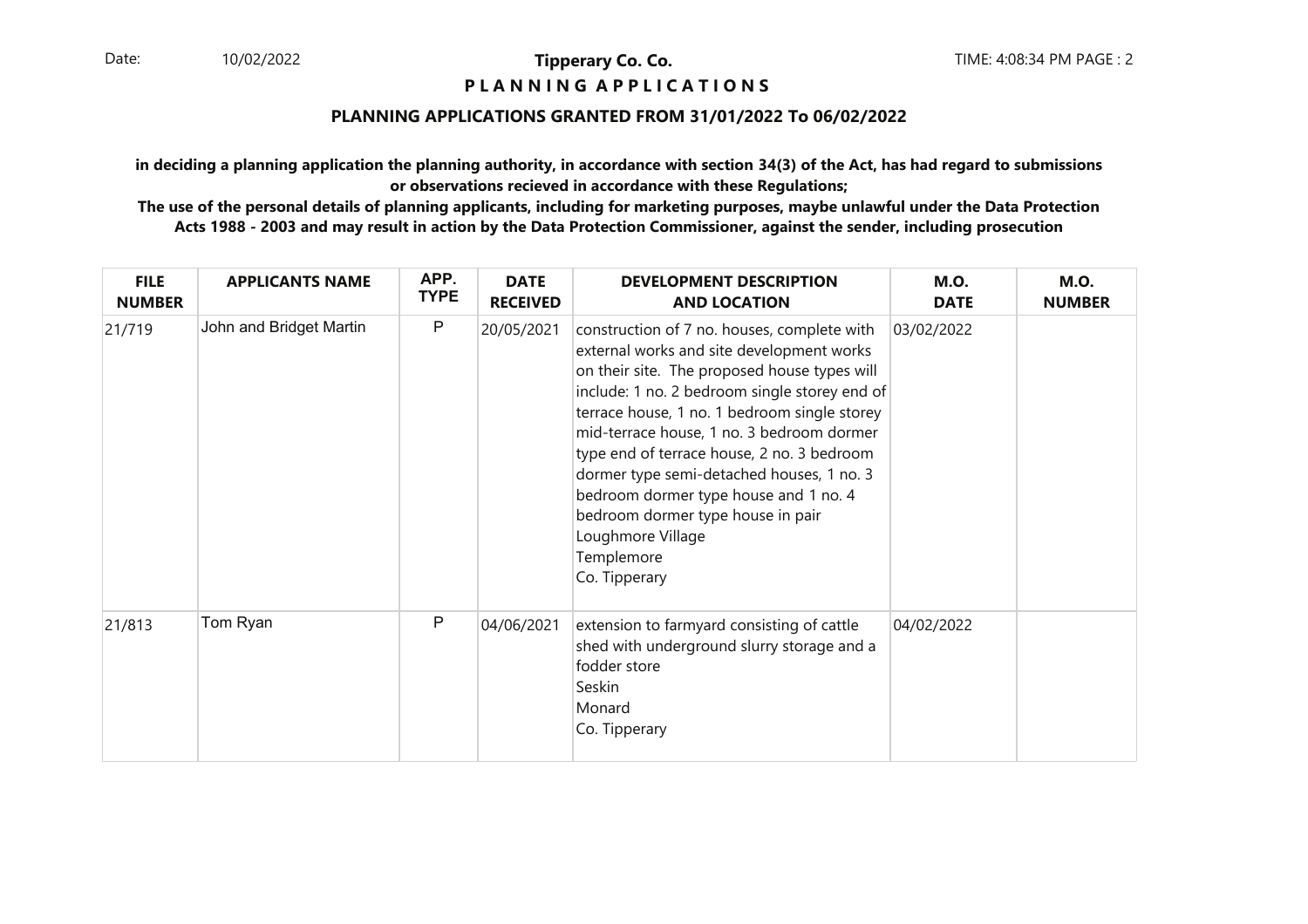## **P L A N N I N G A P P L I C A T I O N S**

#### **PLANNING APPLICATIONS GRANTED FROM 31/01/2022 To 06/02/2022**

**in deciding a planning application the planning authority, in accordance with section 34(3) of the Act, has had regard to submissionsor observations recieved in accordance with these Regulations;**

| <b>FILE</b>   | <b>APPLICANTS NAME</b> | APP.        | <b>DATE</b>     | <b>DEVELOPMENT DESCRIPTION</b>                                                                                                                                                                                                                                                                                                                                                                                                                                                                                                           | <b>M.O.</b> | <b>M.O.</b>   |
|---------------|------------------------|-------------|-----------------|------------------------------------------------------------------------------------------------------------------------------------------------------------------------------------------------------------------------------------------------------------------------------------------------------------------------------------------------------------------------------------------------------------------------------------------------------------------------------------------------------------------------------------------|-------------|---------------|
| <b>NUMBER</b> |                        | <b>TYPE</b> | <b>RECEIVED</b> | <b>AND LOCATION</b>                                                                                                                                                                                                                                                                                                                                                                                                                                                                                                                      | <b>DATE</b> | <b>NUMBER</b> |
| 21/991        | Cornelius Bourke       | R           | 09/07/2021      | change to fenestration on all elevations of<br>the house; alteration of roof over former<br>workshop at north end of the house; change<br>of external wall finish at former workshop at<br>north end of the house; erection of domestic<br>storage shed; increase in size of commercial<br>workshop, adjustment of fenestration on all<br>elevations & concrete hardstanding to side;<br>replacement of septic tank system and all<br>associated site and ancillary works<br>Bohercrowe<br>Tipperary<br>Co. Tipperary<br><b>E34 KC61</b> | 02/02/2022  |               |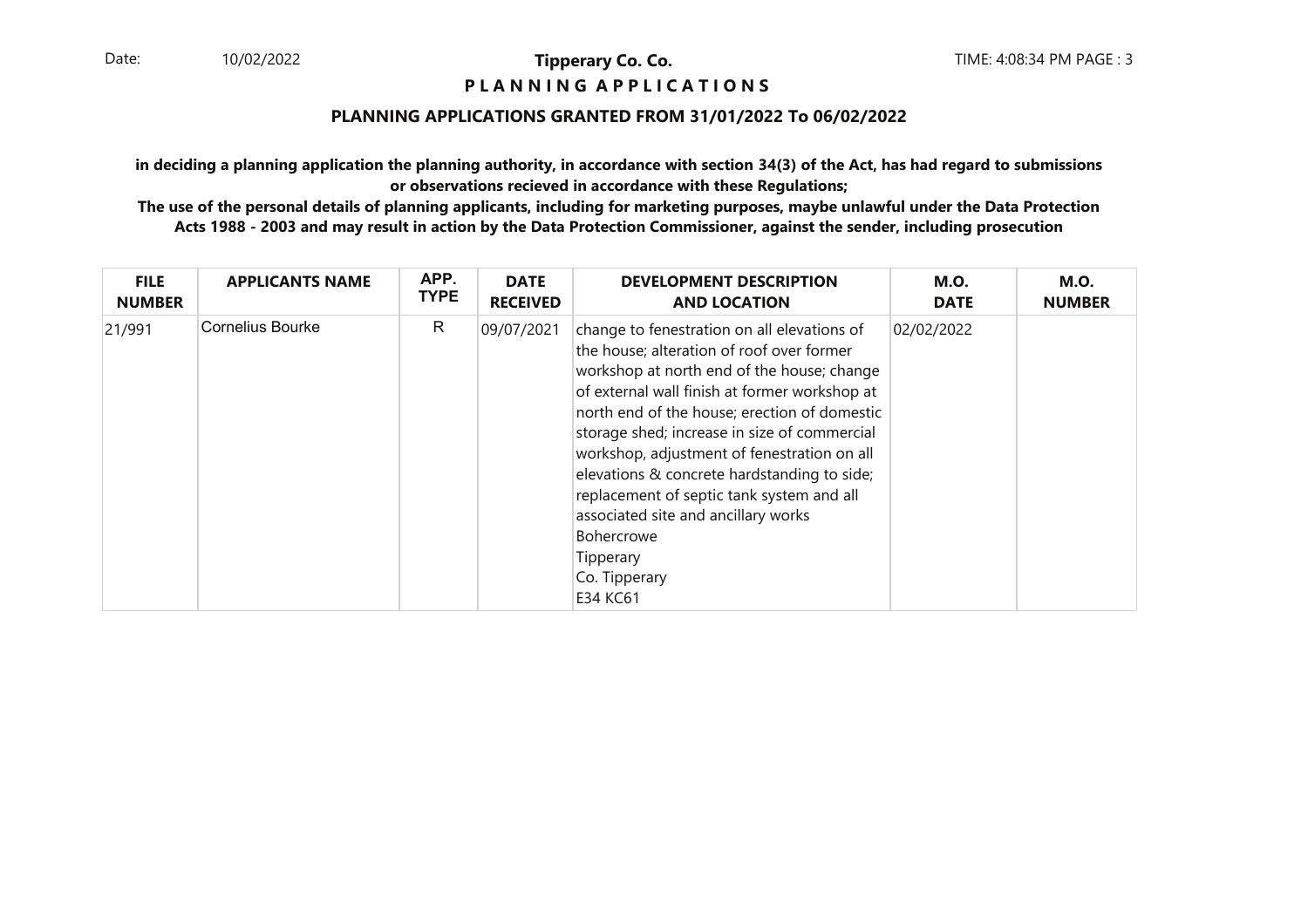## **P L A N N I N G A P P L I C A T I O N S**

## **PLANNING APPLICATIONS GRANTED FROM 31/01/2022 To 06/02/2022**

**in deciding a planning application the planning authority, in accordance with section 34(3) of the Act, has had regard to submissionsor observations recieved in accordance with these Regulations;**

| <b>FILE</b>   | <b>APPLICANTS NAME</b>  | APP.        | <b>DATE</b>     | <b>DEVELOPMENT DESCRIPTION</b>                                                                                                                                                                                                                                                                                                                                                                                                                                                                                                                                                                                                                                                                                                                                                                                                                                                                                                                                                                                                                                                                                              | <b>M.O.</b> | <b>M.O.</b>   |
|---------------|-------------------------|-------------|-----------------|-----------------------------------------------------------------------------------------------------------------------------------------------------------------------------------------------------------------------------------------------------------------------------------------------------------------------------------------------------------------------------------------------------------------------------------------------------------------------------------------------------------------------------------------------------------------------------------------------------------------------------------------------------------------------------------------------------------------------------------------------------------------------------------------------------------------------------------------------------------------------------------------------------------------------------------------------------------------------------------------------------------------------------------------------------------------------------------------------------------------------------|-------------|---------------|
| <b>NUMBER</b> |                         | <b>TYPE</b> | <b>RECEIVED</b> | <b>AND LOCATION</b>                                                                                                                                                                                                                                                                                                                                                                                                                                                                                                                                                                                                                                                                                                                                                                                                                                                                                                                                                                                                                                                                                                         | <b>DATE</b> | <b>NUMBER</b> |
| 21/1365       | MSD Ireland (Ballydine) | P           | 14/09/2021      | development on this site of circa c.7.48<br>hectares. The development will consist of a<br>10-year permission for the construction of a<br>Solar PV Energy Development comprising<br>installation of Solar Photovoltaic (PV) panels<br>on ground mounted frames/support<br>structures within existing field boundaries,<br>underground cabling and ducting, 1 no.<br>customer control building, 1 no. switchgear<br>and transformer building, site perimeter<br>(stock proof) security fence and associated<br>access gates, maintenance track, landscaping<br>and all associated site development works. A<br>temporary construction compound will be<br>provided and vehicular access is via the<br>existing access route from N24 serving the<br>Ballydine 110kv substation to south-west of<br>the site. This application relates to<br>development for the purposes of an acitivity<br>requiring a licence under the Industrial<br>Emissions Directive. A Natura Impact<br>Statement (NIS) will be submitted to the<br>Planning Authority with the application.<br>Ballydine<br>Kilsheelan<br>Clonmel<br>Co. Tipperary | 02/02/2022  |               |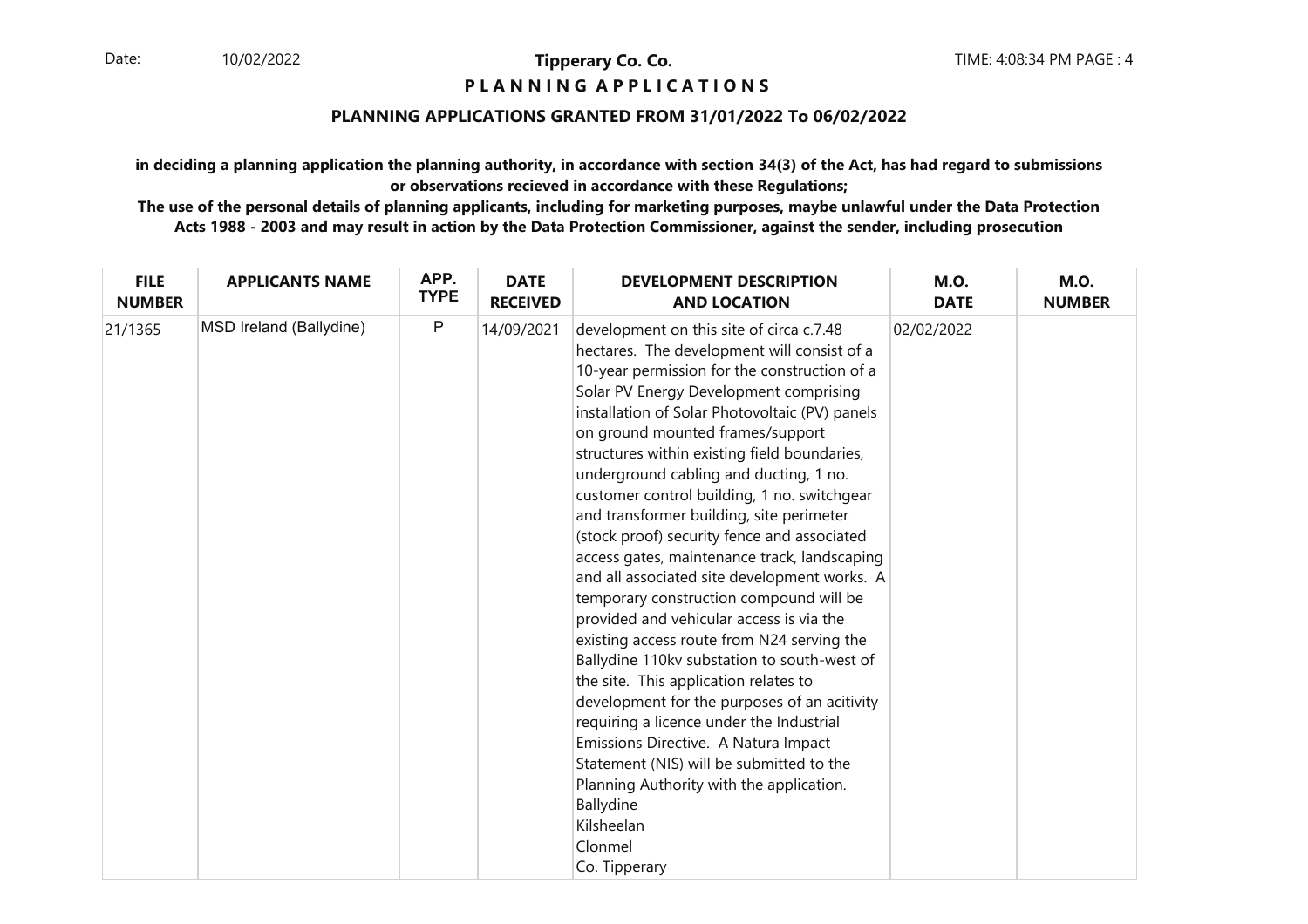## **P L A N N I N G A P P L I C A T I O N S**

#### **PLANNING APPLICATIONS GRANTED FROM 31/01/2022 To 06/02/2022**

**in deciding a planning application the planning authority, in accordance with section 34(3) of the Act, has had regard to submissionsor observations recieved in accordance with these Regulations;**

| <b>FILE</b><br><b>NUMBER</b> | <b>APPLICANTS NAME</b>         | APP.<br><b>TYPE</b> | <b>DATE</b><br><b>RECEIVED</b> | <b>DEVELOPMENT DESCRIPTION</b><br><b>AND LOCATION</b>                                                                                                                                                                                                                                                                                                 | <b>M.O.</b><br><b>DATE</b> | <b>M.O.</b><br><b>NUMBER</b> |
|------------------------------|--------------------------------|---------------------|--------------------------------|-------------------------------------------------------------------------------------------------------------------------------------------------------------------------------------------------------------------------------------------------------------------------------------------------------------------------------------------------------|----------------------------|------------------------------|
| 21/1610                      | <b>Bremore Partnership</b>     | Е                   | 04/11/2021                     | 51 no. dwellings consisting of 20 no.<br>detached, 28 no. semi detached and 3 no.<br>duplex apartments, a creche development<br>with separate site entrance, main service<br>road, main site entrance to include all<br>associated site development works under<br>clause B 42 $(1A)(a)(V)$<br>Longfield Park<br>Boherlahan<br>Cashel<br>Co Tipperary | 04/02/2022                 |                              |
| 21/1730                      | Laura Grace and Kevin<br>Grace | P                   | 30/11/2021                     | construct a family cluster comprising of two<br>dwelling houses, two separate domestic<br>garages, a combined entrance, boundary<br>treatments, connection to all existing services<br>and associated site works<br>Ardgeeha Upper<br>Fethard Road<br>Clonmel<br>Co. Tipperary                                                                        | 01/02/2022                 |                              |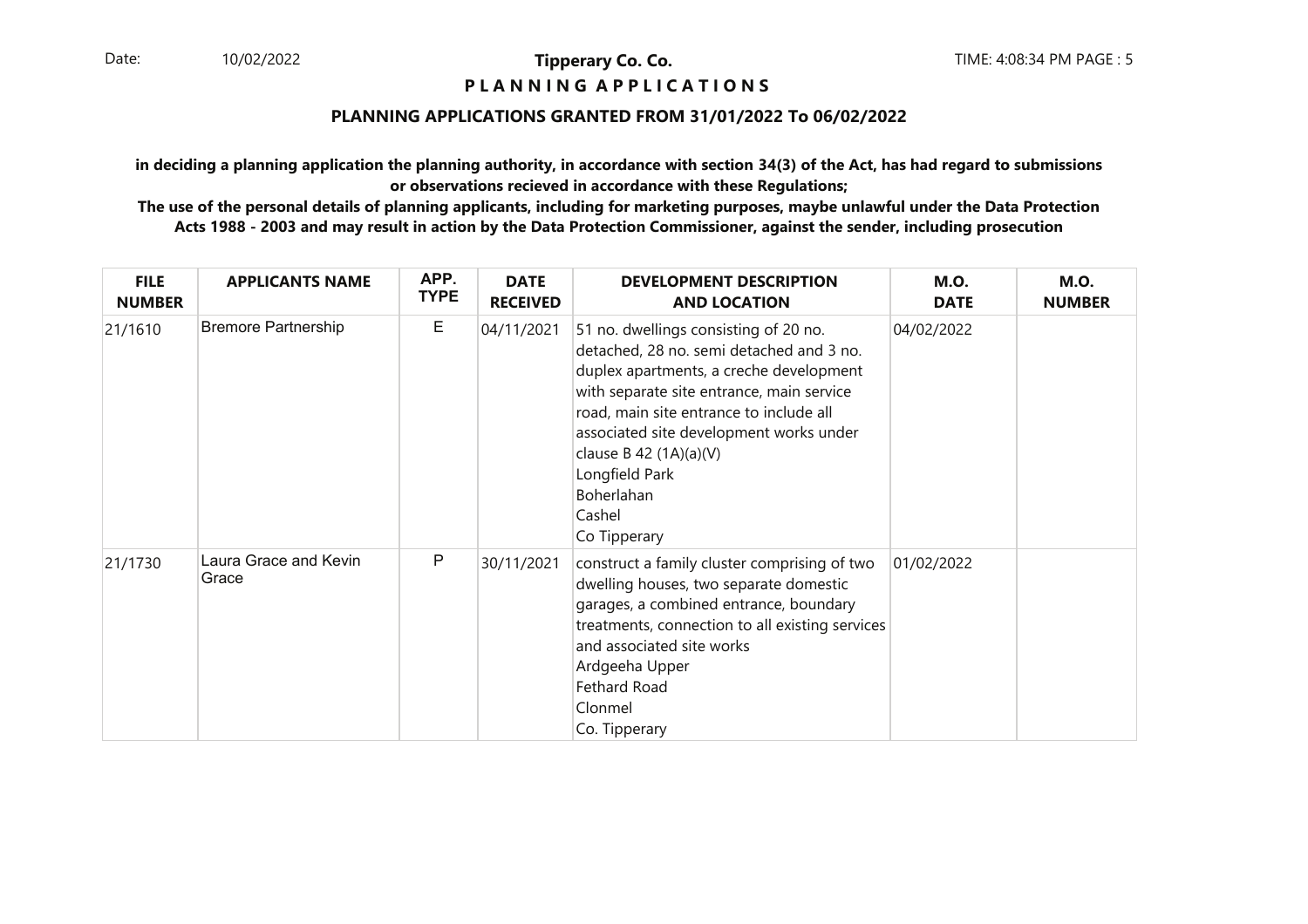## **P L A N N I N G A P P L I C A T I O N S**

#### **PLANNING APPLICATIONS GRANTED FROM 31/01/2022 To 06/02/2022**

**in deciding a planning application the planning authority, in accordance with section 34(3) of the Act, has had regard to submissionsor observations recieved in accordance with these Regulations;**

| <b>FILE</b><br><b>NUMBER</b> | <b>APPLICANTS NAME</b>                         | APP.<br><b>TYPE</b> | <b>DATE</b><br><b>RECEIVED</b> | <b>DEVELOPMENT DESCRIPTION</b><br><b>AND LOCATION</b>                                                                                                                                                                                                                                                                                                                                                                      | <b>M.O.</b><br><b>DATE</b> | <b>M.O.</b><br><b>NUMBER</b> |
|------------------------------|------------------------------------------------|---------------------|--------------------------------|----------------------------------------------------------------------------------------------------------------------------------------------------------------------------------------------------------------------------------------------------------------------------------------------------------------------------------------------------------------------------------------------------------------------------|----------------------------|------------------------------|
| 21/1753                      | Margaret Kelleher and<br>Jamie Crowe           | $\mathsf C$         | 06/12/2021                     | on the grant of outline permission (Ref.<br>No.P20/1374 of outline permission) for<br>development at this site, the development<br>will consist of the proposed construction of a<br>two storey dwelling house, domestic garage<br>and car port, provision of foul and surface<br>water disposal, site landscaping and all<br>associated works.<br>Clonamicklon Castle Farm<br>Gortnahoe<br><b>Thurles</b><br>CO Tipperary | 01/02/2022                 |                              |
| 21/1754                      | Sonas Asset Holding Ltd                        | $\mathsf{R}$        | 06/12/2021                     | for the conversion of existing adjoining<br>garage to habitable use together with<br>elevational alterations to existing dwelling<br>10 Melview<br><b>Prior Park</b><br>Clonmel<br>Co Tipperary                                                                                                                                                                                                                            | 02/02/2022                 |                              |
| 21/1755                      | Brian O' Halloran &<br><b>Catherine Stynes</b> | P                   | 06/12/2021                     | to build a dwelling, domestic garage,<br>entrance, install septic tank including<br>associated site works.<br>Kyleaglanna<br>Mullinahone<br>Co. Tipperary                                                                                                                                                                                                                                                                  | 02/02/2022                 |                              |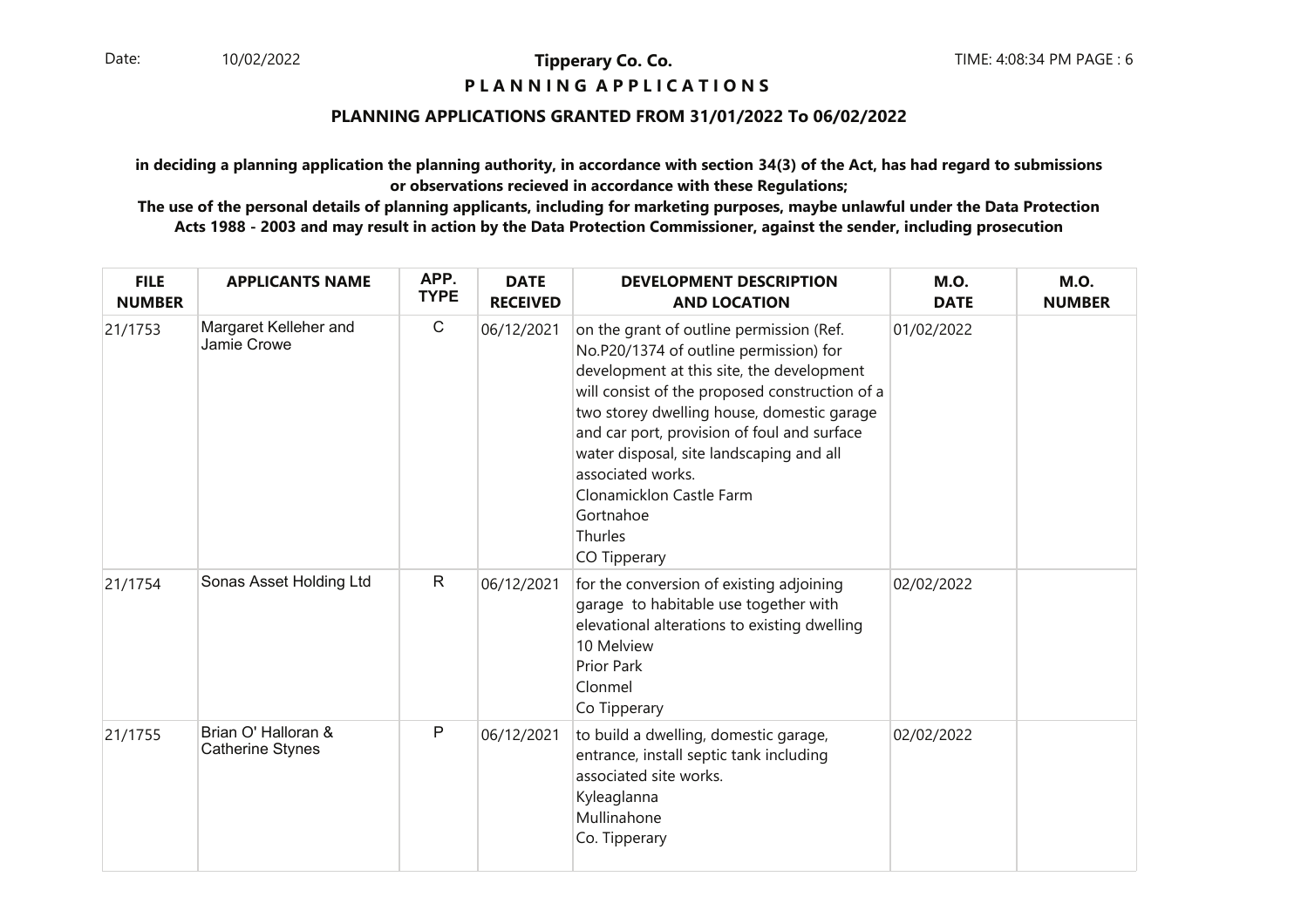## **P L A N N I N G A P P L I C A T I O N S**

#### **PLANNING APPLICATIONS GRANTED FROM 31/01/2022 To 06/02/2022**

**in deciding a planning application the planning authority, in accordance with section 34(3) of the Act, has had regard to submissionsor observations recieved in accordance with these Regulations;**

| <b>FILE</b><br><b>NUMBER</b> | <b>APPLICANTS NAME</b>  | APP.<br><b>TYPE</b> | <b>DATE</b><br><b>RECEIVED</b> | <b>DEVELOPMENT DESCRIPTION</b><br><b>AND LOCATION</b>                                                                                                                                                                                          | <b>M.O.</b><br><b>DATE</b> | <b>M.O.</b><br><b>NUMBER</b> |
|------------------------------|-------------------------|---------------------|--------------------------------|------------------------------------------------------------------------------------------------------------------------------------------------------------------------------------------------------------------------------------------------|----------------------------|------------------------------|
| 21/1761                      | James and Laura Donovan | $\mathsf{R}$        | 07/12/2021                     | the following: Effluent treatment system<br>comprising treatment unit and polishing<br>filter; and all associated site and ancillary<br>works<br>Gortdrum<br>Donohill<br>Co. Tipperary E34 NV21                                                | 04/02/2022                 |                              |
| 21/1764                      | Andrew Ryan             | P                   | 07/12/2021                     | a single storey split level dwelling house,<br>domestic garage, septic tank, percolation<br>area, entrance and ancillary site works<br>Stook<br>Toomevara<br>Nenagh<br>Co Tipperary                                                            | 01/02/2022                 |                              |
| 21/1765                      | Paul and Deirdre Ryan   | P                   | 07/12/2021                     | build a two storey extension to the side of<br>the applicants' existing dwelling, works will<br>include the alteration of existing boundary<br>walls and all associated site works<br>74 Pearse Park<br><b>Tipperary Town</b><br>Co. Tipperary | 02/02/2022                 |                              |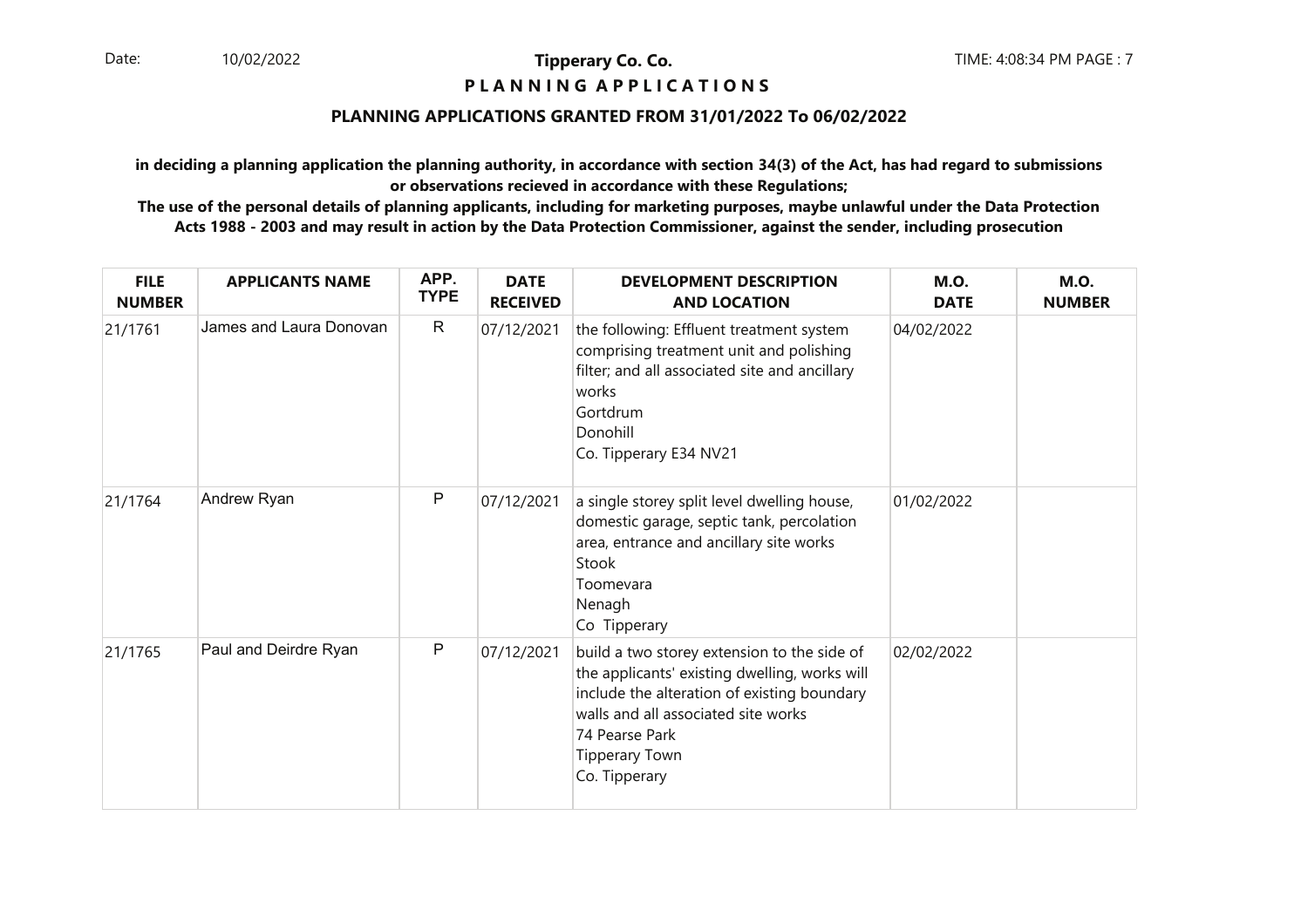## **P L A N N I N G A P P L I C A T I O N S**

#### **PLANNING APPLICATIONS GRANTED FROM 31/01/2022 To 06/02/2022**

**in deciding a planning application the planning authority, in accordance with section 34(3) of the Act, has had regard to submissionsor observations recieved in accordance with these Regulations;**

| <b>FILE</b>   | <b>APPLICANTS NAME</b>    | APP.        | <b>DATE</b>     | <b>DEVELOPMENT DESCRIPTION</b>                                                                                                                                                                                                                                                                                                                                                                                                                 | <b>M.O.</b> | <b>M.O.</b>   |
|---------------|---------------------------|-------------|-----------------|------------------------------------------------------------------------------------------------------------------------------------------------------------------------------------------------------------------------------------------------------------------------------------------------------------------------------------------------------------------------------------------------------------------------------------------------|-------------|---------------|
| <b>NUMBER</b> |                           | <b>TYPE</b> | <b>RECEIVED</b> | <b>AND LOCATION</b>                                                                                                                                                                                                                                                                                                                                                                                                                            | <b>DATE</b> | <b>NUMBER</b> |
| 21/1770       | Micheal and Michelle Ryan | R           | 08/12/2021      | 1) as constructed detached sensory room to<br>rear of existing dwelling and 2) Permission<br>for construction of single storey extension to<br>side of existing dwelling together with<br>internal alterations to ground floor to serve<br>as a "granny flat", construction of porch to<br>front of existing dwelling and all associated<br>ancillary and incidental works<br>58 Ard Coillte<br><b>Ballina</b><br>Killaloe PO<br>Co. Tipperary | 01/02/2022  |               |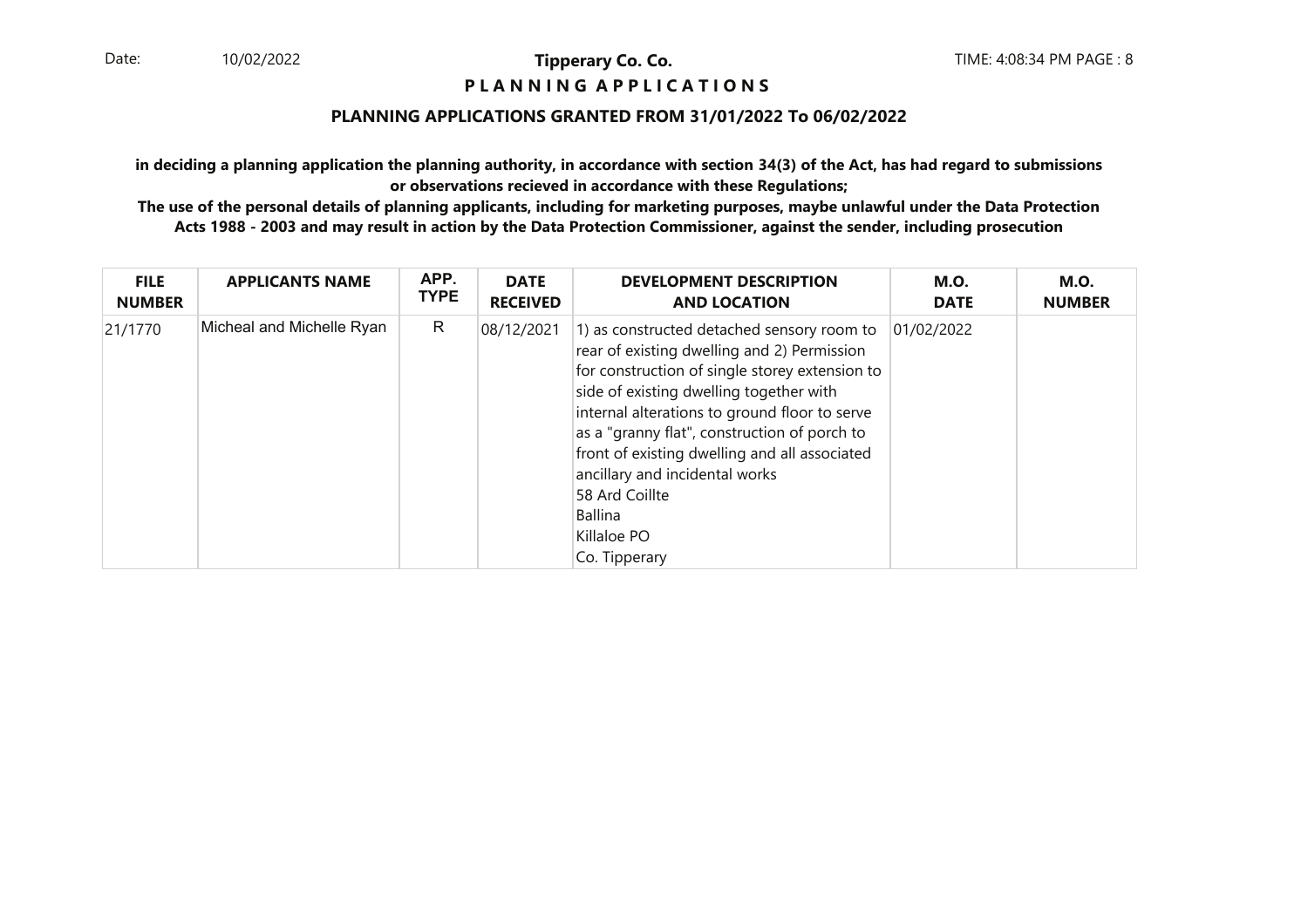## **P L A N N I N G A P P L I C A T I O N S**

## **PLANNING APPLICATIONS GRANTED FROM 31/01/2022 To 06/02/2022**

**in deciding a planning application the planning authority, in accordance with section 34(3) of the Act, has had regard to submissionsor observations recieved in accordance with these Regulations;**

| <b>FILE</b><br><b>NUMBER</b> | <b>APPLICANTS NAME</b>                        | APP.<br><b>TYPE</b> | <b>DATE</b><br><b>RECEIVED</b> | <b>DEVELOPMENT DESCRIPTION</b><br><b>AND LOCATION</b>                                                                                                                                                                                                                                                                                                                                                                                                                                                                                                                                                                                                                                                                                  | <b>M.O.</b><br><b>DATE</b> | <b>M.O.</b><br><b>NUMBER</b> |
|------------------------------|-----------------------------------------------|---------------------|--------------------------------|----------------------------------------------------------------------------------------------------------------------------------------------------------------------------------------------------------------------------------------------------------------------------------------------------------------------------------------------------------------------------------------------------------------------------------------------------------------------------------------------------------------------------------------------------------------------------------------------------------------------------------------------------------------------------------------------------------------------------------------|----------------------------|------------------------------|
| 21/1772                      | Shaun Fogarty                                 | $\mathsf{R}$        | 08/12/2021                     | to retain the following 1. Increase in floor<br>area of rear extension, 2. Changes to roof<br>elevations of rear extension to accommodate<br>first floor development, 3. Changes to<br>internal layout, 4. Alterations to existing<br>elevations, 5. Revised location of effluent<br>treatment tank and percolation area. All<br>from that as previously granted Planning<br>Permission under Planning Reference<br>number 04/849. And for permission to<br>demolish south facing single storey<br>sunroom, for additional alterations to roof<br>and wall elevations, to extend the first floor<br>of rear extension, to construct a domestic<br>garage all with associated site works<br>Cahir Abbey Upper<br>Cahir<br>Co. Tipperary | 02/02/2022                 |                              |
| 21/1778                      | <b>Ardcroney Community Field</b><br>Committee | ${\sf P}$           | 09/12/2021                     | improvement works and widening of the<br>existing vehicle entrance<br>Ardcroney<br>Nenagh<br>Co. Tipperary                                                                                                                                                                                                                                                                                                                                                                                                                                                                                                                                                                                                                             | 03/02/2022                 |                              |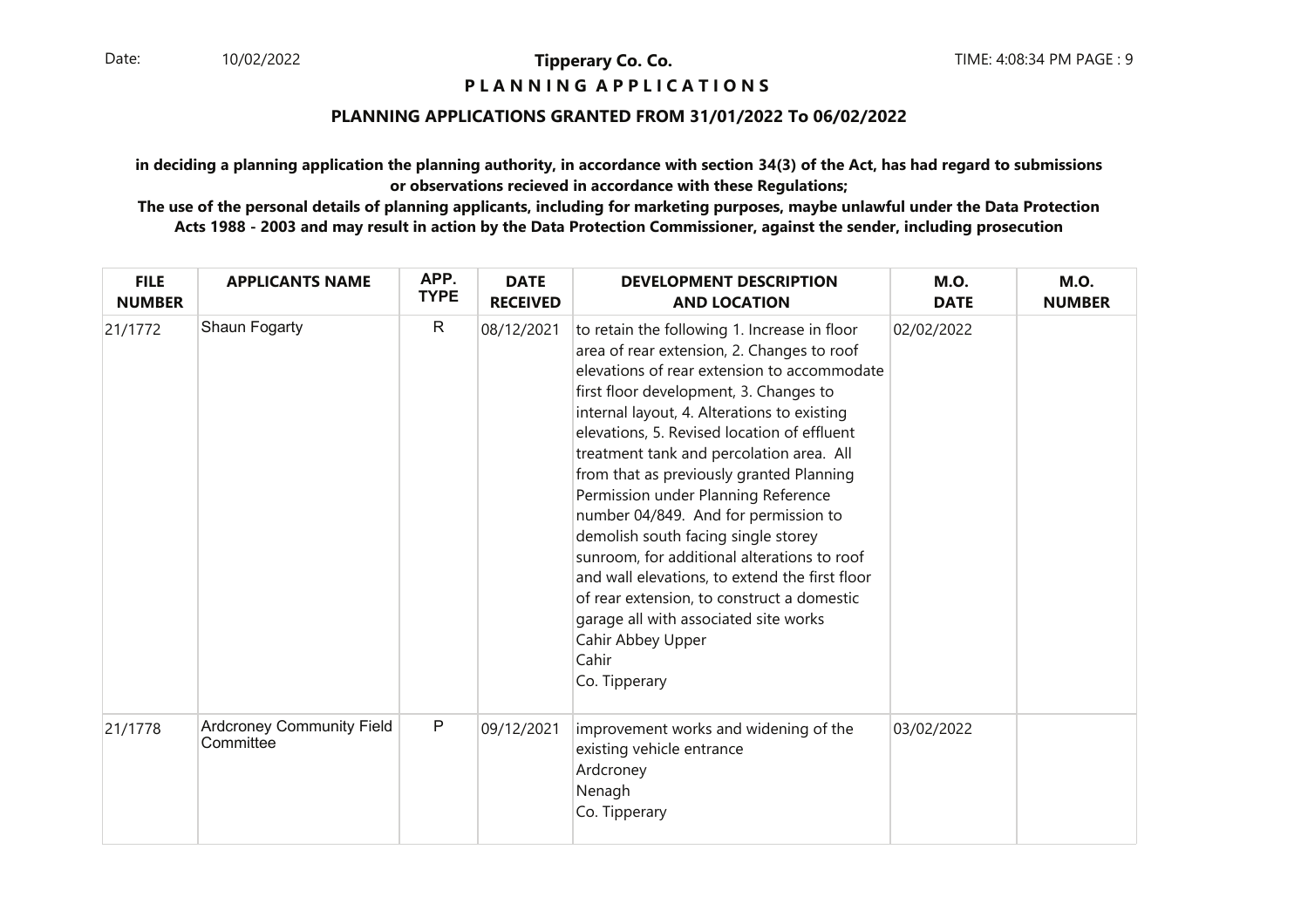## **P L A N N I N G A P P L I C A T I O N S**

#### **PLANNING APPLICATIONS GRANTED FROM 31/01/2022 To 06/02/2022**

**in deciding a planning application the planning authority, in accordance with section 34(3) of the Act, has had regard to submissionsor observations recieved in accordance with these Regulations;**

| <b>FILE</b><br><b>NUMBER</b> | <b>APPLICANTS NAME</b> | APP.<br><b>TYPE</b> | <b>DATE</b><br><b>RECEIVED</b> | <b>DEVELOPMENT DESCRIPTION</b><br><b>AND LOCATION</b>                                                                                                                                                                                                                                         | <b>M.O.</b><br><b>DATE</b> | <b>M.O.</b><br><b>NUMBER</b> |
|------------------------------|------------------------|---------------------|--------------------------------|-----------------------------------------------------------------------------------------------------------------------------------------------------------------------------------------------------------------------------------------------------------------------------------------------|----------------------------|------------------------------|
| 21/1789                      | John Paul Norris       | R                   | 10/12/2021                     | an existing single storey porch extension to<br>front of dwelling and Permission to construct<br>a 1.5 storey extension to the side and 2<br>storey extension to rear of dwelling along<br>with all associated site works<br>7 St. Nicholas Park<br>Carrick-on-Suir<br>Co. Tipperary E32 VP99 | 02/02/2022                 |                              |
| 21/1792                      | Declan Hogan           | R                   | 10/12/2021                     | extensions as constructed to residence,<br>bedroom/shower at first floor level over<br>original existing ground floor garage, change<br>of use of original garage to family room,<br>covered enclosure off sitting room<br>No. 7 Dunbane<br>Carrick-on-Suir<br>Co. Tipperary                  | 01/02/2022                 |                              |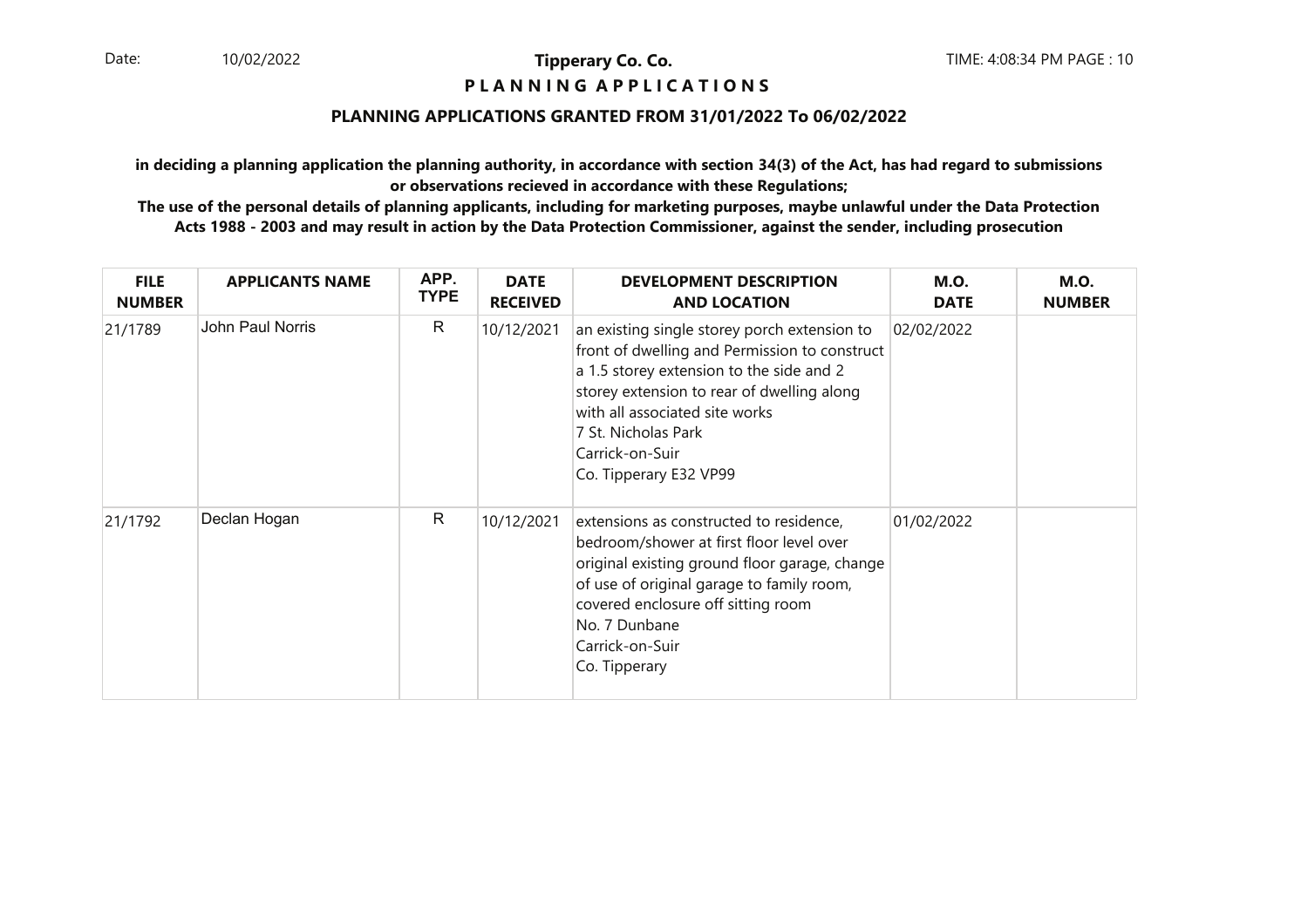## **P L A N N I N G A P P L I C A T I O N S**

## **PLANNING APPLICATIONS GRANTED FROM 31/01/2022 To 06/02/2022**

**in deciding a planning application the planning authority, in accordance with section 34(3) of the Act, has had regard to submissionsor observations recieved in accordance with these Regulations;**

 **The use of the personal details of planning applicants, including for marketing purposes, maybe unlawful under the Data ProtectionActs 1988 - 2003 and may result in action by the Data Protection Commissioner, against the sender, including prosecution**

| <b>FILE</b>   | <b>APPLICANTS NAME</b> | APP.        | <b>DATE</b>     | <b>DEVELOPMENT DESCRIPTION</b>                                                                                                                                                                                                                                                                    | <b>M.O.</b> | <b>M.O.</b>   |
|---------------|------------------------|-------------|-----------------|---------------------------------------------------------------------------------------------------------------------------------------------------------------------------------------------------------------------------------------------------------------------------------------------------|-------------|---------------|
| <b>NUMBER</b> |                        | <b>TYPE</b> | <b>RECEIVED</b> | <b>AND LOCATION</b>                                                                                                                                                                                                                                                                               | <b>DATE</b> | <b>NUMBER</b> |
| 21/1793       | Noelle Hourigan        | Ρ           | 10/12/2021      | construction of a replacement part-storey<br>and a half dwelling house, change of use of<br>existing dilapidated dwelling house to a<br>domestic garage, wastewater treatment<br>system, site entrance and all ancillary site<br>works thereto<br>Bellevue<br>Coolbawn<br>Nenagh<br>Co. Tipperary | 03/02/2022  |               |

**19Total:**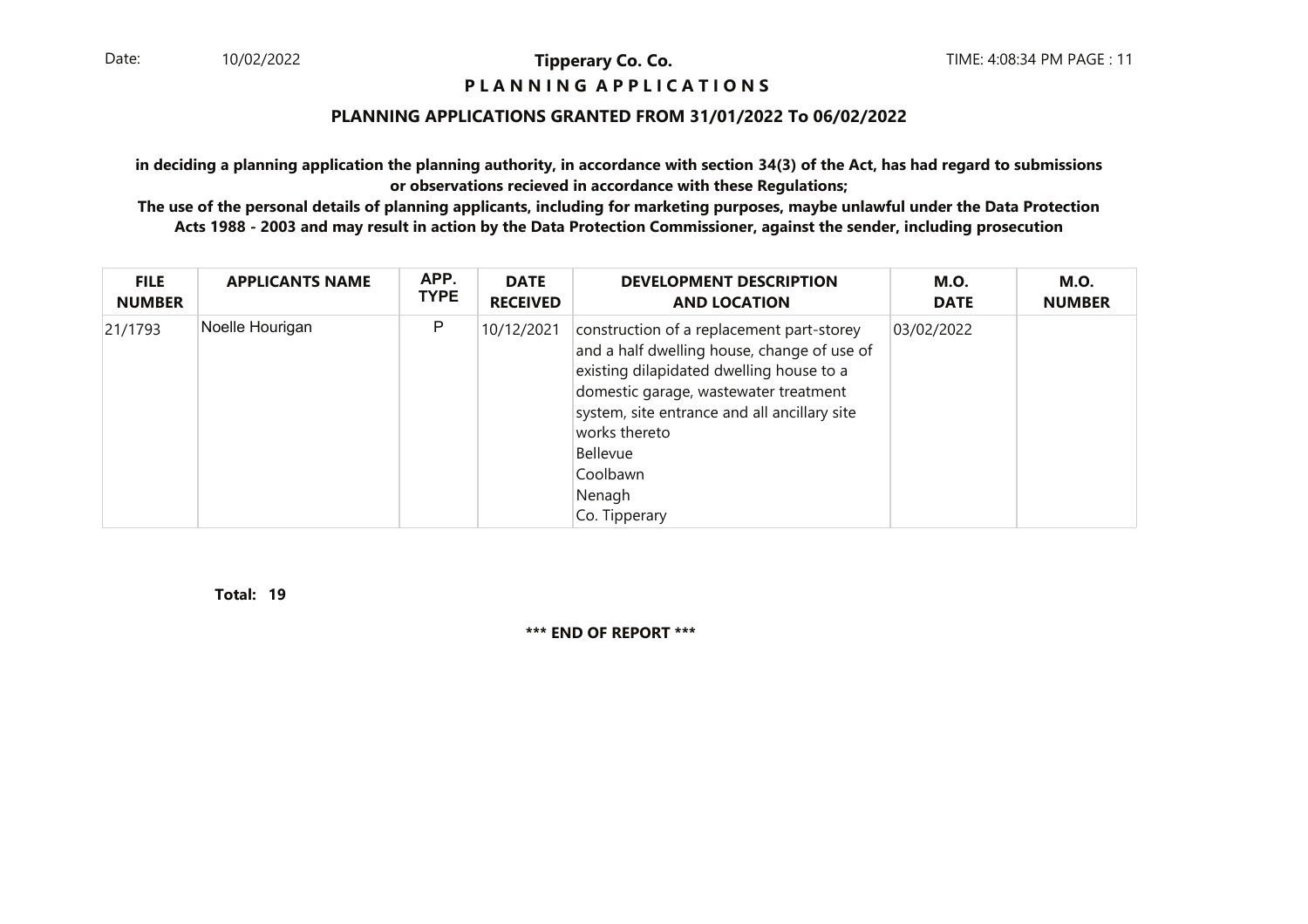#### **P L A N N I N G A P P L I C A T I O N S**

#### **PLANNING APPLICATIONS REFUSED FROM 31/01/2022 To 06/02/2022**

**in deciding a planning application the planning authority, in accordance with section 34(3) of the Act, has had regard to submissionsor observations recieved in accordance with these Regulations;**

 **The use of the personal details of planning applicants, including for marketing purposes, maybe unlawful under the Data ProtectionActs 1988 - 2003 and may result in action by the Data Protection Commissioner, against the sender, including prosecution**

| <b>FILE</b><br><b>NUMBER</b> | <b>APPLICANTS NAME</b> | APP.<br><b>TYPE</b> | <b>DATE</b><br><b>RECEIVED</b> | DEVELOPMENT DESCRIPTION AND LOCATION                                                                                                                                                                                                                                                     | <b>M.O.</b><br><b>DATE</b> | <b>M.O.</b><br><b>NUMBER</b> |
|------------------------------|------------------------|---------------------|--------------------------------|------------------------------------------------------------------------------------------------------------------------------------------------------------------------------------------------------------------------------------------------------------------------------------------|----------------------------|------------------------------|
| 21/1509                      | Eoin Hogan             | O                   | 14/10/2021                     | construction of a new dwelling house, domestic<br>garage, entrance, septic tank, percolation area<br>and all associated site works<br> Bantis <br>Cloughjordan<br>Co. Tipperary                                                                                                          | 01/02/2022                 |                              |
| 21/1768                      | Vantage Towers Ltd     | P                   | 08/12/2021                     | to erect a 30m high lattice telecommunications<br>support structure together with antennas, dishes<br>and associated telecommunications equipment all<br>enclosed in security fencing with an extension to<br>an existing access track<br>Monroe West (Td)<br>Ardfinnan<br>Co. Tipperary | 04/02/2022                 |                              |

**2Total:**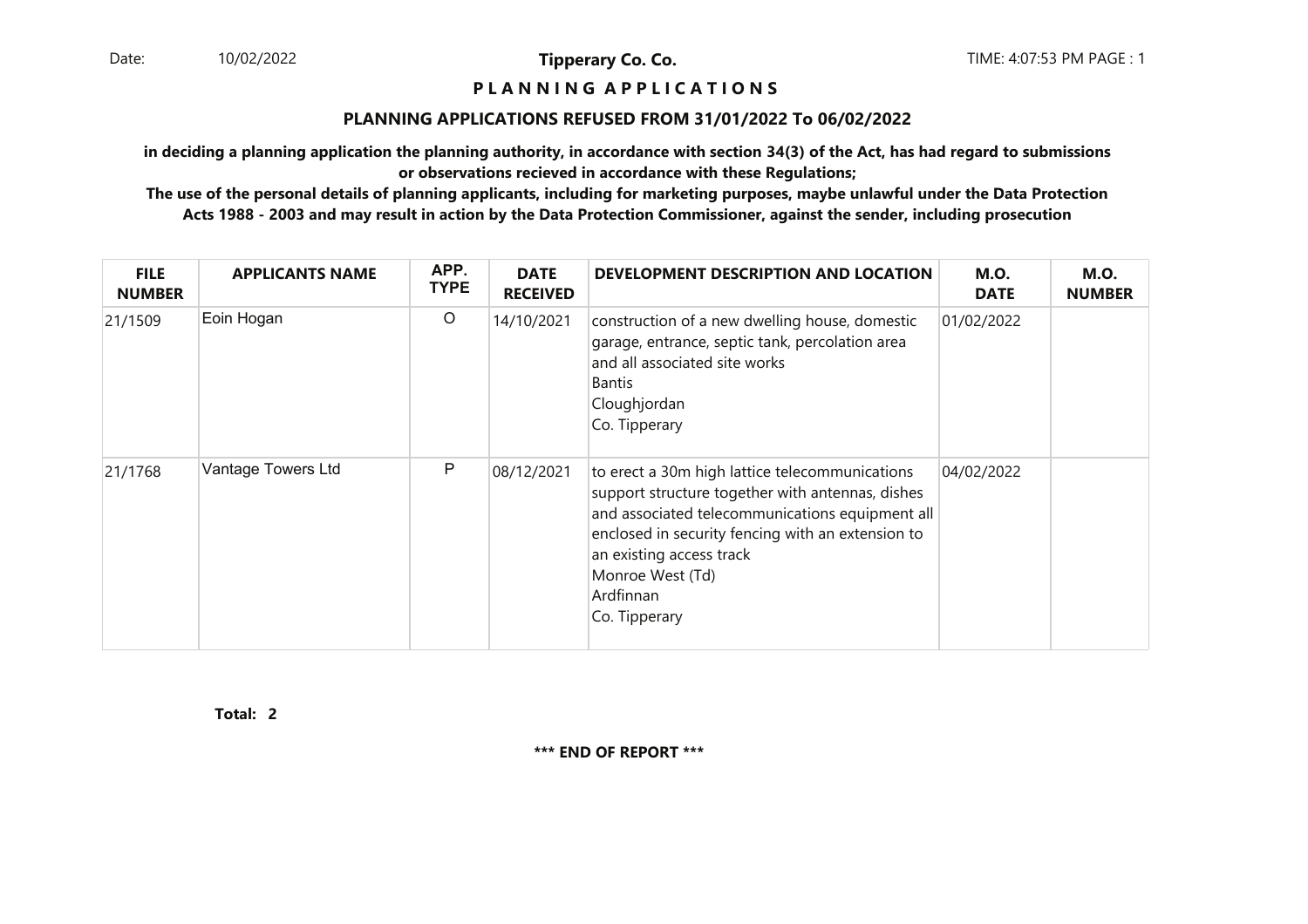## **P L A N N I N G A P P L I C A T I O N S**

#### **PLANNING APPLICATIONS REFUSED FROM 31/01/2022 To 06/02/2022**

**in deciding a planning application the planning authority, in accordance with section 34(3) of the Act, has had regard to submissionsor observations recieved in accordance with these Regulations;**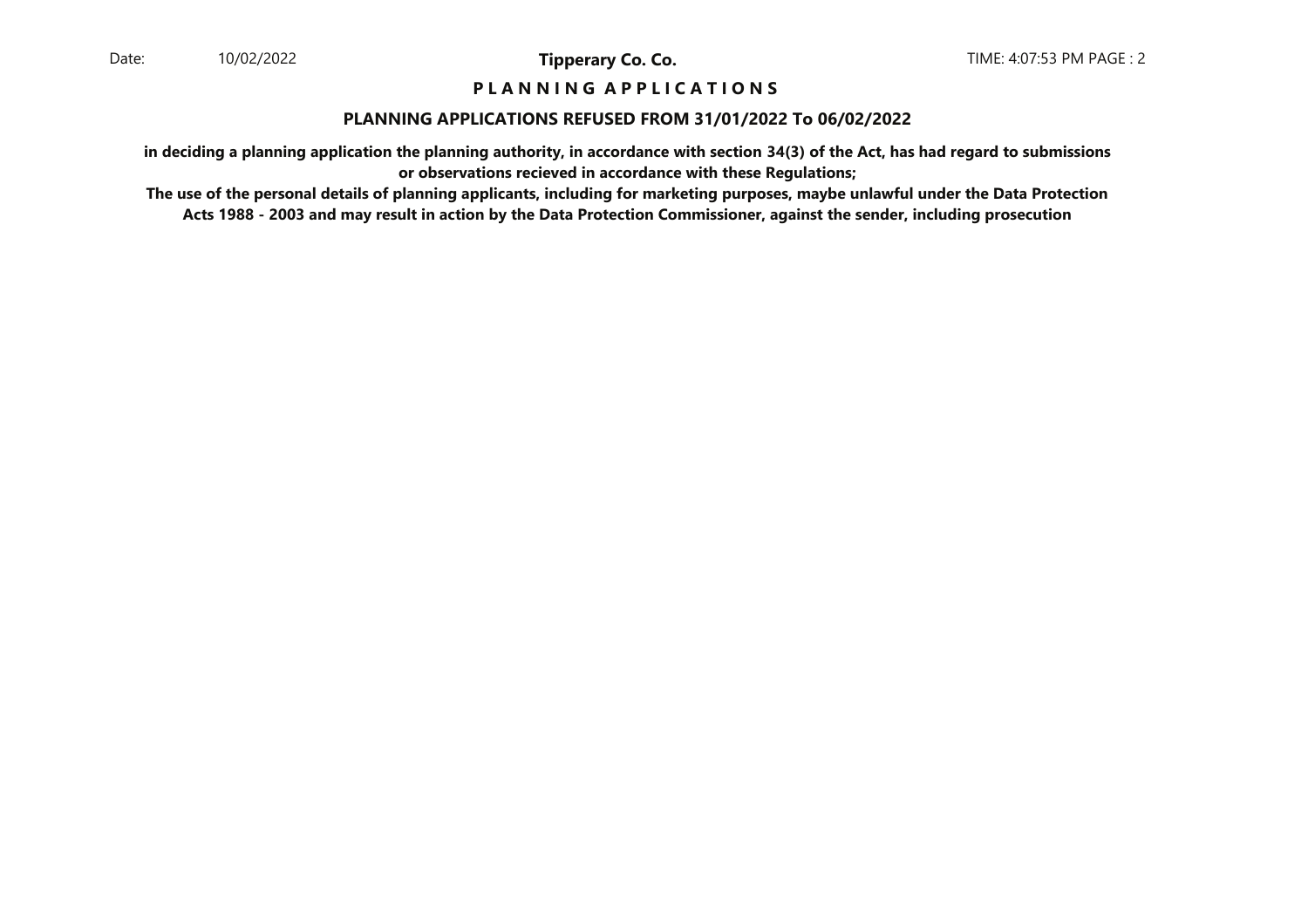Date: 10/02/2022 **Tipperary Co. Co. The Co. Co.** TIME: 4:07:14 PM PAGE : 1 10/02/2022

**Tipperary Co. Co.**

## **P L A N N I N G A P P L I C A T I O N S**

#### **FURTHER INFORMATION RECEIVED/VALIDATED APPLICATIONS FROM 31/01/2022 To 06/02/2022**

| <b>FILE</b><br><b>NUMBER</b> | <b>APPLICANTS NAME</b>                   | APP.<br><b>TYPE</b> | <b>DATE</b><br><b>INVALID</b> | <b>DATE</b><br><b>RECEIVED</b> |    | <b>DEVELOPMENT DESCRIPTION</b><br><b>AND LOCATION</b>                                                                                                                                                                                                                                                                                                                                                                                                                                                                                                                                                                                                                                                                                                                                                                                                                                                                                                                                                                                                                                                                                                                                                                                                                                                                                                                                                                                                                                                                                                                                                                |
|------------------------------|------------------------------------------|---------------------|-------------------------------|--------------------------------|----|----------------------------------------------------------------------------------------------------------------------------------------------------------------------------------------------------------------------------------------------------------------------------------------------------------------------------------------------------------------------------------------------------------------------------------------------------------------------------------------------------------------------------------------------------------------------------------------------------------------------------------------------------------------------------------------------------------------------------------------------------------------------------------------------------------------------------------------------------------------------------------------------------------------------------------------------------------------------------------------------------------------------------------------------------------------------------------------------------------------------------------------------------------------------------------------------------------------------------------------------------------------------------------------------------------------------------------------------------------------------------------------------------------------------------------------------------------------------------------------------------------------------------------------------------------------------------------------------------------------------|
| 21/282                       | <b>Herbert and Rebecca</b><br>Williamson | P                   |                               | 04/02/2022                     | F. | 1. The construction of a two-storey extension to the<br>front, side and rear of Ballytarsna Castle. 2. Material<br>change of use: A single storey storage building is to<br>be converted to residential accommodation for a<br>caretaker. The construction works will consist of<br>internal alterations and minor alterations to the<br>exterior of the building. 3. The construction of a bawn<br>wall consisting of a drystone wall, earth mound and<br>hedging. There will be restoration works at the<br>junction of the new bawn wall and ruined section of<br>bawn wall on the northern face of the castle exterior<br>wall. The eastern section of bawn wall is to include<br>entrance gates, stone built piers and archway. 4.<br>Further improvement works at the junction of the<br>existing bawn wall and the new bawn wall (this area<br>forms part of the southern section of bawn wall). The<br>ruined section of bawn wall (western section) is to be<br>rebuilt. 5. The replacement of the existing wastewater<br>treatment system with a certified wastewater<br>treatment system with pump chamber and a soil<br>polishing filter, to appropriate standards. 6.<br>Landscaping of the site consisting of hard<br>landscaping areas, courtyard, parking areas, planting<br>beds, trees, shrubbery and grass areas and all<br>associated site works. We note that Ballytarsna Castle<br>is listed as a National Monument (ID: TS00470) on the<br>Record of Monuments and Places. The Bawn at<br>Ballytarsna Castle is listed as a National Monument<br>(ID: TS04092) on the Record of Monuments and |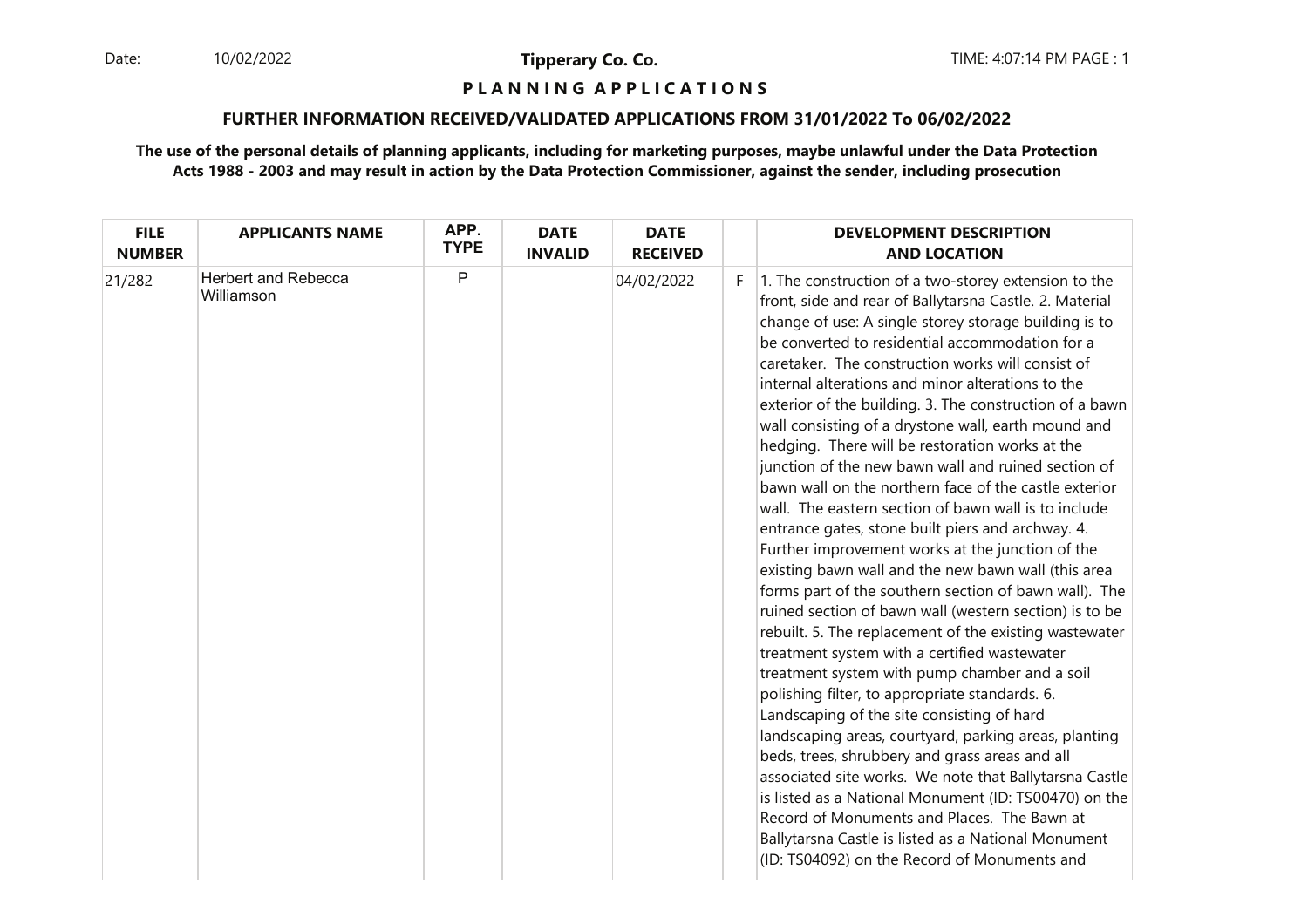Date: 10/02/2022 **Tipperary Co. Co. Co.** The TIME: 4:07:14 PM PAGE : 2 10/02/2022

**Tipperary Co. Co.**

## **P L A N N I N G A P P L I C A T I O N S**

#### **FURTHER INFORMATION RECEIVED/VALIDATED APPLICATIONS FROM 31/01/2022 To 06/02/2022**

|        |                         |   |            |    | Places. Also, Ballytarsna Castle and Bawn is listed as a<br>Protected Structure (RPS Ref: S637) on the Record of<br><b>Protected Structures</b><br><b>Ballytarsna Castle</b><br>Ballytarsna<br>Cashel<br>Co. Tipperary                                                                                                                                                                                                                                                                                           |
|--------|-------------------------|---|------------|----|------------------------------------------------------------------------------------------------------------------------------------------------------------------------------------------------------------------------------------------------------------------------------------------------------------------------------------------------------------------------------------------------------------------------------------------------------------------------------------------------------------------|
| 21/719 | John and Bridget Martin | P | 01/02/2022 | F. | construction of 7 no. houses, complete with external<br>works and site development works on their site. The<br>proposed house types will include: 1 no. 2 bedroom<br>single storey end of terrace house, 1 no. 1 bedroom<br>single storey mid-terrace house, 1 no. 3 bedroom<br>dormer type end of terrace house, 2 no. 3 bedroom<br>dormer type semi-detached houses, 1 no. 3 bedroom<br>dormer type house and 1 no. 4 bedroom dormer type<br>house in pair<br>Loughmore Village<br>Templemore<br>Co. Tipperary |
| 21/796 | <b>Emma Quealy</b>      | P | 31/01/2022 | F. | new dwelling house, new entrance, septic tank with<br>standard percolation area and all associated site<br>works<br>Corville<br>Roscrea<br>Co. Tipperary                                                                                                                                                                                                                                                                                                                                                         |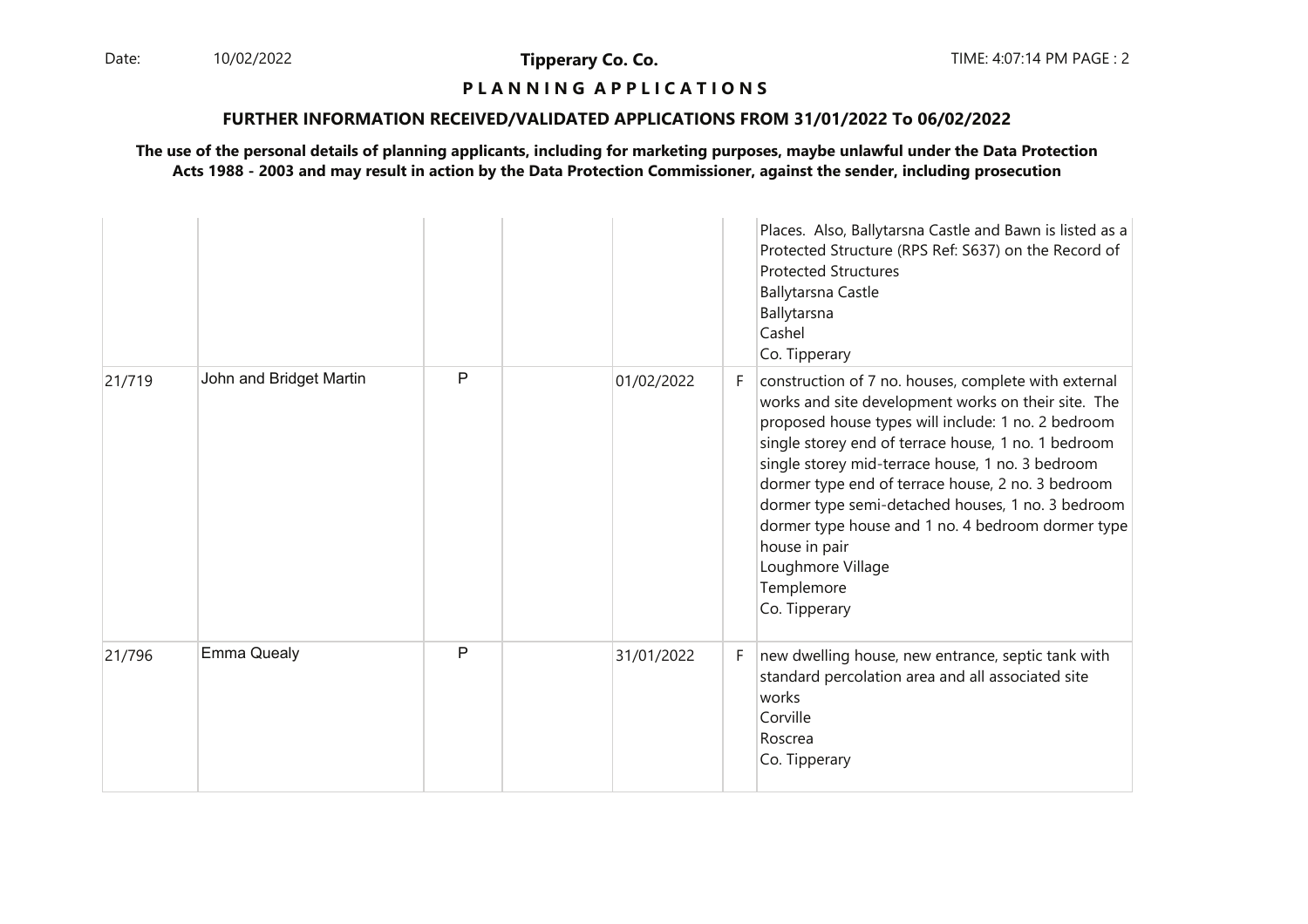Date: 10/02/2022 **Tipperary Co. Co. The Co. Co.** TIME: 4:07:14 PM PAGE : 3 10/02/2022

**Tipperary Co. Co.**

## **P L A N N I N G A P P L I C A T I O N S**

#### **FURTHER INFORMATION RECEIVED/VALIDATED APPLICATIONS FROM 31/01/2022 To 06/02/2022**

| <b>FILE</b><br><b>NUMBER</b> | <b>APPLICANTS NAME</b> | APP.<br><b>TYPE</b> | <b>DATE</b><br><b>INVALID</b> | <b>DATE</b><br><b>RECEIVED</b> |    | <b>DEVELOPMENT DESCRIPTION</b><br><b>AND LOCATION</b>                                                                                                                                                                               |
|------------------------------|------------------------|---------------------|-------------------------------|--------------------------------|----|-------------------------------------------------------------------------------------------------------------------------------------------------------------------------------------------------------------------------------------|
| 21/854                       | Martin Hogan           | P                   |                               | 04/02/2022                     | F. | construction of a new dwelling house, waste-water<br>treatment system and percolation area, entrance and<br>all ancillary site works<br>Cushmona<br>Ballycommon<br>Co. Tipperary                                                    |
| 21/957                       | Jim McGrath            | $\mathsf{P}$        |                               | 01/02/2022                     | F. | construction of a private dwelling house and<br>detached garage, entrance from the public road,<br>connection to the public services and ancillary site<br>development works<br>10 Sli Rohan<br>Cullenagh<br>Ballina, Co. Tipperary |
| 21/1212                      | Daffodil Care Services | $\mathsf{P}$        |                               | 03/02/2022                     | F. | the construction of a new garage with ancillary living<br>area and all associated site works<br>Ballydrehid<br>Cahir<br>Co. Tipperary                                                                                               |
| 21/1294                      | Cathy Gallahue         | $\mathsf{P}$        |                               | 31/01/2022                     | F  | demolition of an exisiting shed and construction of a<br>two storey extension to the rear of the existing<br>dwelling and all associated site works<br>Mackanagh<br>Aherlow<br>Co. Tipperary E34 FX38                               |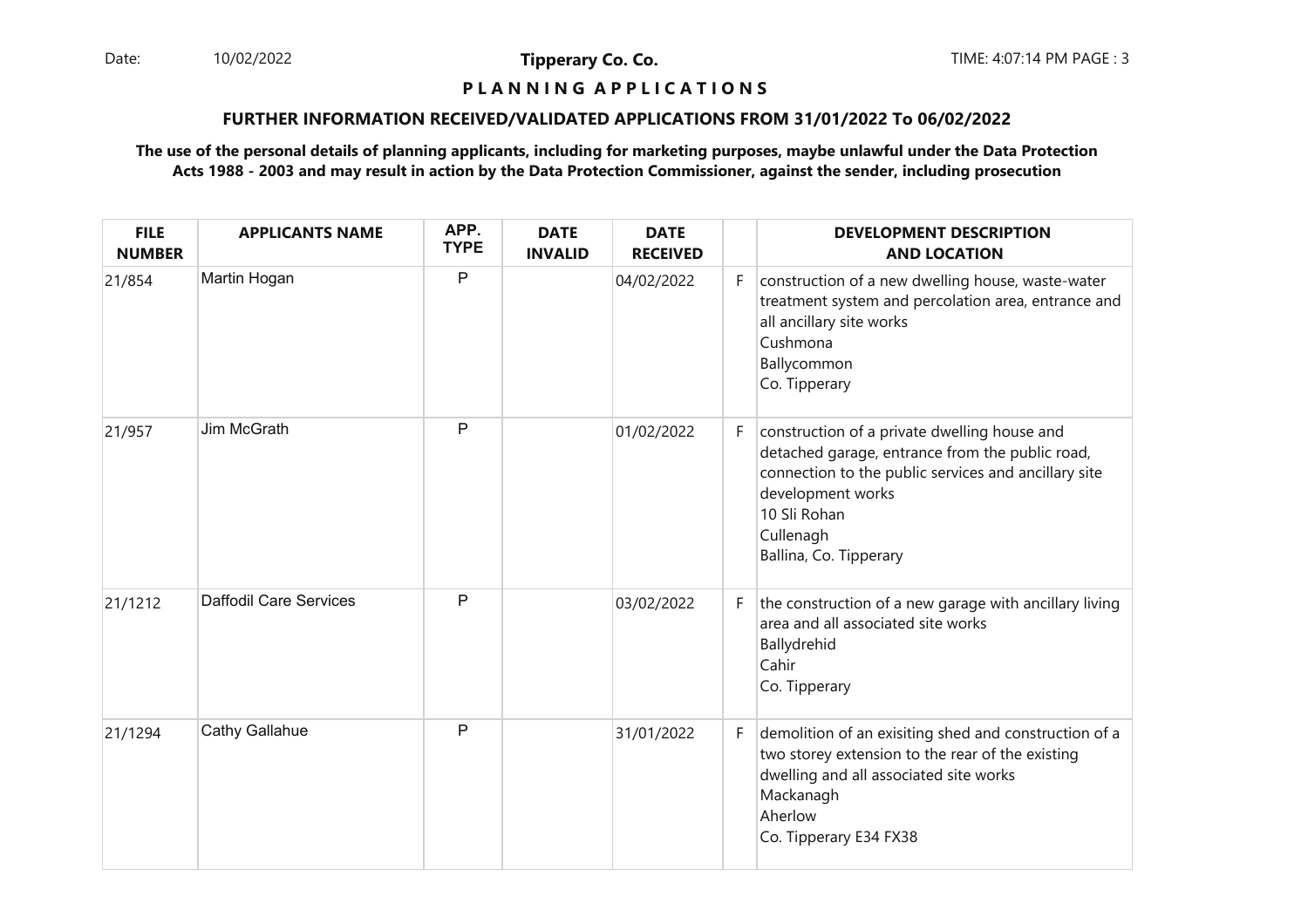Date: 10/02/2022 **Tipperary Co. Co. Co.** The TIME: 4:07:14 PM PAGE : 4 10/02/2022

**Tipperary Co. Co.**

## **P L A N N I N G A P P L I C A T I O N S**

#### **FURTHER INFORMATION RECEIVED/VALIDATED APPLICATIONS FROM 31/01/2022 To 06/02/2022**

| <b>FILE</b><br><b>NUMBER</b> | <b>APPLICANTS NAME</b>       | APP.<br><b>TYPE</b> | <b>DATE</b><br><b>INVALID</b> | <b>DATE</b><br><b>RECEIVED</b> |    | <b>DEVELOPMENT DESCRIPTION</b><br><b>AND LOCATION</b>                                                                                                                                                                                                                                                                                                                                                                                          |
|------------------------------|------------------------------|---------------------|-------------------------------|--------------------------------|----|------------------------------------------------------------------------------------------------------------------------------------------------------------------------------------------------------------------------------------------------------------------------------------------------------------------------------------------------------------------------------------------------------------------------------------------------|
| 21/1421                      | <b>JBSC Developments Ltd</b> | P                   |                               | 31/01/2022                     | F. | a dwelling house along with all ancillary site works<br>Garrykennedy/Shesharoe<br>Portroe<br>Nenagh<br>Co Tipperary                                                                                                                                                                                                                                                                                                                            |
| 21/1446                      | Eamon and Maread Anglim      | P                   |                               | 03/02/2022                     | F. | (a) Remove existing roadside boundary wall, one span<br>of existing storage builidng, derelict toilet building<br>and pedestrian entrance (b) Build new boundary wall,<br>vehicle entrance and gable to storage building (c)<br>Break ope in existing boundary wall, fit pedestrian<br>entrance door including associated site works, which<br>is a protected structure ref S483<br>Killinardish House<br>Knockroe<br>Drangan<br>Co. Tipperary |
| 21/1475                      | Henry Cummins & Ashley Dann  | P                   |                               | 03/02/2022                     | F. | construct a two storey dwelling house, detached<br>garage, effluent treatment system, alterations to<br>existing entrance to facilitate sightlines together with<br>all associated site works<br>Rathcriddoge<br>Rahealty<br>Thurles<br>Co Tipperary                                                                                                                                                                                           |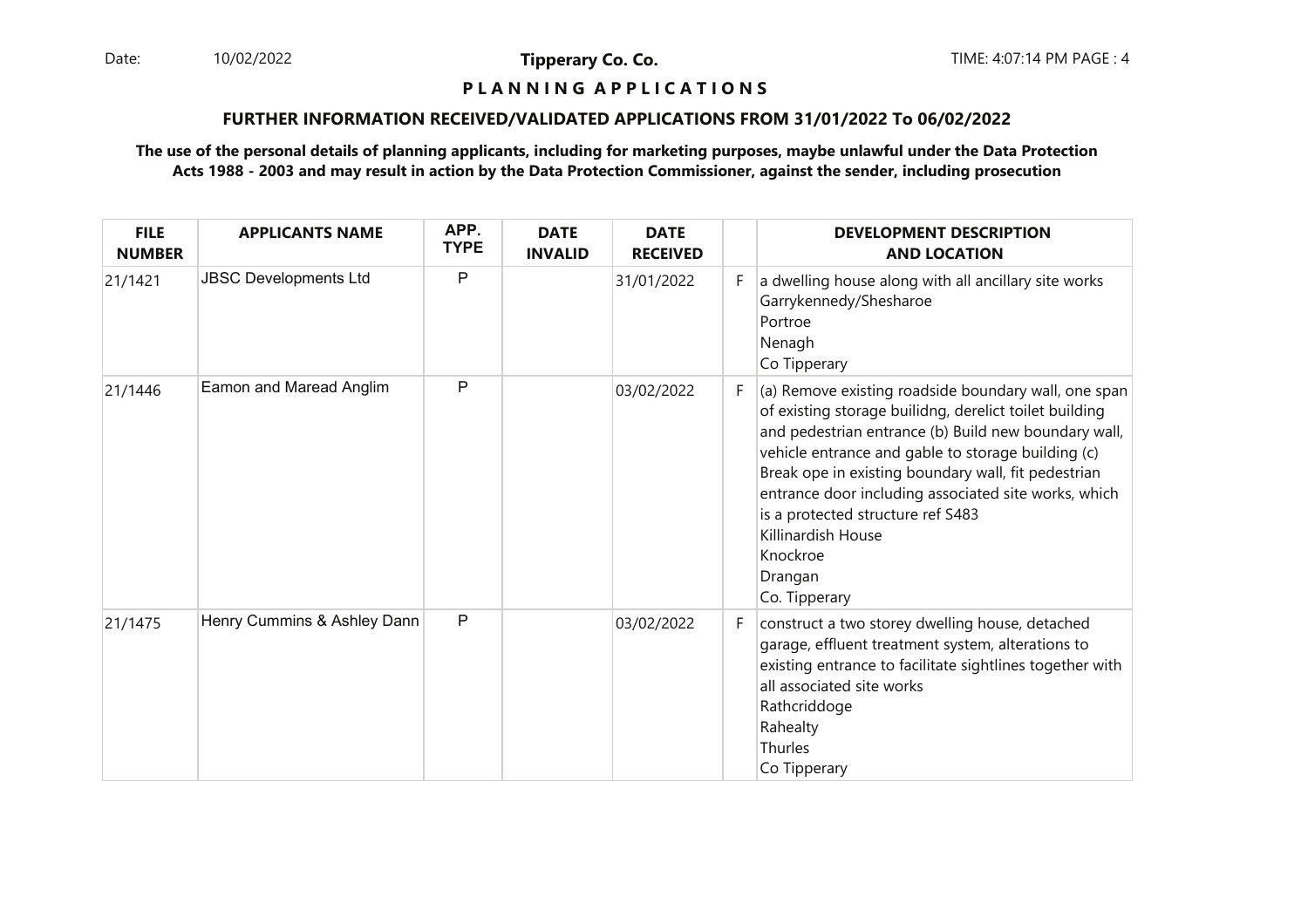Date: 10/02/2022 **Tipperary Co. Co. The Co. Co.** TIME: 4:07:14 PM PAGE : 5 10/02/2022

**Tipperary Co. Co.**

#### **P L A N N I N G A P P L I C A T I O N S**

#### **FURTHER INFORMATION RECEIVED/VALIDATED APPLICATIONS FROM 31/01/2022 To 06/02/2022**

| <b>FILE</b><br><b>NUMBER</b> | <b>APPLICANTS NAME</b>            | APP.<br><b>TYPE</b> | <b>DATE</b><br><b>INVALID</b> | <b>DATE</b><br><b>RECEIVED</b> |    | <b>DEVELOPMENT DESCRIPTION</b><br><b>AND LOCATION</b>                                                                                                                                                                                                                                                                                                                                                                                                                                                                                                              |
|------------------------------|-----------------------------------|---------------------|-------------------------------|--------------------------------|----|--------------------------------------------------------------------------------------------------------------------------------------------------------------------------------------------------------------------------------------------------------------------------------------------------------------------------------------------------------------------------------------------------------------------------------------------------------------------------------------------------------------------------------------------------------------------|
| 21/1524                      | John O'Dwyer                      | P                   |                               | 02/02/2022                     | F. | construction of a single storey rear extension to<br>house consisting of additional bedrooms and living<br>area with all associated site works including new<br>connection to public mains and public sewer<br>Blackcastle<br>Two-Mile-Borris<br>Thurles, Co. Tipperary                                                                                                                                                                                                                                                                                            |
| 21/1584                      | <b>Rocktop Consulting Limited</b> | P                   |                               | 02/02/2022                     | F. | a change of use from current office use to light<br>industrial use with associated offices to the existing<br>detached outbuilding (Annex 2) and provision of an<br>electric compressor to the front left of the property,<br>which will be housed within a sound proofed<br>enclosure. This (Annex 2) building is to the rear of<br>Birchgrove House (recorded protected structure REF<br>S94). No material changes to the existing building<br>are proposed either internally or externally<br><b>Birchgrove House</b><br>Birchgrove<br>Roscrea<br>Co. Tipperary |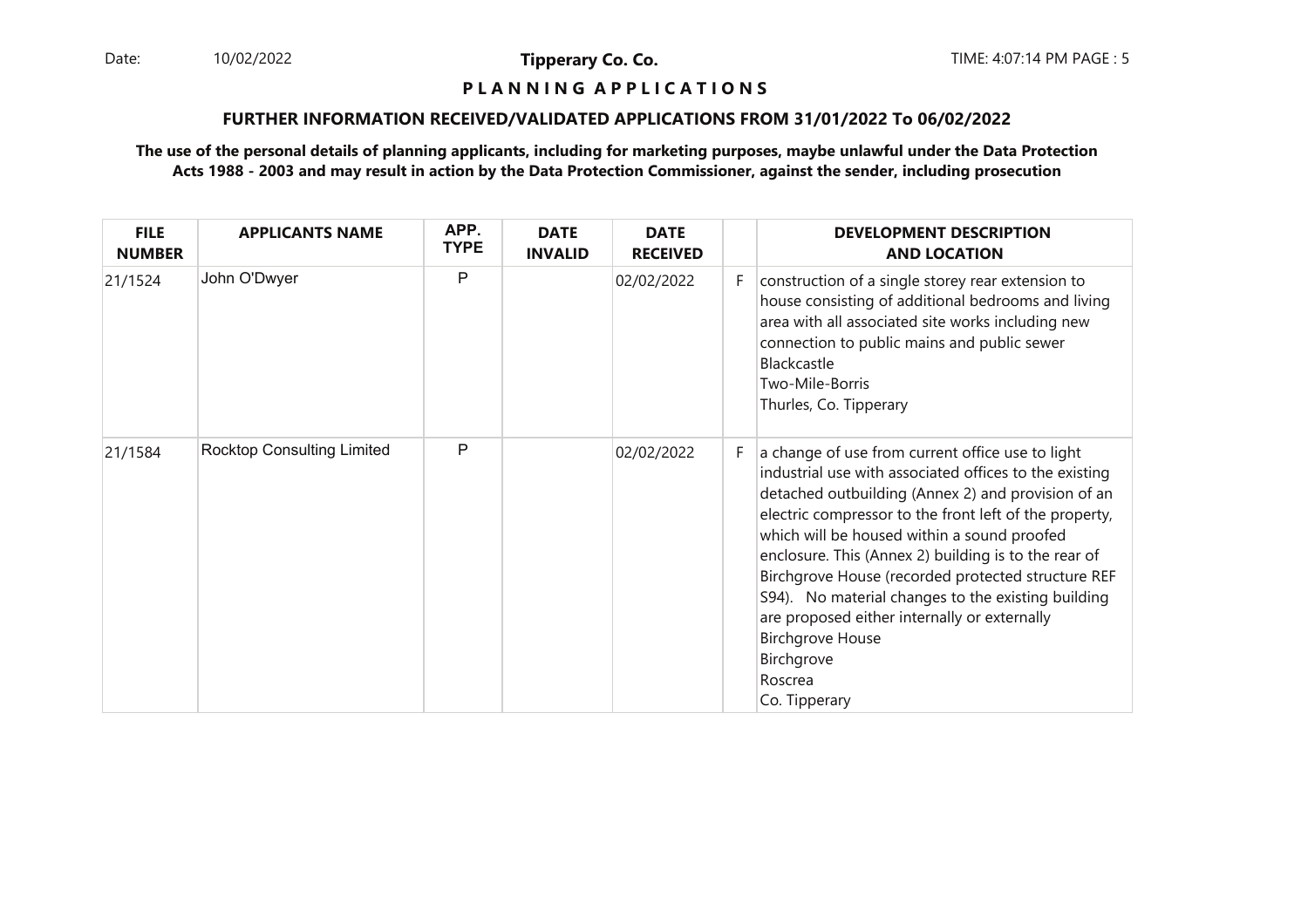Date: 10/02/2022 **Tipperary Co. Co. The Co. Co.** TIME: 4:07:14 PM PAGE : 6 10/02/2022

**Tipperary Co. Co.**

#### **P L A N N I N G A P P L I C A T I O N S**

#### **FURTHER INFORMATION RECEIVED/VALIDATED APPLICATIONS FROM 31/01/2022 To 06/02/2022**

| <b>FILE</b><br><b>NUMBER</b> | <b>APPLICANTS NAME</b>      | APP.<br><b>TYPE</b> | <b>DATE</b><br><b>INVALID</b> | <b>DATE</b><br><b>RECEIVED</b> |    | <b>DEVELOPMENT DESCRIPTION</b><br><b>AND LOCATION</b>                                                                                                                                                                                                                                                                                                                                                                                        |
|------------------------------|-----------------------------|---------------------|-------------------------------|--------------------------------|----|----------------------------------------------------------------------------------------------------------------------------------------------------------------------------------------------------------------------------------------------------------------------------------------------------------------------------------------------------------------------------------------------------------------------------------------------|
| 21/1586                      | Eamon Hunter                | P                   |                               | 04/02/2022                     | F. | to construct 6no. dwellings together with individual<br>waste water treatment systems, public roadways,<br>lighting, footpaths, main site entrance and all<br>associated works. This development will be<br>constructed on a phased basis, construction and<br>completing one or more number of units at a time<br>together with the services necessary for those houses.<br>Burgess & Knockannapisha<br>Ballylooby<br>Cahir<br>Co Tipperary |
| 21/1622                      | Jill Ryan and Shay Ryan     | P                   |                               | 01/02/2022                     | F. | demolish an existing derelict dwelling, construct a<br>new bungalow, septic tank with percolation area, new<br>entrance and all associated site works<br>Moyglass<br>Fethard<br>Co. Tipperary                                                                                                                                                                                                                                                |
| 21/1635                      | Paul Hensey & Emma Slattery | P                   |                               | 31/01/2022                     | F. | new bungalow style dwelling house with attic<br>conversion, domestic garage, septic tank and<br>percolation area, new site entrance and all associated<br>site works<br>Clonmakilladuff<br>Coolbawn<br>Nenagh<br>Co Tipperary                                                                                                                                                                                                                |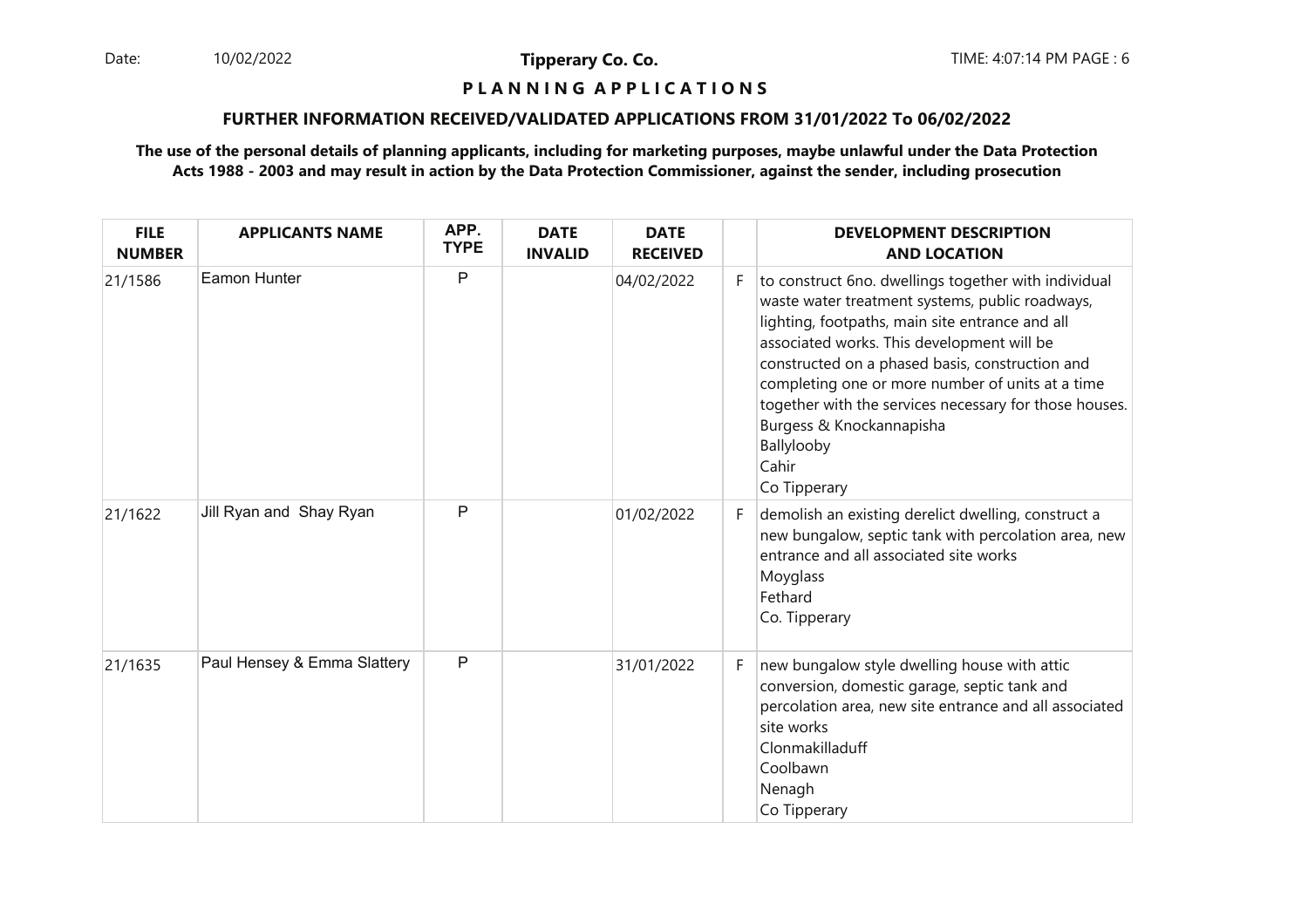Date: 10/02/2022 **Tipperary Co. Co. The Co. Co.** TIME: 4:07:14 PM PAGE : 7 10/02/2022

**Tipperary Co. Co.**

#### **P L A N N I N G A P P L I C A T I O N S**

#### **FURTHER INFORMATION RECEIVED/VALIDATED APPLICATIONS FROM 31/01/2022 To 06/02/2022**

| <b>FILE</b><br><b>NUMBER</b> | <b>APPLICANTS NAME</b>        | APP.<br><b>TYPE</b> | <b>DATE</b><br><b>INVALID</b> | <b>DATE</b><br><b>RECEIVED</b> |    | <b>DEVELOPMENT DESCRIPTION</b><br><b>AND LOCATION</b>                                                                                                                                           |
|------------------------------|-------------------------------|---------------------|-------------------------------|--------------------------------|----|-------------------------------------------------------------------------------------------------------------------------------------------------------------------------------------------------|
| 21/1646                      | Frank and Maria McGrath       | $\mathsf{R}$        |                               | 03/02/2022                     | F. | 1) bedroom, en-suite and walk-in wardrobe on<br>ground floor 2) domestic garage to the rear of<br>dwelling house<br>Ballynaclough<br>Nenagh<br>Co. Tipperary                                    |
| 21/1650                      | Aine Fahey and Steven Farrell | P                   |                               | 01/02/2022                     | F  | bungalow style dwelling, detached garage, on site<br>effluent treatment system, new entrance and all<br>associated site development works<br>Graigaheesha<br>Urlingford<br>Co. Tipperary        |
| 21/1691                      | <b>Benny Forte</b>            | P                   |                               | 03/02/2022                     | F. | (a) Partial demolition of existing shed and (b)<br>construction of a dwelling house, garage, entrance<br>and all associated site development works<br>Albert Street<br>Clonmel<br>Co. Tipperary |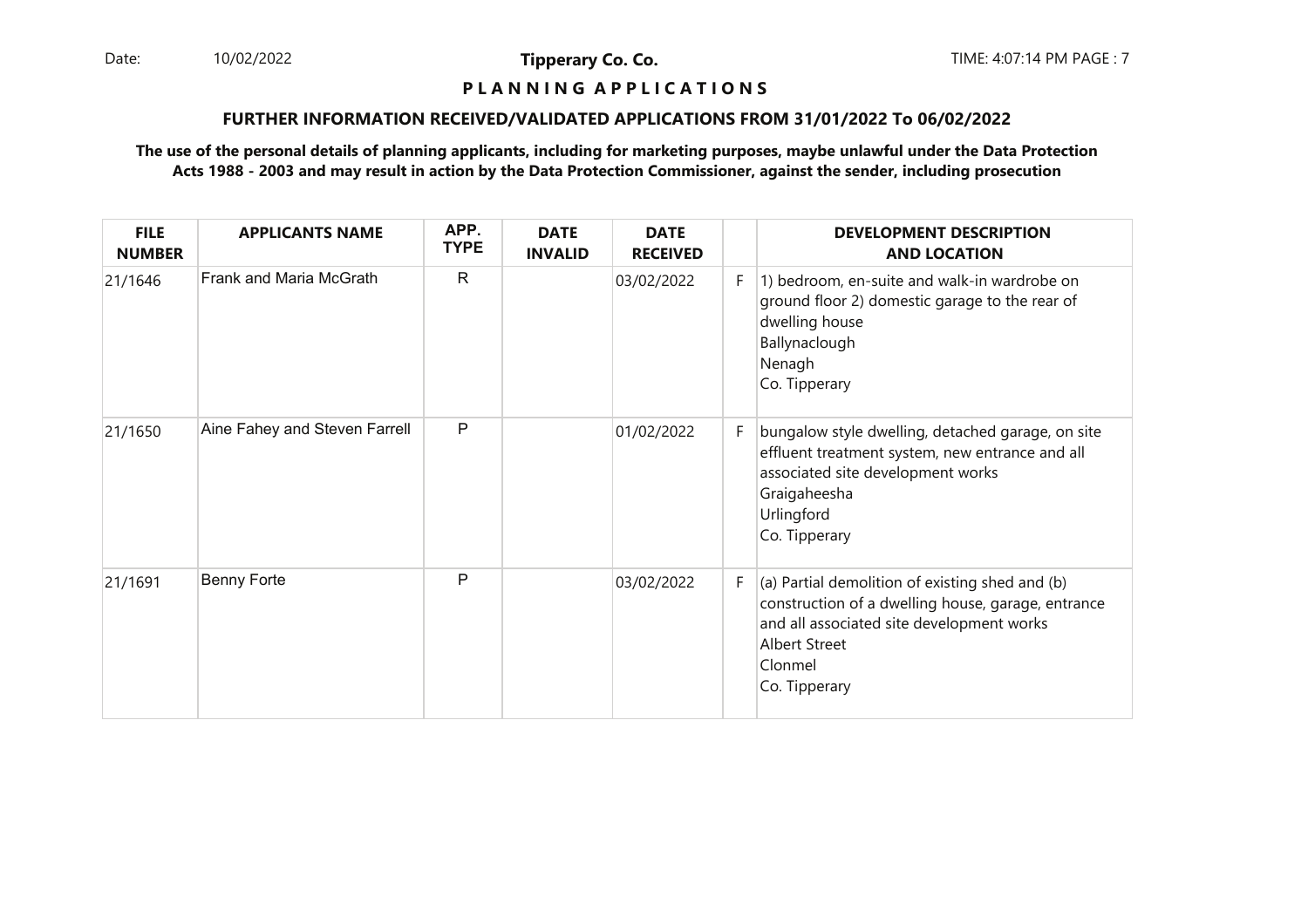Date: 10/02/2022 **Tipperary Co. Co. Co.** The TIME: 4:07:14 PM PAGE : 8 10/02/2022

**Tipperary Co. Co.**

## **P L A N N I N G A P P L I C A T I O N S**

#### **FURTHER INFORMATION RECEIVED/VALIDATED APPLICATIONS FROM 31/01/2022 To 06/02/2022**

| <b>FILE</b><br><b>NUMBER</b> | <b>APPLICANTS NAME</b> | APP.<br><b>TYPE</b> | <b>DATE</b><br><b>INVALID</b> | <b>DATE</b><br><b>RECEIVED</b> |    | <b>DEVELOPMENT DESCRIPTION</b><br><b>AND LOCATION</b>                                                                                                                                                                                                                                                                                                                                                                                                                                                                                           |
|------------------------------|------------------------|---------------------|-------------------------------|--------------------------------|----|-------------------------------------------------------------------------------------------------------------------------------------------------------------------------------------------------------------------------------------------------------------------------------------------------------------------------------------------------------------------------------------------------------------------------------------------------------------------------------------------------------------------------------------------------|
| 21/1873                      | Ailbhe Gerrard         | P                   |                               | 03/02/2022                     | F. | $(i)$ conversion, extension and partial demolition of<br>existing sheds for the purposes of a production<br>facility of farm produce, farm shop, catering facility,<br>office and craft demonstration space (ii) improved<br>vehicular access and car park (iii) detached building<br>for the purposes of a rural conference facility (iv)<br>decommission existing septic tank and installation of<br>new wastewater treatment plant and percolation area<br>and ancillary site works<br>Ballyscanlon<br>Coolbawn<br>Co. Tipperary<br>E45 EA09 |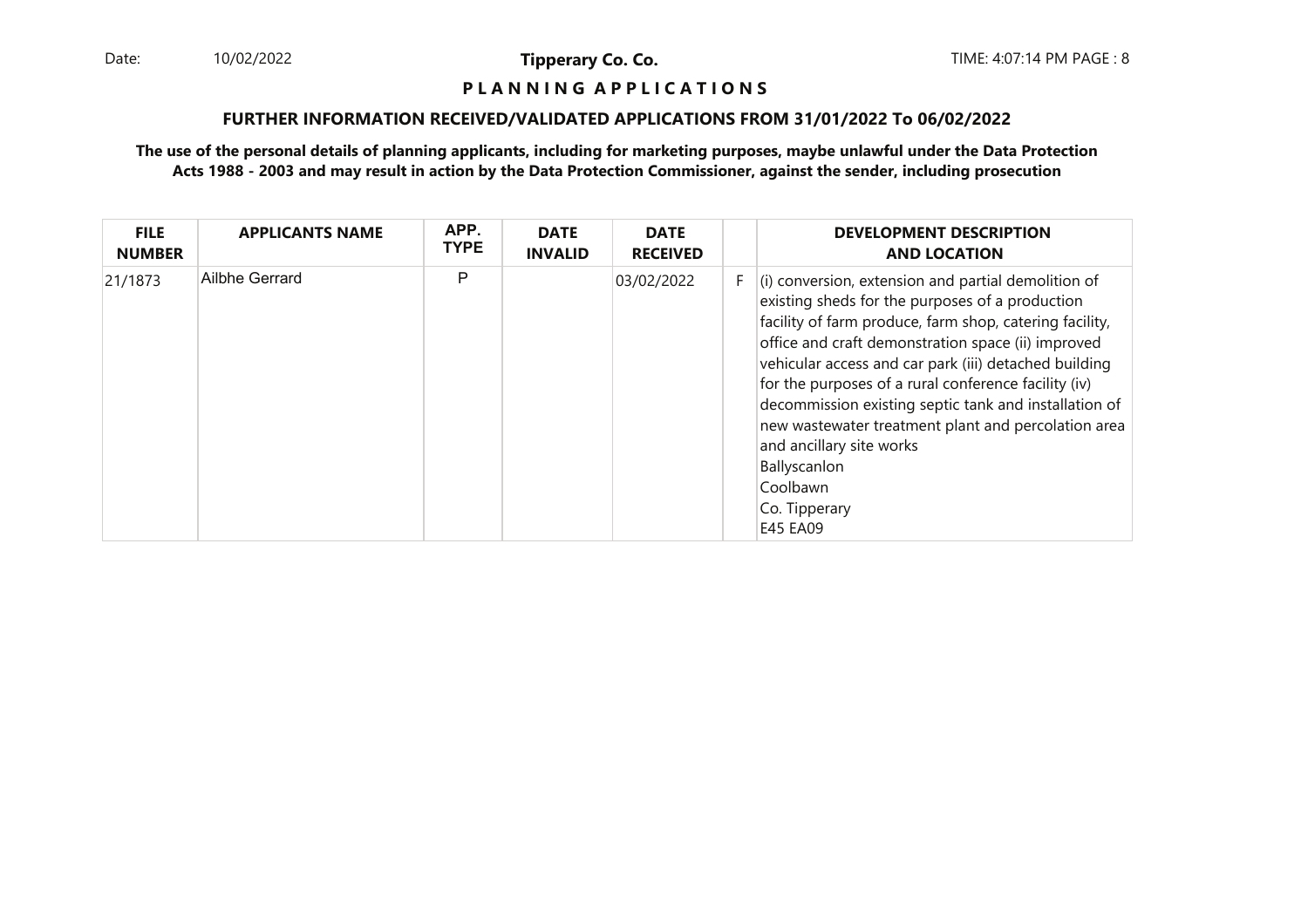Date: 10/02/2022 **Tipperary Co. Co. The Co. Co.** TIME: 4:07:14 PM PAGE : 9 10/02/2022

**Tipperary Co. Co.**

## **P L A N N I N G A P P L I C A T I O N S**

#### **FURTHER INFORMATION RECEIVED/VALIDATED APPLICATIONS FROM 31/01/2022 To 06/02/2022**

| <b>FILE</b><br><b>NUMBER</b> | <b>APPLICANTS NAME</b>  | APP.<br><b>TYPE</b> | <b>DATE</b><br><b>INVALID</b> | <b>DATE</b><br><b>RECEIVED</b> |    | <b>DEVELOPMENT DESCRIPTION</b><br><b>AND LOCATION</b>                                                                                                                                                                                                                                                                                                                                                                                                                                                                                                                                                                                                                                                                                                                                                                                                                                                                                                                                                                                                                                                                                                                                                                                                                 |
|------------------------------|-------------------------|---------------------|-------------------------------|--------------------------------|----|-----------------------------------------------------------------------------------------------------------------------------------------------------------------------------------------------------------------------------------------------------------------------------------------------------------------------------------------------------------------------------------------------------------------------------------------------------------------------------------------------------------------------------------------------------------------------------------------------------------------------------------------------------------------------------------------------------------------------------------------------------------------------------------------------------------------------------------------------------------------------------------------------------------------------------------------------------------------------------------------------------------------------------------------------------------------------------------------------------------------------------------------------------------------------------------------------------------------------------------------------------------------------|
| 22/49                        | Ben Adams & David Moore | P                   |                               | 01/02/2022                     | F. | renovation, extension and part change of use of<br>existing dwelling and garden, change of use and<br>extension of existing out buildings, alterations to<br>existing site entrance to achieve required sightlines,<br>new treatment system and polishing system filter,<br>new private well and all associated site works -<br>proposed works to include: (1) renovation and<br>modifications of existing dwelling, single storey<br>extension to side and rear, (2) change of use and<br>modifications of existing outbuildings from<br>agriculture to commercial (2 no. units - short term<br>holiday accommodation), (3) change of use,<br>modification and extension of exisitng outbuildings<br>from agriculture to commercial (facilities associated<br>with Glamping Pods), (4) part change of use from<br>residential to commercial (8sqm), (5) part change of<br>use of existing garden from residential to commercial<br>(space for glamping site - 6 no. 19sqm bell tents plus<br>associated infrastructure), (6) part change of use of<br>existing garden to car parking area (15 no. spaces)<br>and access road and dilapidated barn to be<br>demolished to facilitate parking area<br>Kilfithmone Rectory<br>Killoskehan<br>Templemore<br>Co Tipperary |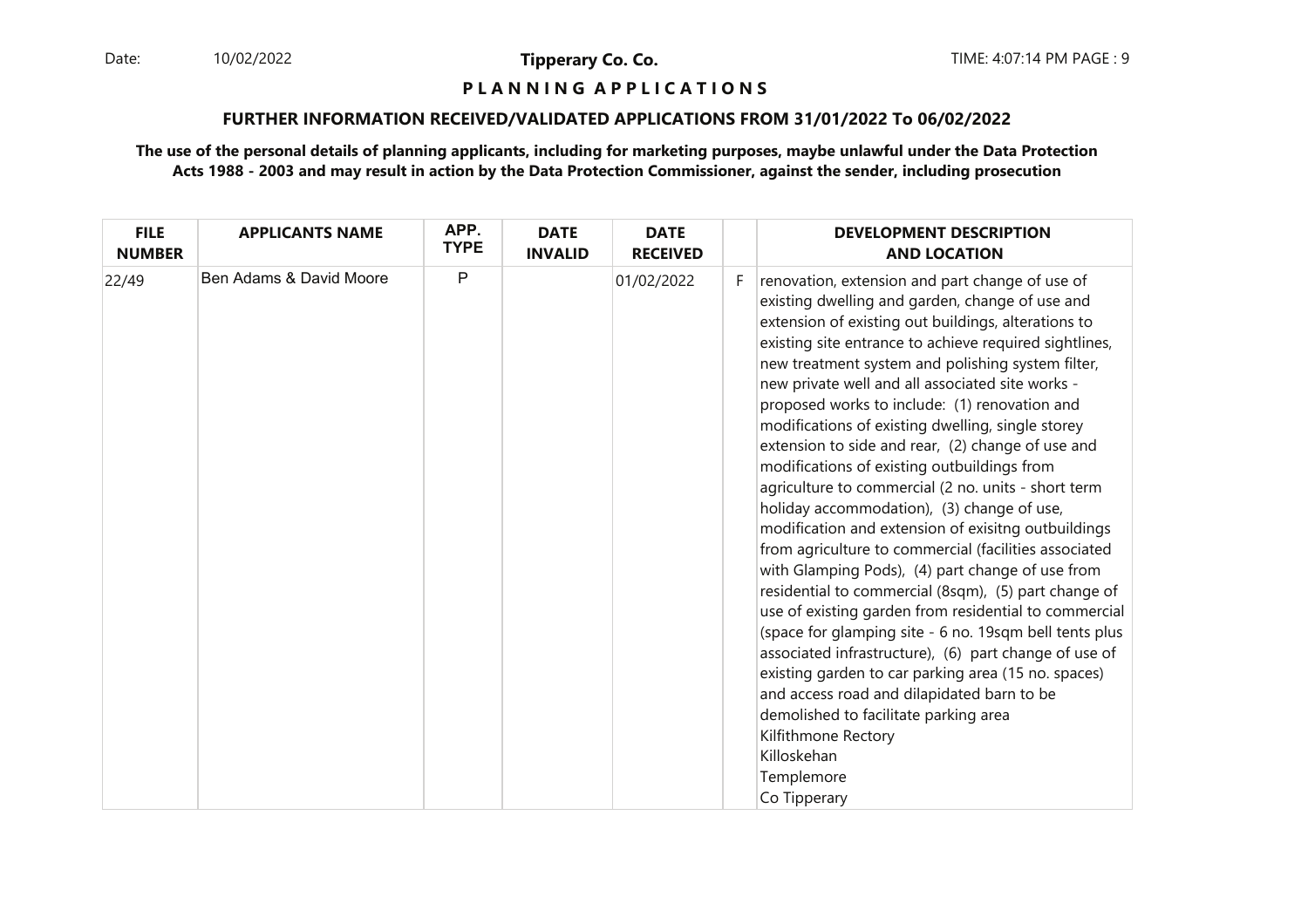#### **P L A N N I N G A P P L I C A T I O N S**

#### **FURTHER INFORMATION RECEIVED/VALIDATED APPLICATIONS FROM 31/01/2022 To 06/02/2022**

**The use of the personal details of planning applicants, including for marketing purposes, maybe unlawful under the Data ProtectionActs 1988 - 2003 and may result in action by the Data Protection Commissioner, against the sender, including prosecution**

**20Total:**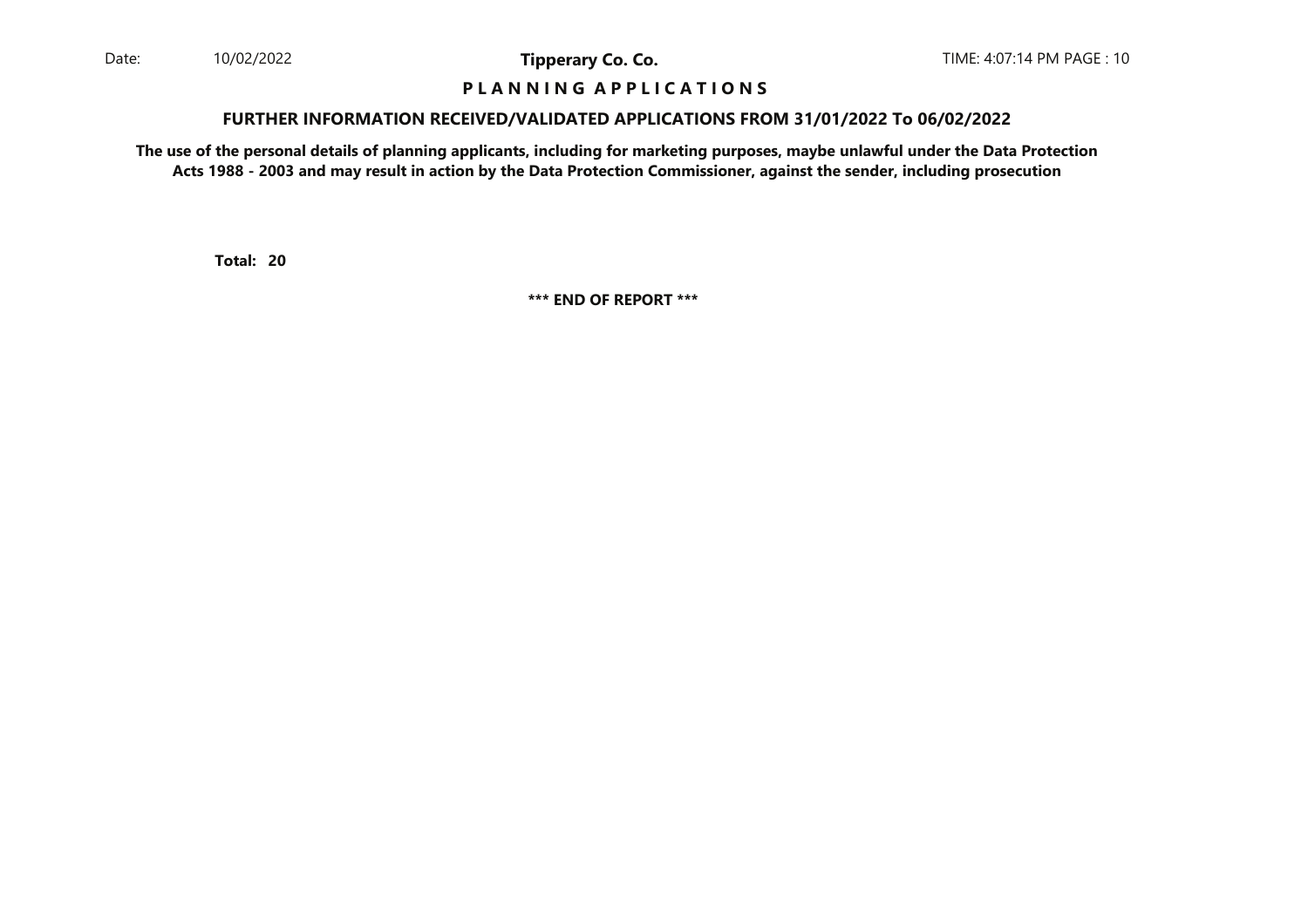## **P L A N N I N G A P P L I C A T I O N S**

#### **INVALID APPLICATIONS FROM 31/01/2022 To 06/02/2022**

| <b>FILE</b><br><b>NUMBER</b> | <b>APPLICANTS NAME</b> | APP.<br><b>TYPE</b> | <b>DATE</b><br><b>INVALID</b> | DEVELOPMENT DESCRIPTION AND LOCATION                                                    |
|------------------------------|------------------------|---------------------|-------------------------------|-----------------------------------------------------------------------------------------|
| 22/56                        | Patrick White          | R                   | 31/01/2022                    | detached shed to side of dwelling house<br>8 Brookville Green<br>Nenagh<br>Co Tipperary |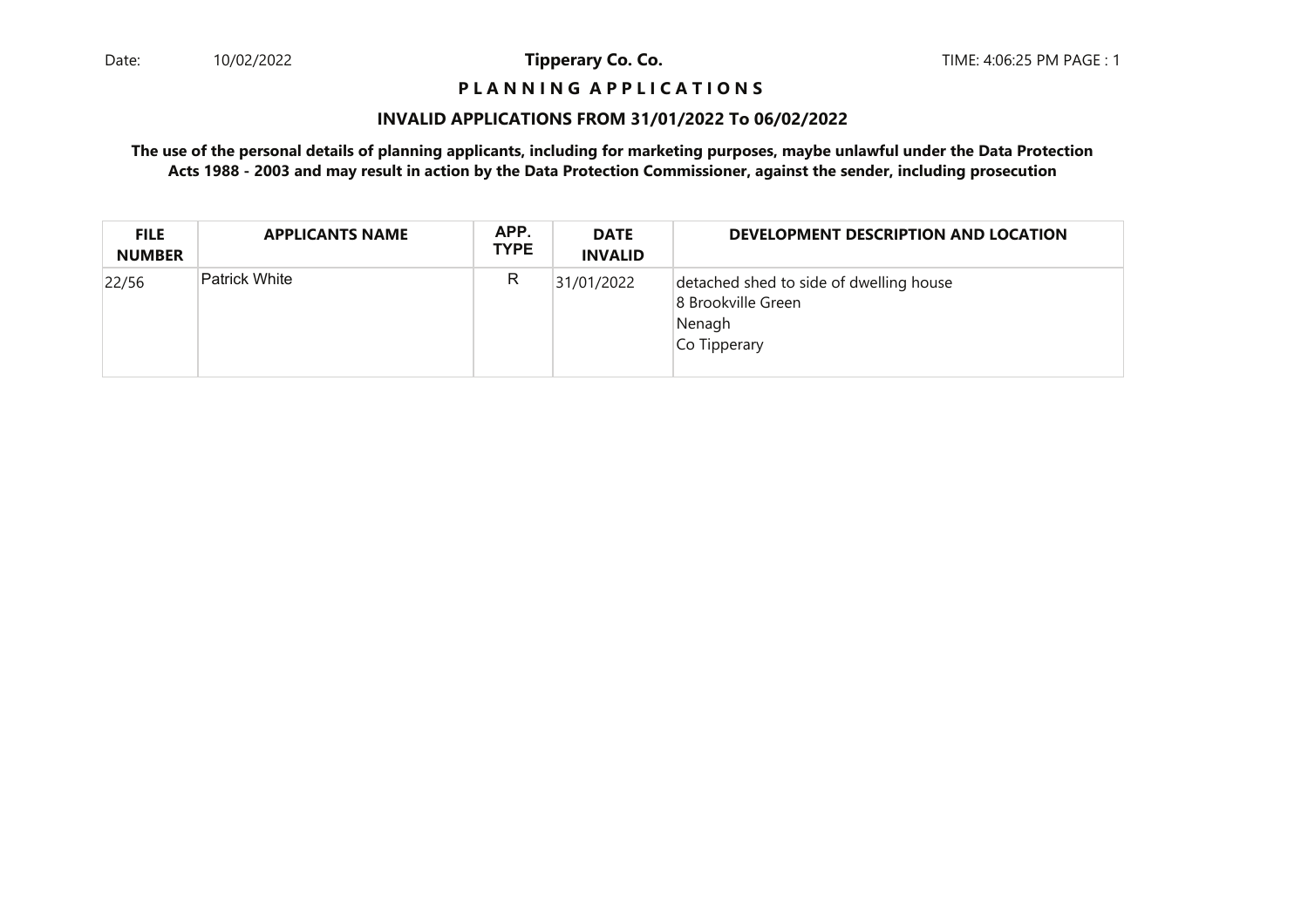**P L A N N I N G A P P L I C A T I O N S** 

#### **INVALID APPLICATIONS FROM 31/01/2022 To 06/02/2022**

| <b>FILE</b><br><b>NUMBER</b> | <b>APPLICANTS NAME</b>        | APP.<br><b>TYPE</b> | <b>DATE</b><br><b>INVALID</b> | DEVELOPMENT DESCRIPTION AND LOCATION                                                                                                                                                                                                                                                                                                                                                                                                                                                                                                                                                                                                                                                                                                                                                                                                                                                                                                                                                                                                                                                                                                                                                                                                                                                                                                                                                                                                                                                                                                                 |
|------------------------------|-------------------------------|---------------------|-------------------------------|------------------------------------------------------------------------------------------------------------------------------------------------------------------------------------------------------------------------------------------------------------------------------------------------------------------------------------------------------------------------------------------------------------------------------------------------------------------------------------------------------------------------------------------------------------------------------------------------------------------------------------------------------------------------------------------------------------------------------------------------------------------------------------------------------------------------------------------------------------------------------------------------------------------------------------------------------------------------------------------------------------------------------------------------------------------------------------------------------------------------------------------------------------------------------------------------------------------------------------------------------------------------------------------------------------------------------------------------------------------------------------------------------------------------------------------------------------------------------------------------------------------------------------------------------|
| 22/68                        | Applegreen Service Areas Ltd. | P                   | 02/02/2022                    | the upgrade of an existing off-line motorway service area in<br>order to provide a fast charge electric vehicle hub, compressed<br>natural gas compound and dispenser, drive-thru coffee facility,<br>new signage and all associated site works 1) the fast-charge<br>electric vehicle hub involves the conversion of 14 no. existing car<br>park spaces into fast-charging electric vehicle spaces, 2) the<br>compressed natural gas compound is a single storey<br>development consisting of a compressor building (19 sq.m),<br>covered shelter (29 sq.m), cooler, 3m high lighting column and<br>associated ground works all contained with 65m of 2.4m high<br>palisade fence with pedestrian and vehicular entrance points, a<br>new access road to the compound is also proposed, 3) the drive-<br>thru coffee facility is a single storey building (204 sq.m)<br>containing a beverage area, seating area, toilets and back-of-<br>house area, along with an external enclosed refuse compound,<br>car parking spaces, footpath, drive-thru lane, circulation area,<br>landscaping and entry/exit point, 4) the proposed new signage<br>consists of signage relating to the proposed drive-thru coffee<br>facility and includes a combination of free-standing signage and<br>signage on the building and height restriction barrier (total area<br>of 30.24 sq.m of signage), 5) all associated site development<br>works, including new lighting<br><b>Birdhill Service Area</b><br>Junction 7 (M7)<br>Lackanavea, Birdhill, Co. Tipperary |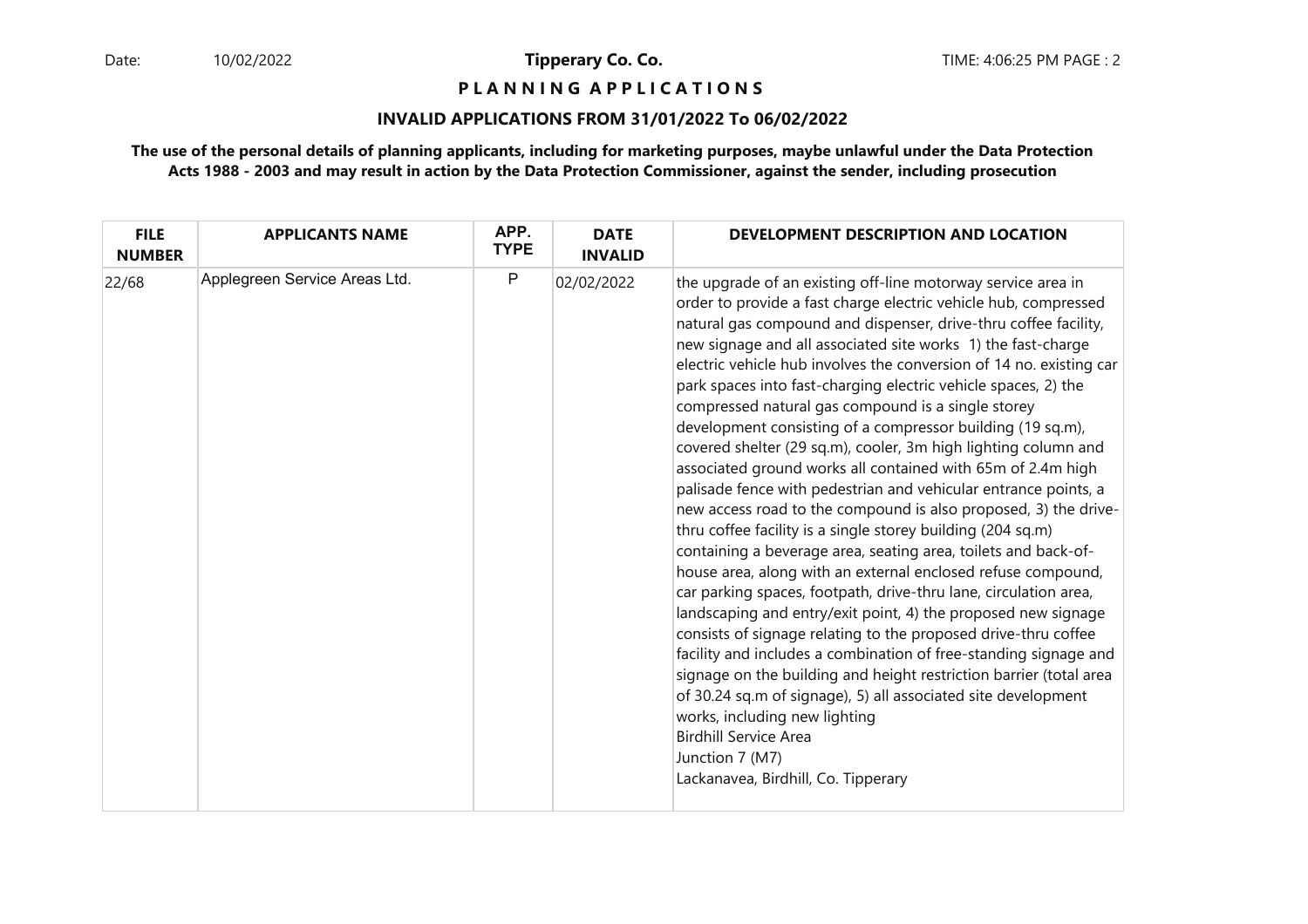**P L A N N I N G A P P L I C A T I O N S** 

#### **INVALID APPLICATIONS FROM 31/01/2022 To 06/02/2022**

| <b>FILE</b><br><b>NUMBER</b> | <b>APPLICANTS NAME</b> | APP.<br><b>TYPE</b> | <b>DATE</b><br><b>INVALID</b> | DEVELOPMENT DESCRIPTION AND LOCATION                                                                                                                                                                                                                                                                                                                                                                                                                                                                                                                                                                                                                                                                                                                                                                                                                                                                                                                  |
|------------------------------|------------------------|---------------------|-------------------------------|-------------------------------------------------------------------------------------------------------------------------------------------------------------------------------------------------------------------------------------------------------------------------------------------------------------------------------------------------------------------------------------------------------------------------------------------------------------------------------------------------------------------------------------------------------------------------------------------------------------------------------------------------------------------------------------------------------------------------------------------------------------------------------------------------------------------------------------------------------------------------------------------------------------------------------------------------------|
| 22/70                        | Summit Solar Ltd       | $\mathsf{P}$        | 01/02/2022                    | a10 year permission for development consisting of the<br>construction of a Solar PV development comprising photovoltaic<br>panels laid out in arrays over a total development site area of ca.<br>54.5 ha, the construction of a 38kV substation (ca.114.4m2 x<br>4.75m tall), a transformer unit (ca. 18m2 x 4m tall) and<br>associated bund (ca.55m2), along with ancillary development<br>including: 17 no. Power Hubs (ca. 15.25m2 x 2.4m) which<br>incorporate an inverter and a transformer, 1 no. single storey<br>communications building (11.1m2 x2.5m),1 no. single storey<br>client side sub-station building (15.25m2 x 2.9m), 1 no. single<br>storey equipment storage building<br>(7.5m2 x 2.7m), 7 no. CCTV cameras mounted on 4m high poles,<br>perimeter security fencing and all ancillary works. An Natura<br>Impact statement will accompany the planning application<br>Kyleagarry, Ballyryan East and Gortdrum<br>Co. Tipperary |
| 22/76                        | Orla Kennedy           | $\mathsf{R}$        | 03/02/2022                    | to retain indefinitely the change of use into 2 dwellings from<br>retail to residential comprising of alterations to the building<br>elevations associated with the above material change of use<br>consisting of the removal of the building shopfront and<br>alterations to the building ground floor elevations, alterations to<br>the building finishes and installation of new windows and doors<br>and associated site works<br>41 and 42 Upper Gladstone Street<br>Clonmel<br>Co. Tipperary                                                                                                                                                                                                                                                                                                                                                                                                                                                    |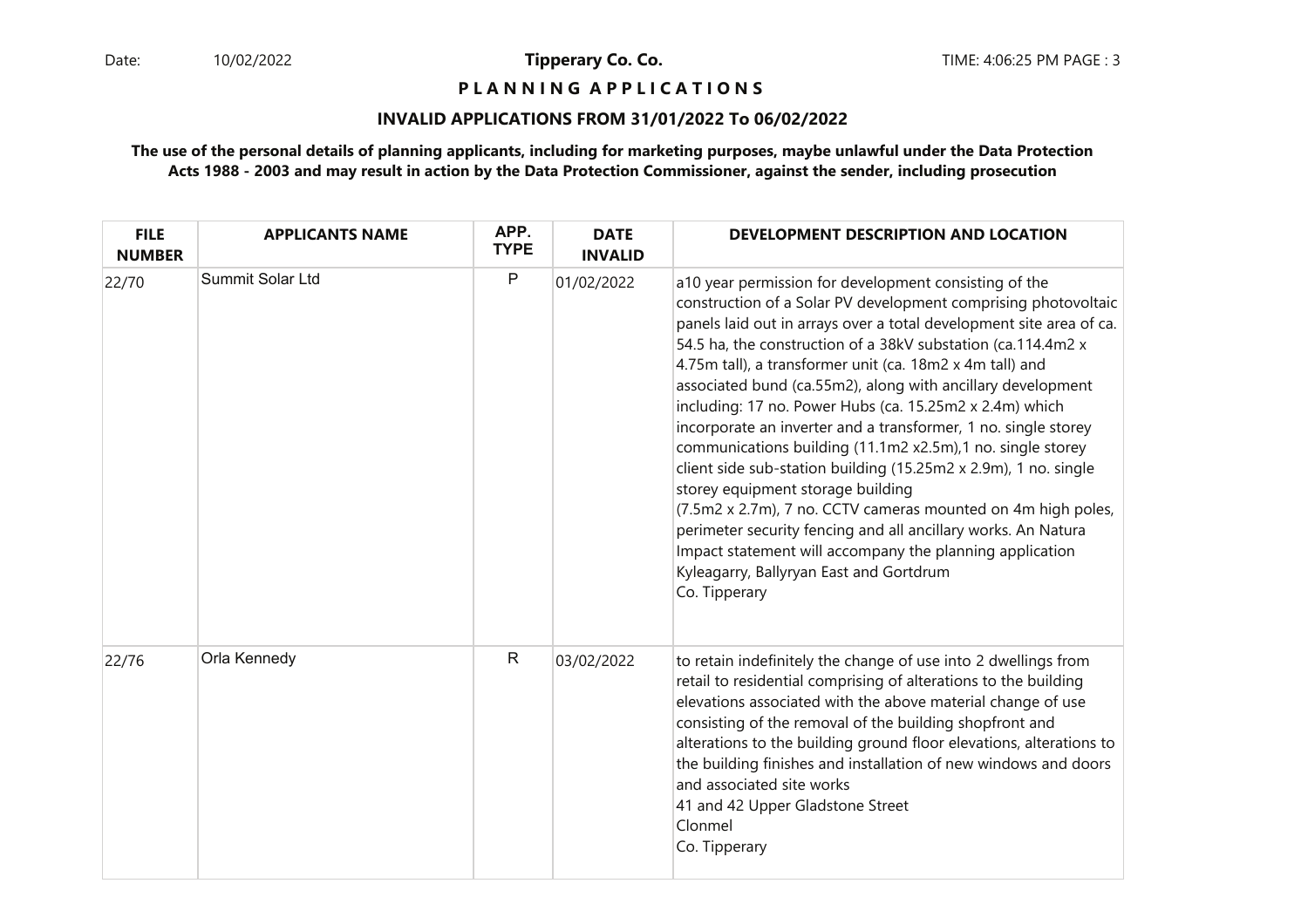## **P L A N N I N G A P P L I C A T I O N S**

#### **INVALID APPLICATIONS FROM 31/01/2022 To 06/02/2022**

| <b>FILE</b><br><b>NUMBER</b> | <b>APPLICANTS NAME</b>               | APP.<br><b>TYPE</b> | <b>DATE</b><br><b>INVALID</b> | DEVELOPMENT DESCRIPTION AND LOCATION                                                                                                                                                                                                                                        |
|------------------------------|--------------------------------------|---------------------|-------------------------------|-----------------------------------------------------------------------------------------------------------------------------------------------------------------------------------------------------------------------------------------------------------------------------|
| 22/80                        | David Young                          | P                   | 04/02/2022                    | (A) part 2 storey (loweaves)/part single storey dwelling (b) single<br>storey garage (c) new treatment system and percolation area (d)<br>new entrance from public road and (e) all associated site works<br>and ancillary services<br>Carrick<br>Maunsell<br>Co. Tipperary |
| 22/60035                     | Norah Cantwell and Michael Tobin Jnr | P                   | 31/01/2022                    | build new two storey dwelling, detached garage, new entrance,<br>waste water treatment tank, packaged tertiary unit and<br>associated siteworks and drainage<br>Bellevue park, Boytonrath<br>New Inn<br>Cashel, Co Tipperary                                                |
| 22/60038                     | Niamh & Eoghan Franks                | $\mathsf{R}$        | 02/02/2022                    | a ground floor extension to the rear of our existing dwelling and<br>all associated site works<br>1 The Paddocks<br>Stradavoher<br>Thurles<br>E41R9C6                                                                                                                       |
| 22/60039                     | Dermot Lanigan                       | P                   | 02/02/2022                    | erect Permastore Slurry Storage Tank and all associated works<br>Ballinurra,<br>Carrick-on-Suir,<br>County Tipperary<br>E32E621                                                                                                                                             |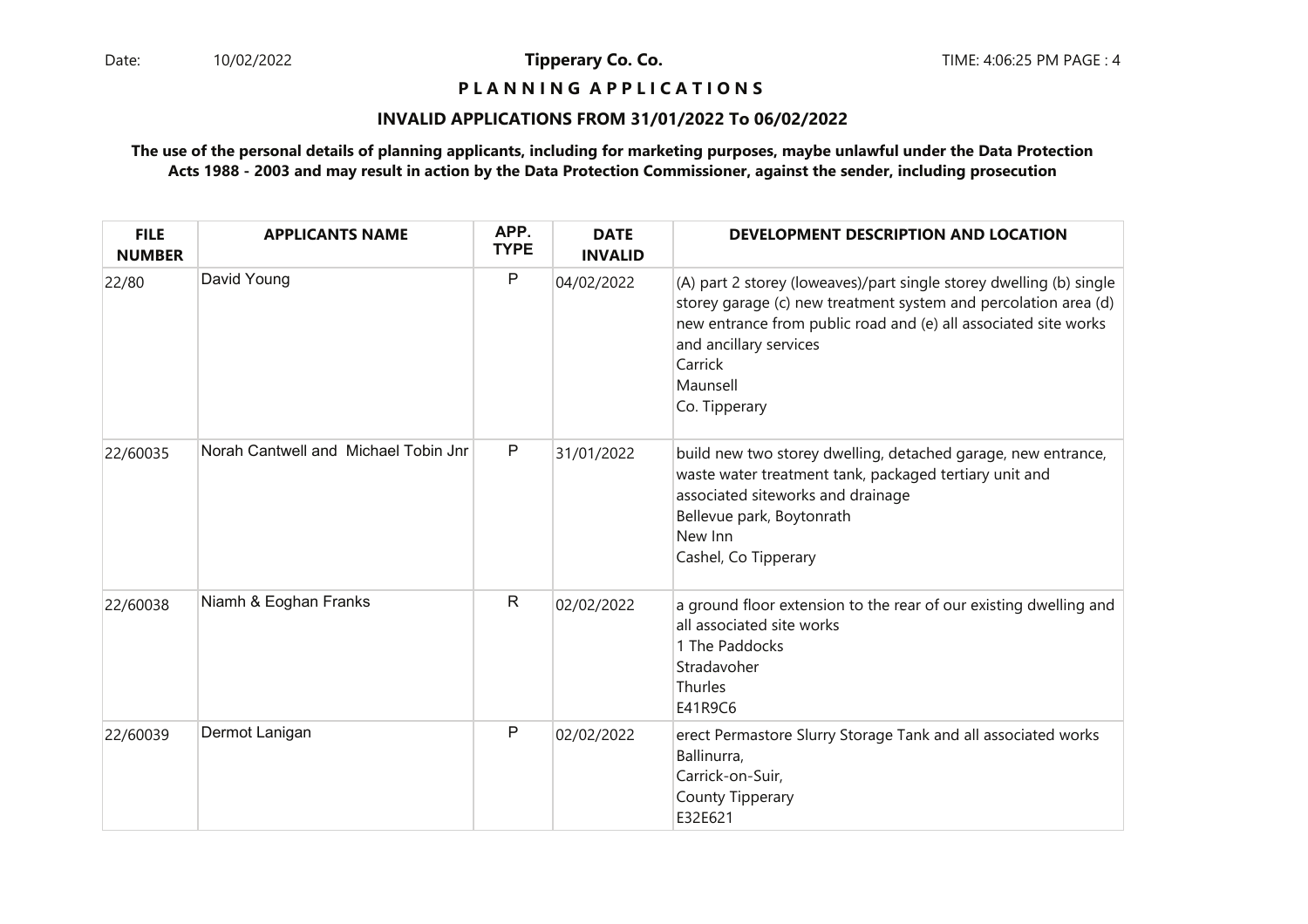## **P L A N N I N G A P P L I C A T I O N S**

#### **INVALID APPLICATIONS FROM 31/01/2022 To 06/02/2022**

**The use of the personal details of planning applicants, including for marketing purposes, maybe unlawful under the Data ProtectionActs 1988 - 2003 and may result in action by the Data Protection Commissioner, against the sender, including prosecution**

**8Total:**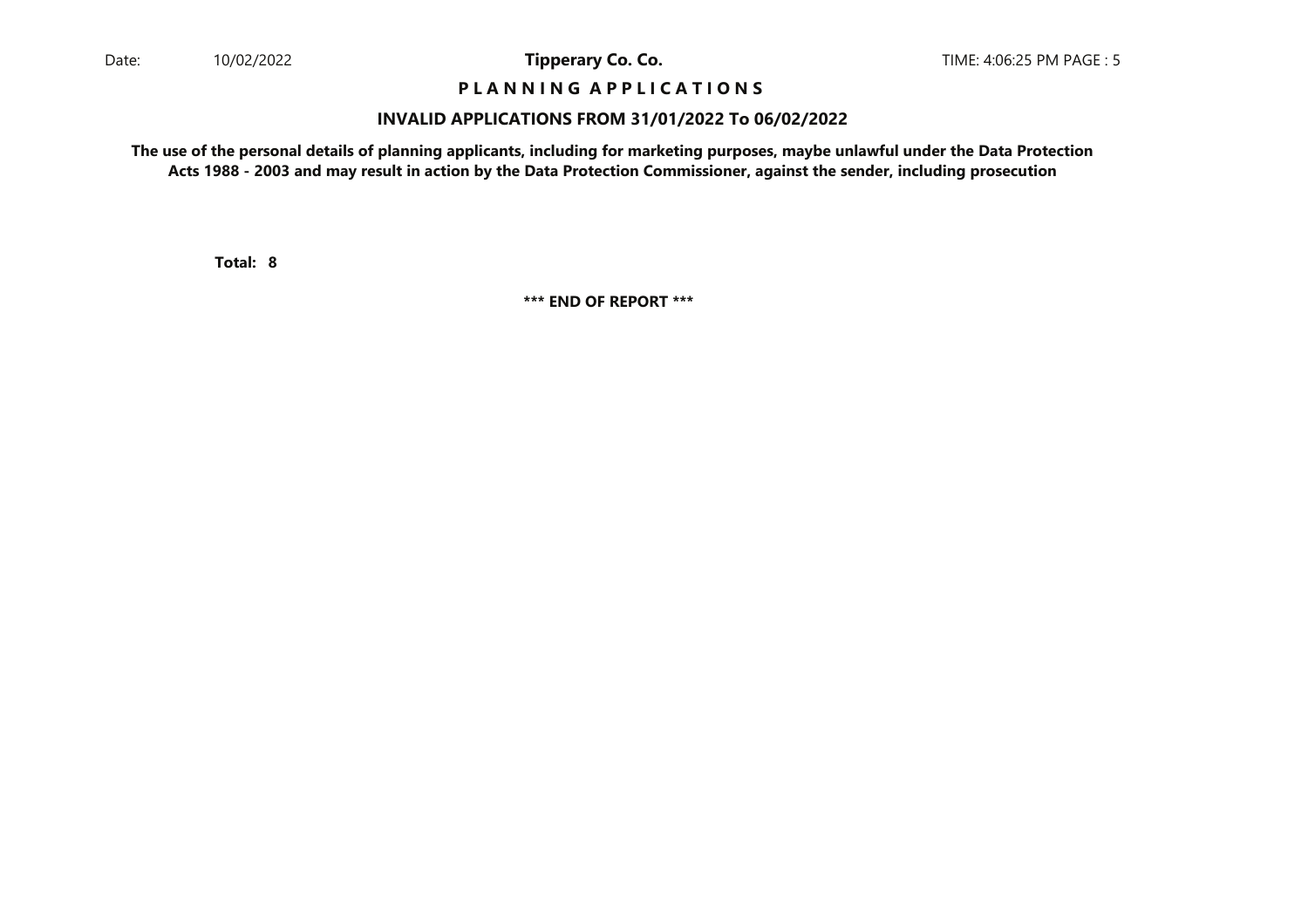## **P L A N N I N G A P P L I C A T I O N S**

## **EIAR - NIS REPORTS REQUESTED FROM 31/01/2022 To 06/02/2022**

| <b>FILE</b> | <b>NAME</b><br>A DDI IG<br>л NI | <b>ADD</b><br>NF I<br>TVDC | 'eaues' | - -<br>Article | <b>LOCATION</b><br>NFVI<br><b>LOCKIPTION</b><br>DES<br>OPMENT<br>AND |  |
|-------------|---------------------------------|----------------------------|---------|----------------|----------------------------------------------------------------------|--|
| NIIMRFR     |                                 |                            | Date    | Number         |                                                                      |  |

**0Total:**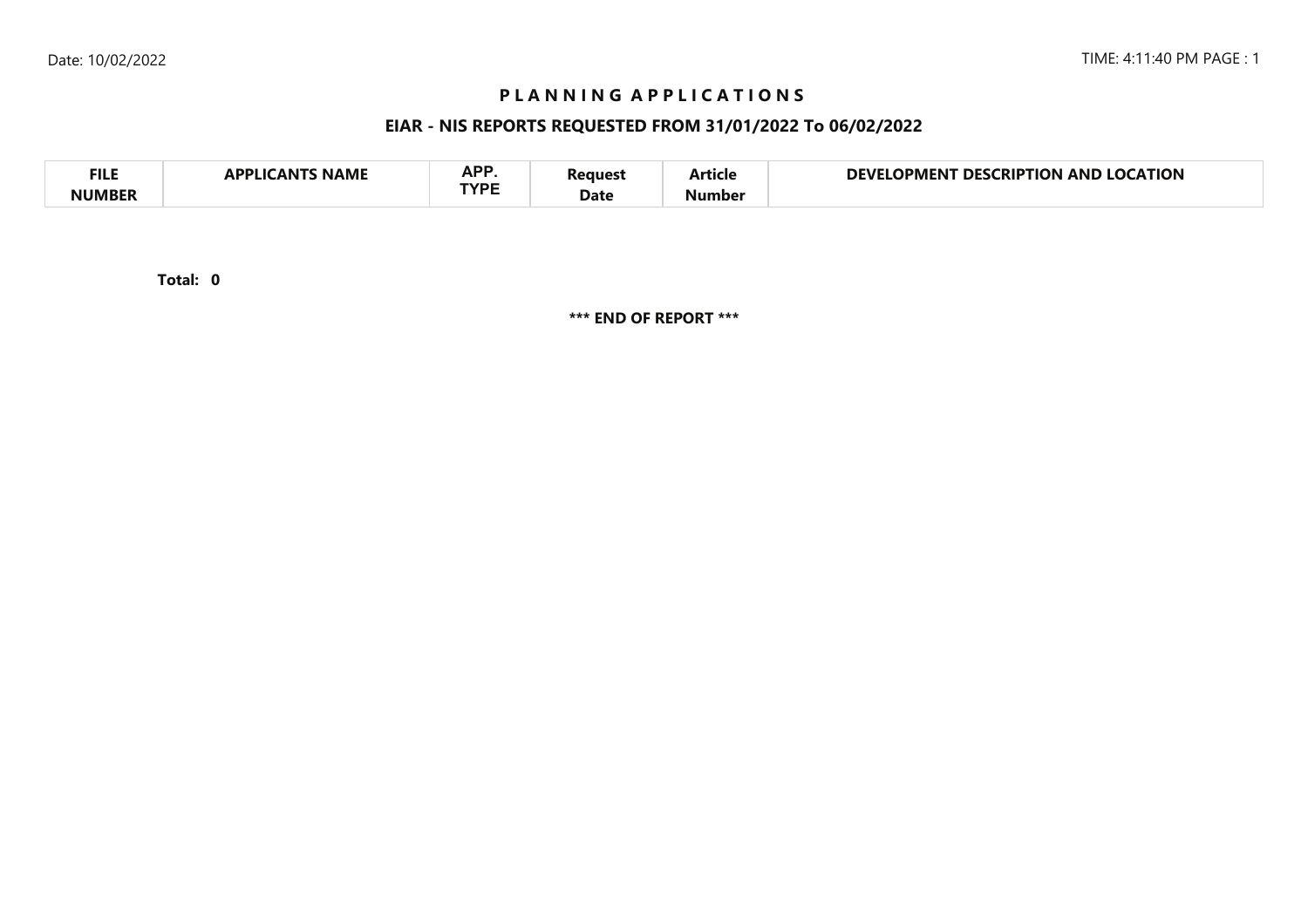# **P L A N N I N G A P P L I C A T I O N S**

## **EIAR - NIS REPORTS RECEIVED FROM 31/01/2022 To 06/02/2022**

| <b>APP</b><br><b>FILI</b><br><b>CATION</b><br>DEVI<br>AND<br>no<br>RIP.<br>ΓΙΩΝ<br>DES.<br>11701<br>Vumber<br>IPMEN I<br>NAML<br><b>TVDC</b><br>Date |  |
|------------------------------------------------------------------------------------------------------------------------------------------------------|--|
|------------------------------------------------------------------------------------------------------------------------------------------------------|--|

**0Total:**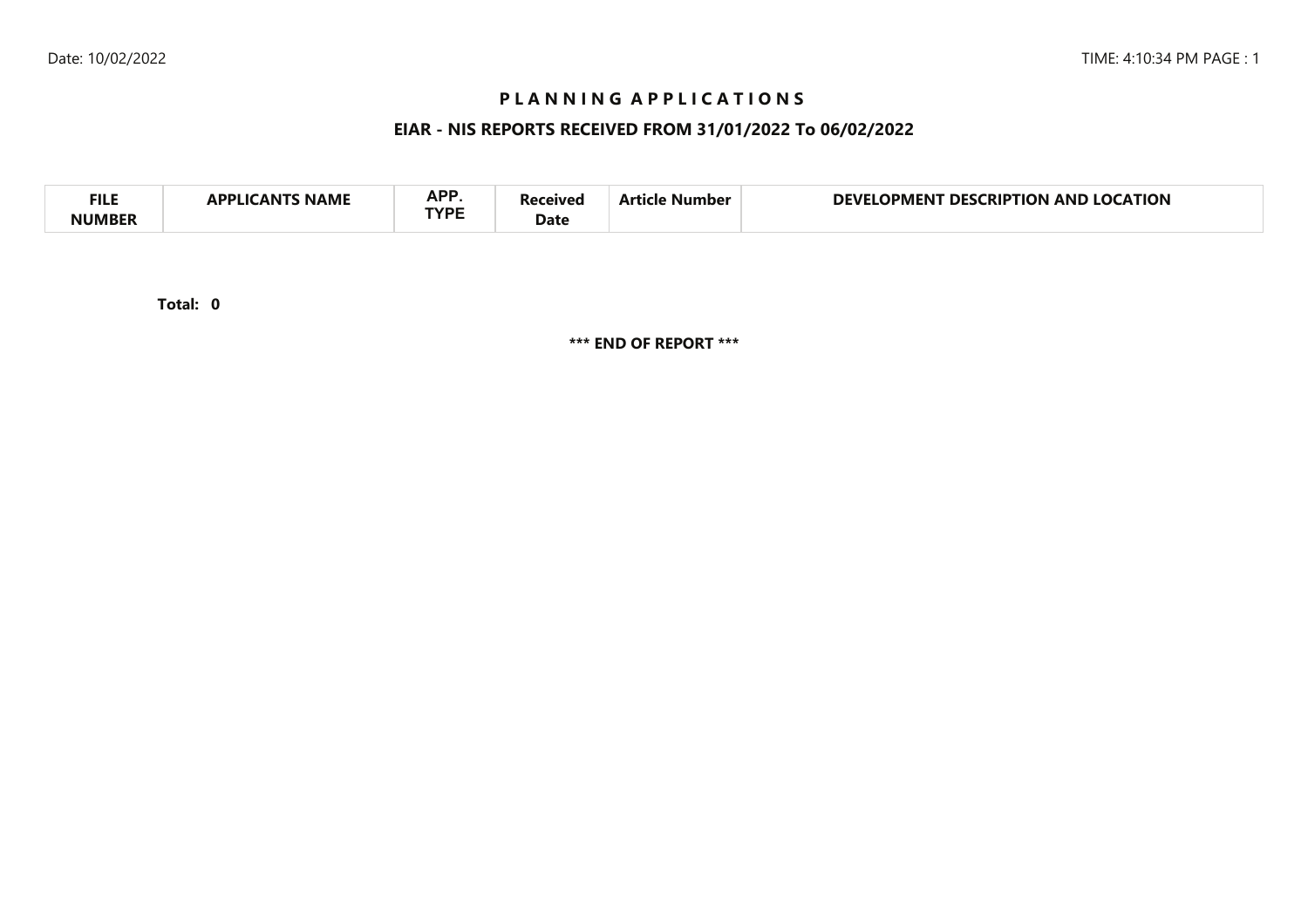# **A N B O R D P L E A N Á L A**

# **APPEALS NOTIFIED FROM 31/01/2022 To 06/02/2022**

| <b>FILE</b>   | <b>APPLICANTS NAME</b>                                                                                           | APP.        | <b>DECISION</b> | L.A.         | <b>DEVELOPMENT DESCRIPTION</b>                                                                                                                                                                                                                                                                                                                                                                                                                                                                                                                                                                                                                                                                                                                                                                                                                                                                                                                                                                                                          | <b>B.P. DATE</b> |
|---------------|------------------------------------------------------------------------------------------------------------------|-------------|-----------------|--------------|-----------------------------------------------------------------------------------------------------------------------------------------------------------------------------------------------------------------------------------------------------------------------------------------------------------------------------------------------------------------------------------------------------------------------------------------------------------------------------------------------------------------------------------------------------------------------------------------------------------------------------------------------------------------------------------------------------------------------------------------------------------------------------------------------------------------------------------------------------------------------------------------------------------------------------------------------------------------------------------------------------------------------------------------|------------------|
| <b>NUMBER</b> | <b>AND ADDRESS</b>                                                                                               | <b>TYPE</b> | <b>DATE</b>     | DEC.         | <b>AND LOCATION</b>                                                                                                                                                                                                                                                                                                                                                                                                                                                                                                                                                                                                                                                                                                                                                                                                                                                                                                                                                                                                                     |                  |
| 21/654        | <b>Newpark Properties Limited</b><br>12th Floor Riverpoint<br><b>Lower Mallow Street</b><br>Limerick<br>V94 WC6A | P           | 04/01/2022      | $\mathsf{C}$ | 20 no. 2 bed bungalows consisting of 2 no. (6 unit blocks) of 4<br>mid terrace & 2 end terrace bungalows, 1 no. (5 unit blocks) of 3<br>mid terrace & 2 end terrace bungalows, 1 no. (3 unit blocks) of 1<br>mid terrace & 2 end terrace bungalows, proposed vehicular &<br>pedestrian access from Coleville Road. The existing dwelling<br>(former lodge building) on the site is not protected, but is<br>included on the National Inventory of Architectural Heritage (ref<br>no. 22118015), and will be retained for residential use with<br>necessary conservation repairs undertaken. Site access road and<br>associated footpaths & parking within the site, including a new<br>driveway and parking for the existing dwelling, together with<br>proposed boundary treatments, landscaping, bin stores, car<br>parking, entrance signage, drainage connections, and all<br>associated site development works. A Natura Impact statement<br>accompanies the application<br>Coleville Road<br>Clonmel<br>Co. Tipperary<br>E91 XR76 | 02/02/2022       |

**Total: 1**